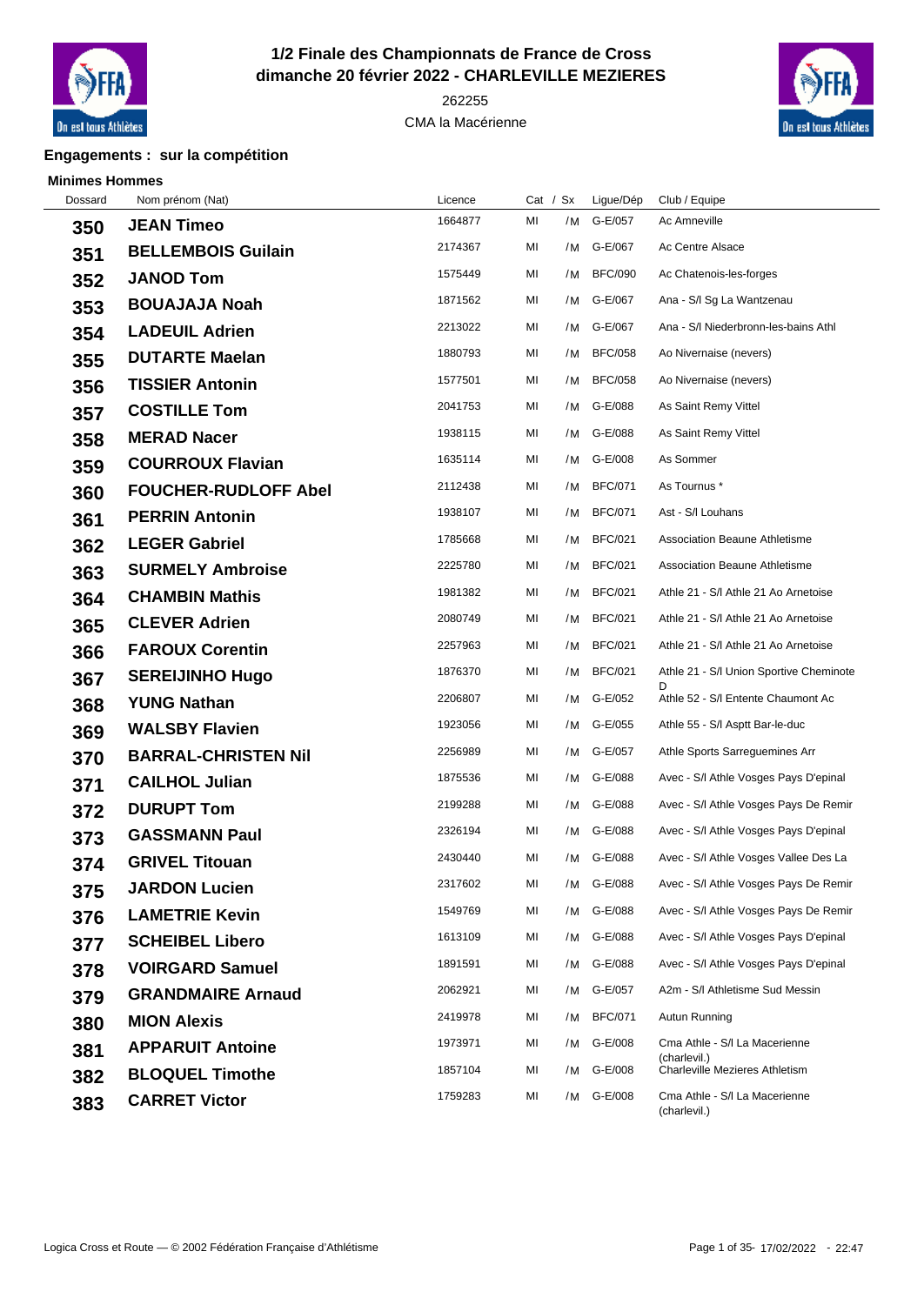| 384 | <b>LAFORET Eliott</b>       | 1763002 | MI | /M | G-E/008        | <b>Charleville Mezieres Athletism</b> |
|-----|-----------------------------|---------|----|----|----------------|---------------------------------------|
| 385 | <b>BRESSON Pierre-louis</b> | 1935353 | MI | /M | G-E/054        | Cla - S/I Ca De Champigneulles        |
| 386 | <b>DECRION Louis</b>        | 1664907 | ΜI | /M | G-E/054        | Cla - S/I Ca De Champigneulles        |
| 387 | <b>DONY Maxence</b>         | 1802946 | ΜI |    | /M G-E/054     | Cla - S/I Ca De Champigneulles        |
| 388 | <b>HALBITTE Arthur</b>      | 1486096 | MI | /M | G-E/054        | Cla - S/I Ca De Champigneulles        |
| 389 | <b>MAHOU Thibaud</b>        | 2019089 | MI | /M | G-E/054        | Cla - S/I Pont A Mousson Athletisme   |
| 390 | <b>MAILLOT Baptiste</b>     | 2034785 | MI | /M | G-E/054        | Cla - S/I Pont A Mousson Athletisme   |
| 391 | <b>BERTRAND Arthur</b>      | 1815758 | ΜI | /M | G-E/051        | Dac Reims*                            |
| 392 | <b>HUSSENET Timeo</b>       | 1578105 | ΜI | /M | G-E/051        | Dac Reims*                            |
| 393 | <b>MOROT Timeo</b>          | 1732239 | ΜI | /M | G-E/051        | Dac Reims*                            |
| 394 | <b>TREMLET Thomas</b>       | 1670657 | ΜI |    | /M G-E/051     | Dac Reims*                            |
| 395 | <b>DAGOSTO Thomas</b>       | 1577950 | MI | /M | <b>BFC/021</b> | Duc - S/I Duc Athletisme Sombernon    |
| 396 | <b>KERNIN Leo</b>           | 2429284 | MI | /M | <b>BFC/039</b> | Dole Ac                               |
| 397 | <b>FROSSARD Simon</b>       | 2186778 | MI | /M | <b>BFC/025</b> | Dsa - S/I Macadam St Vitois           |
| 398 | <b>LENGAGNE Adam</b>        | 2090514 | ΜI | /M | <b>BFC/025</b> | Dsa - S/I Doubs Sud Athletisme Besan  |
| 399 | <b>LIGIER Timeo</b>         | 1511540 | ΜI | /M | <b>BFC/025</b> | Dsa - S/I Val Morteau Athletisme      |
| 400 | <b>RIGHI Antoine</b>        | 2007750 | ΜI | /M | <b>BFC/025</b> | Dsa - S/I Ac Pontarlier               |
| 401 | <b>HIRSCHAUER Remi</b>      | 2249421 | ΜI |    | /M G-E/057     | E Sportive Thionville-yutz            |
| 402 | <b>KUHN Benjamin</b>        | 1885070 | MI | /M | G-E/057        | E Sportive Thionville-yutz            |
| 403 | <b>LE PIT Anthony</b>       | 2369673 | MI | /M | G-E/057        | E Sportive Thionville-yutz            |
| 404 | <b>TERVER Matheo</b>        | 1559533 | MI | /M | G-E/057        | E Sportive Thionville-yutz            |
| 405 | <b>MARINIER Theo</b>        | 2032533 | ΜI | /M | <b>BFC/071</b> | Ea Le Creusot                         |
| 406 | <b>BENDIAB Zacharia</b>     | 2387362 | ΜI |    | /M G-E/051     | Efs Reims A. *                        |
| 407 | <b>CHAUSSON Lucas</b>       | 2102893 | MI | /M | G-E/051        | Efs Reims A. *                        |
| 408 | <b>LEMAIRE Robin</b>        | 2176274 | ΜI |    | /M G-E/051     | Efs Reims A. *                        |
| 409 | <b>MERLE Antoine</b>        | 2427222 | MI | /M | G-E/051        | Efs Reims A. *                        |
| 410 | THIERY Sacha                | 2007084 | MI |    | /M G-E/051     | Efs Reims A. *                        |
| 411 | <b>TRICHET Andrea</b>       | 1774681 | MI | /M | G-E/051        | Efs Reims - S/I Esa Witry             |
| 412 | <b>FERRE Lenzo</b>          | 1675903 | MI | /M | <b>BFC/058</b> | Ea 58 - S/I Asf-uso Nevers            |
| 413 | <b>JEANDOT Leo</b>          | 2417627 | ΜI | /M | <b>BFC/058</b> | Ea 58 - S/I Asf-uso Nevers            |
| 414 | <b>BRINGEL Mathias</b>      | 1586532 | ΜI | /M | G-E/068        | Eha - S/I Altkirch Athle Sundgau      |
| 415 | <b>HUEBER Thomas</b>        | 1931270 | ΜI | /M | G-E/068        | Egma - S/I Asptt Mulhouse             |
| 416 | <b>PRATI Giovanni</b>       | 1729975 | MI | /M | <b>BFC/039</b> | Ejca - S/I Ejca Champagnole           |
| 417 | <b>QUIRICO Robin</b>        | 1996257 | MI | /M | <b>BFC/039</b> | Ejca - S/I Ejca Champagnole           |
| 418 | <b>DELAFAITE Thomas</b>     | 1910943 | MI | /M | G-E/008        | Grac - S/I Athletic Club Boulzicourt  |
| 419 | <b>DOULET Nolan</b>         | 1454950 | MI | /M | G-E/008        | Grac - S/I Grac Nouzonville Bogny/meu |
| 420 | <b>LAMOUREUX Corentin</b>   | 2131105 | ΜI | /M | G-E/008        | Grac - S/I Club Athletique Vrignois   |
| 421 | <b>LOMRE Arthur</b>         | 1792520 | MI | /M | G-E/008        | Grac - S/I Club Athletique Vrignois   |
| 422 | PEDROSA SABENCA Hugo        | 2383112 | ΜI | /M | G-E/008        | Grac - S/I Club Athletique Vrignois   |
| 423 | <b>ZIDANE Camil</b>         | 1584987 | MI |    | /M G-E/008     | Grac - S/I Club Athletique Vrignois   |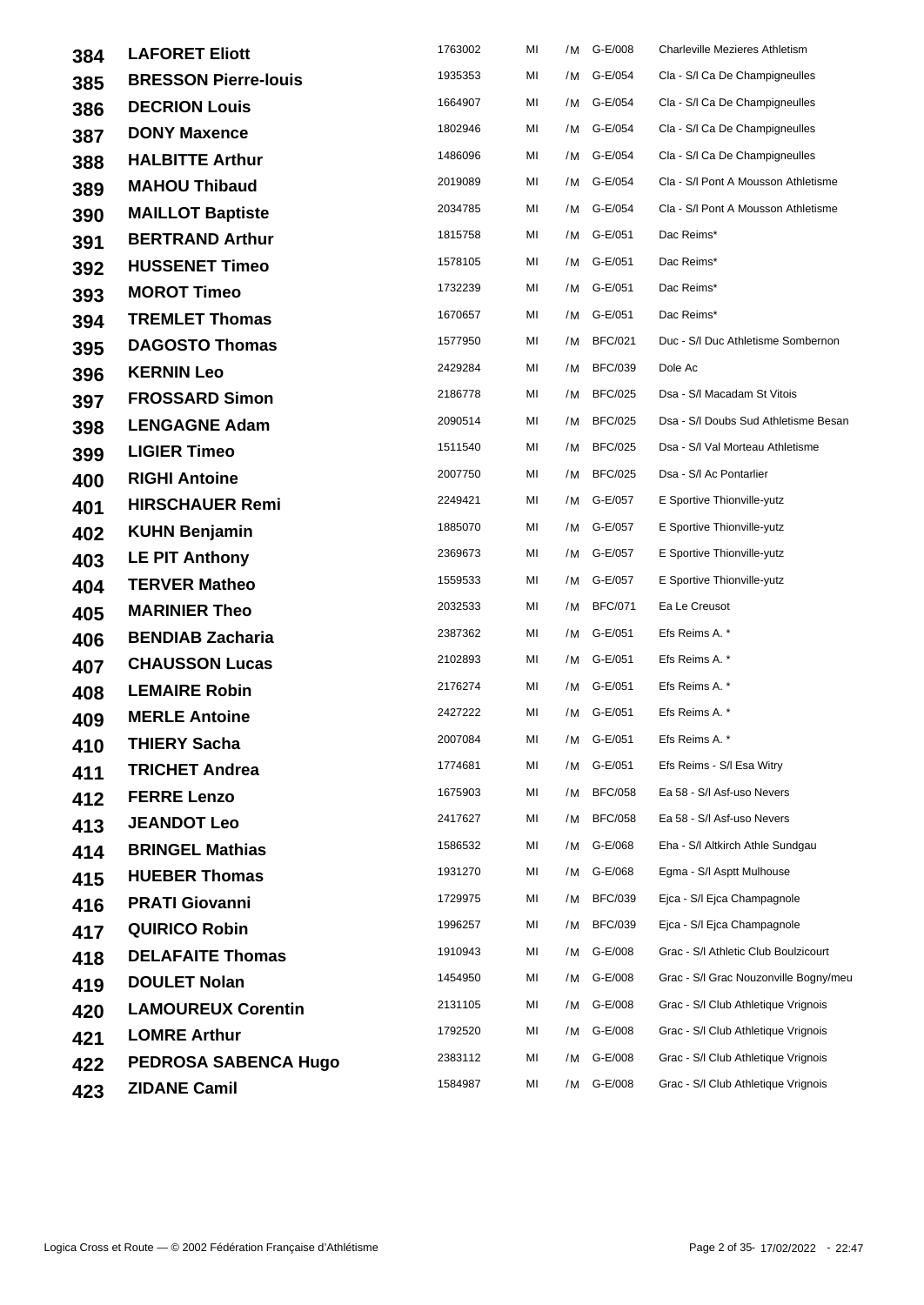| 424 | <b>LAYACHI Redouane</b>           | 1790200 | MI | /M | G-E/057        | Js Audun Le Tiche                    |
|-----|-----------------------------------|---------|----|----|----------------|--------------------------------------|
| 425 | <b>CHER Maurice</b>               | 2427081 | MI | /M | G-E/008        | Local Club Montherme                 |
| 426 | <b>FAIVRE Nans</b>                | 1532467 | MI | /M | <b>BFC/039</b> | Lons Athle 39                        |
| 427 | <b>PASTEUR Thibaut</b>            | 2171767 | MI | /M | <b>BFC/039</b> | Lons Athle 39                        |
| 428 | <b>TSCHENN Clement</b>            | 2177226 | MI | /M | <b>BFC/090</b> | Mba - S/I Belfort Athle              |
| 429 | <b>CONIL Maxime</b>               | 1622749 | MI | /M | G-E/054        | Nam - S/I Nancy Athletisme Club      |
| 430 | <b>FLORENTIN Keziah</b>           | 2000452 | MI | /M | G-E/054        | Nam - S/I St Max Essey Club Athletic |
| 431 | <b>PACAUD Noa</b>                 | 1874748 | MI | /M | G-E/054        | Nam - S/I St Max Essey Club Athletic |
| 432 | <b>VILLEROY DE GALHAU</b>         | 2015110 | MI |    | /M G-E/054     | Nam - S/I St Max Essey Club Athletic |
| 433 | <b>AUNEAU Quentin</b>             | 1616551 | MI | /M | G-E/068        | Pca - S/I Athletisme Club De Guebwi  |
| 434 | <b>BOESCH Lucas</b>               | 2381745 | МI |    | /M G-E/068     | Pca - S/I Esr Colmar Ac              |
| 435 | <b>BRENDANI Sacha</b>             | 1756271 | MI | /M | G-E/068        | Pca - S/I Athletisme Club De Guebwi  |
| 436 | <b>CHOULET Antoine</b>            | 2268376 | MI | /M | G-E/068        | Pca - S/I Esr Colmar Ac              |
| 437 | <b>HECKLY Mathis</b>              | 1917869 | MI | /M | G-E/068        | Pca - S/I Esr Colmar Ac              |
| 438 | <b>MEHL Mathias</b>               | 1616557 | МI | /M | G-E/068        | Pca - S/I Athletisme Club De Guebwi  |
| 439 | <b>ROY-DA SILVA Gabriel</b>       | 2059928 | МI |    | /M G-E/068     | Pca - S/I CsI Neuf-brisach           |
| 440 | <b>BOLLARD-ROBILLARD Lou-mael</b> | 1914522 | MI | /M | G-E/051        | Rc Epernay                           |
| 441 | <b>CHARLOT Cyprien</b>            | 1669420 | MI | /M | G-E/051        | Rc Epernay                           |
| 442 | <b>GRASSI Enzo</b>                | 1632248 | MI | /M | G-E/051        | Rc Epernay                           |
| 443 | <b>REMACLY Noe</b>                | 1631295 | МI | /M | G-E/051        | Rc Epernay                           |
| 444 | <b>GONDA Gustave</b>              | 1510328 | MI | /M | G-E/008        | <b>Rethel Courir</b>                 |
| 445 | <b>MARTIN ROCKA Sheridan</b>      | 2305959 | МI | /M | G-E/051        | Sezanne Athle                        |
| 446 | <b>DESCRAINS Nathan</b>           | 1867459 | MI | /M | <b>BFC/070</b> | Sg Hericourt                         |
| 447 | <b>JOURNOT Titouan</b>            | 1978586 | MI | /M | <b>BFC/070</b> | Sg Hericourt                         |
| 448 | <b>PELLETIER Cyprien</b>          | 1683711 | МI | /M | G-E/055        | Sport Athletic Verdunois             |
| 449 | <b>VIGNERON Lilian</b>            | 2156172 | MI | /M | G-E/055        | Sport Athletic Verdunois             |
| 450 | <b>DEKEYSER Gabin</b>             | 1691418 | MI |    | /M BFC/089     | Stade Auxerre                        |
| 451 | <b>DELAITRE Gautier</b>           | 2423882 | MI | /M | <b>BFC/089</b> | Stade Auxerre                        |
| 452 | <b>EL IDRISSI Talal</b>           | 2186537 | MI | /M | <b>BFC/089</b> | Stade Auxerre                        |
| 453 | <b>NICAISE Simon</b>              | 2278552 | MI | /M | <b>BFC/089</b> | Stade Auxerre                        |
| 454 | <b>DUCRET Hugo</b>                | 1953995 | MI | /M | G-E/067        | S2a - S/I Asptt Strasbourg           |
| 455 | <b>JOST Leo</b>                   | 2008226 | MI | /M | G-E/067        | S2a - S/I Molsheim Athletic Club     |
| 456 | <b>SCHITTER Nathan</b>            | 2017651 | MI | /M | G-E/067        | S2a - S/I Molsheim Athletic Club     |
| 457 | <b>BLIN Nael</b>                  | 1621502 | MI | /M | G-E/010        | <b>Troyes Omnisports</b>             |
| 458 | <b>CARRE Axel</b>                 | 1939384 | МI | /M | G-E/010        | <b>Troyes Omnisports</b>             |
| 459 | <b>MULFINGER Achille</b>          | 1371128 | МI |    | /M G-E/010     | <b>Troyes Omnisports</b>             |
| 460 | <b>RAFANOT-HENRY Axel</b>         | 1511686 | MI | /M | G-E/010        | <b>Troyes Omnisports</b>             |
| 461 | <b>ABRY Eliot</b>                 | 1987559 | MI | /M | G-E/067        | Unitas Brumath Athletisme            |
| 462 | <b>BERNHARDT Gatien</b>           | 1963126 | MI | /M | G-E/067        | Unitas Brumath Athletisme            |
| 463 | <b>PARAGON Clement</b>            | 1664732 | MI | /M | G-E/067        | Unitas Brumath Athletisme            |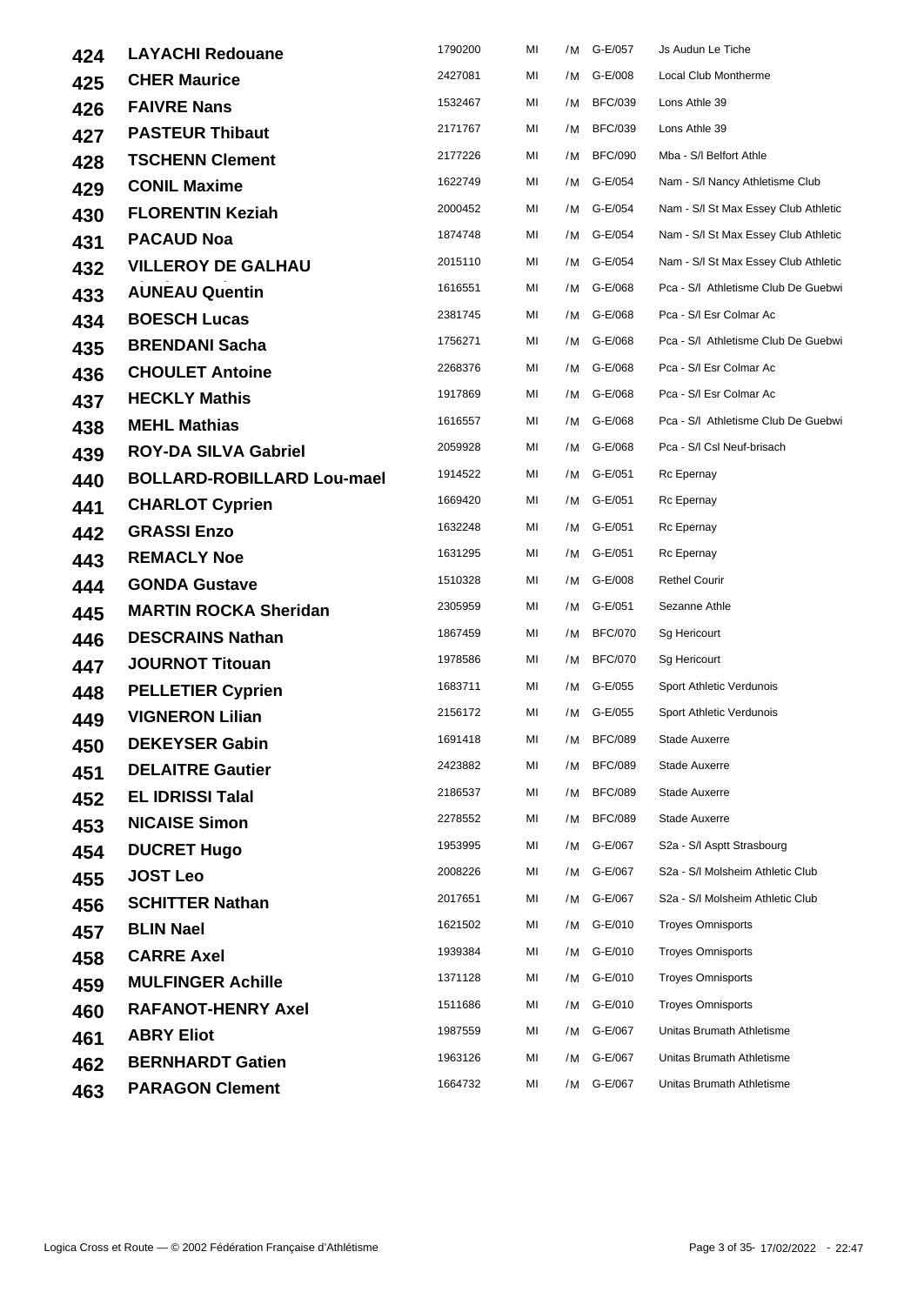| 464           | <b>QUESTIER Aubin (Bel)</b>  | 2422911 | MI |            | /M G-E/067     | Unitas Brumath Athletisme                 |
|---------------|------------------------------|---------|----|------------|----------------|-------------------------------------------|
| 465           | <b>GUEPE Timeo</b>           | 2095273 | ΜI |            | /M G-E/008     | Us Cheminots Nouvion Sur Meuse            |
| 466           | <b>WARNIER Axel</b>          | 1949358 | ΜI | /M         | G-E/008        | Us Cheminots Nouvion Sur Meuse            |
| 467           | <b>MARTIN Tom</b>            | 2326127 | МI |            | /M BFC/089     | Us Joigny                                 |
| 468           | <b>VILLA Noam</b>            | 1670380 | MI | /M         | G-E/054        | Us Toul Athletisme                        |
| <b>Cadets</b> |                              |         |    |            |                |                                           |
| Dossard       | Nom prénom (Nat)             | Licence |    | Cat / $Sx$ | Ligue/Dép      | Club / Equipe                             |
| 650           | <b>MEKID Nadir</b>           | 2429289 | СA |            | /M G-E/057     | Ac Amneville                              |
| 651           | <b>BELLEMBOIS Gwendal</b>    | 1970416 | СA | /M         | G-E/067        | Ac Centre Alsace                          |
| 652           | <b>WEBER Nathan</b>          | 1862789 | СA |            | /M BFC/090     | Ac Chatenois-les-forges                   |
| 653           | <b>NAIGEON Adrien</b>        | 2191287 | СA | /M         | <b>BFC/021</b> | Ac Chenove                                |
| 654           | <b>JABAFI Noah</b>           | 2176702 | СA | /M         | <b>BFC/089</b> | Aj Moneteau                               |
| 655           | <b>BOSSUYT Thibault</b>      | 1915807 | СA |            | /M G-E/067     | Ana - S/I Sg La Wantzenau                 |
| 656           | <b>HUSS William</b>          | 1810799 | CA |            | /M G-E/067     | Ana - S/I Sg La Wantzenau                 |
| 657           | <b>TESSIER Thibault</b>      | 2092652 | СA |            | /M G-E/067     | Ana - S/I Niederbronn-les-bains Athl      |
| 658           | <b>BESNAS GRECO Rafael</b>   | 2280447 | CA |            | /M G-E/057     | As Cheminots Metz                         |
| 659           | <b>FRANCOIS Mathieu</b>      | 1504964 | СA |            | /M G-E/057     | As Cheminots Metz                         |
| 660           | <b>BARRIOD Jules</b>         | 1819111 | СA | /M         | <b>BFC/025</b> | Asptt Besancon                            |
| 661           | <b>LE BARON Come</b>         | 1878594 | СA | /M         | <b>BFC/025</b> | Asptt Besancon                            |
| 662           | <b>POULACHON Florian</b>     | 1402946 | СA |            | /M BFC/021     | <b>Association Beaune Athletisme</b>      |
| 663           | <b>CONSTANT Baptiste</b>     | 1487896 | CA |            | /M G-E/052     | Athle 52 - S/I Entente Chaumont Ac        |
| 664           | <b>VARNIER Pierre</b>        | 1994422 | СA |            | /M G-E/052     | Athle 52 - S/I Co Saint-dizier            |
| 665           | <b>YUNG Lucas</b>            | 2206804 | СA | /M         | G-E/052        | Athle 52 - S/I Entente Chaumont Ac        |
| 666           | <b>FISCHER Tristan</b>       | 2056528 | СA |            | /M G-E/055     | Athle 55 - S/l Olympique Club Thiervilloi |
| 667           | <b>DUMONT Mathieu</b>        | 1669882 | СA | /M         | <b>BFC/071</b> | Athle Bourgogne Sud                       |
| 668           | <b>AUBERT Louison</b>        | 2033329 | СA |            | /M G-E/088     | Avec - S/I Athle Vosges Pays D'epinal     |
| 669           | <b>BARBAUX Eddy</b>          | 2026287 | СA |            | /M G-E/088     | Avec - S/I Athle Vosges Pays De Remir     |
| 670           | <b>BOMO Quentin</b>          | 2257187 | СA |            | /M G-E/088     | Avec - S/I Athle Vosges Vallee Des La     |
| 671           | <b>BRUNNER Titouan</b>       | 1302179 | СA | /M         | G-E/088        | Avec - S/I Avec/pays De Ramberviller      |
| 672           | <b>COLNOT Maxime</b>         | 1477699 | СA |            | /M G-E/088     | Avec - S/I Athle Vosges Pays D'epinal     |
| 673           | <b>EYIKE NELLE-CHENU Noe</b> | 1603848 | СA | /M         | G-E/088        | Avec - S/I Athle Vosges Pays De Remir     |
| 674           | <b>FACCHINETTI Nino</b>      | 2430817 | СA | /M         | G-E/088        | Avec - S/I Athle Vosges Vallee Des La     |
| 675           | <b>JACQUOT Kimi</b>          | 1942935 | СA |            | /M G-E/088     | Avec - S/I Athle Vosges Pays D'epinal     |
| 676           | <b>PICARD Antoine</b>        | 2316730 | СA |            | /M G-E/088     | Avec - S/I Athle Vosges Pays D'epinal     |
| 677           | <b>REMY Jules</b>            | 2138471 | СA |            | /M G-E/088     | Avec - S/I Athle Vosges Pays De Remir     |
| 678           | <b>VANCON Dorian</b>         | 2416973 | СA | /M         | G-E/088        | Avec - S/I Athle Vosges Pays De Remir     |
| 679           | <b>BARRE Maxence</b>         | 1502675 | СA |            | /M G-E/057     | Athletisme Metz Metropole*                |
| 680           | <b>BERTOLD Kelvin</b>        | 1576183 | СA | /M         | G-E/057        | Athletisme Metz Metropole*                |
| 681           | <b>CAZZATO Arnaud</b>        | 2346641 | СA | /M         | G-E/057        | Athletisme Metz Metropole*                |
| 682           | <b>CORNUEL Gauthier</b>      | 1510624 | СA |            | /M G-E/057     | Athletisme Metz Metropole*                |
| 683           | <b>DOUCHE Tristan</b>        | 2428867 | СA |            | /M G-E/057     | Athletisme Metz Metropole*                |
|               |                              |         |    |            |                |                                           |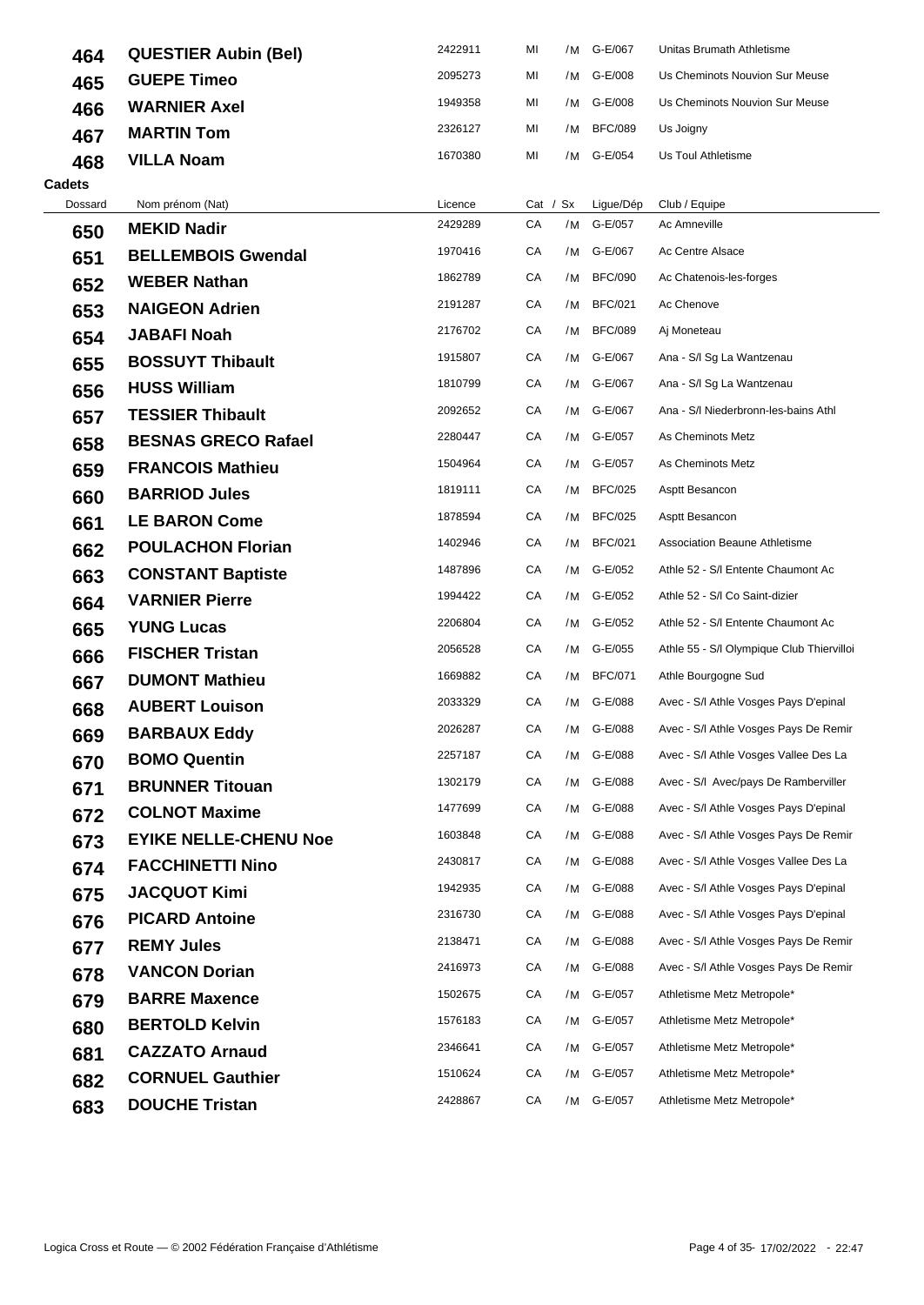| 684 | <b>HABBAZ Abdel-fatah</b>    | 1763595 | СA | /M | G-E/057        | Athletisme Metz Metropole*                    |
|-----|------------------------------|---------|----|----|----------------|-----------------------------------------------|
| 685 | <b>HENZ Victor</b>           | 2418319 | СA | /M | G-E/057        | Athletisme Metz Metropole*                    |
| 686 | <b>LAGARDE Antonin</b>       | 2111074 | CA | /M | G-E/057        | Athletisme Metz Metropole*                    |
| 687 | <b>LAUGUSTIN Lucas</b>       | 1377425 | СA |    | /M G-E/057     | Athletisme Metz Metropole*                    |
| 688 | <b>MERABET Imrane</b>        | 1852548 | СA | /M | G-E/057        | A2m - S/I Athletisme Sud Messin               |
| 689 | <b>RAVIS Baptiste</b>        | 2428868 | СA |    | /M G-E/057     | Athletisme Metz Metropole*                    |
| 690 | <b>ZIDNA Yacine</b>          | 1764036 | СA | /M | G-E/057        | Athletisme Metz Metropole*                    |
| 691 | <b>BLANCHOT Nathan</b>       | 2269620 | СA | /M | G-E/057        | Athletisme Sarrebourg Moselle                 |
| 692 | <b>DURIER William</b>        | 1320300 | СA | /M | G-E/057        | Athletisme Sarrebourg Moselle                 |
| 693 | <b>METZ Thibault</b>         | 2427142 | СA | /M | G-E/057        | Athletisme Sarrebourg Moselle                 |
| 694 | <b>SCHOTT Louison</b>        | 2275097 | CA |    | /M G-E/057     | Athletisme Sarrebourg Moselle                 |
| 695 | <b>TRIBOUT Goery</b>         | 2342906 | СA | /M | G-E/057        | Athletisme Sarrebourg Moselle                 |
| 696 | <b>BLON Lucien</b>           | 1882236 | СA | /M | G-E/010        | Ca Bar/aube - Bayel                           |
| 697 | <b>BORD Nolan</b>            | 2257252 | СA | /M | G-E/010        | Ca Bar/aube - Bayel                           |
| 698 | <b>BOUTEVILLAIN Baptiste</b> | 1989671 | СA |    | /M G-E/010     | Ca Bar/aube - Bayel                           |
| 699 | <b>LE MOING Titouan</b>      | 1951729 | СA | /M | G-E/010        | Ca Bar/aube - Bayel                           |
| 700 | <b>BOURREZ Aurelien</b>      | 2020944 | СA | /M | G-E/008        | Ca Sedan                                      |
| 701 | <b>BILLY Eloi</b>            | 1666400 | CA |    | /M G-E/008     | Cma Athle - S/I La Macerienne<br>(charlevil.) |
| 702 | <b>CAZIN Tristan</b>         | 1564214 | CA | /M | G-E/008        | Cma Athle - S/I La Macerienne<br>(charlevil.) |
| 703 | <b>DUFOREST Guillaume</b>    | 1694574 | СA | /M | G-E/008        | Charleville Mezieres Athletism                |
| 704 | <b>FLANDRE Louis</b>         | 1878197 | СA | /M | G-E/008        | <b>Charleville Mezieres Athletism</b>         |
| 705 | <b>GRASMUCK Antonin</b>      | 2252351 | СA | /M | G-E/008        | Cma Athle - S/I La Macerienne<br>(charlevil.) |
| 706 | <b>LAIDIE Tom</b>            | 1666281 | СA | /M | G-E/008        | Charleville Mezieres Athletism                |
| 707 | <b>PLESSIEZ Thimothee</b>    | 1608826 | СA | /M | G-E/008        | Cma Athle - S/I La Macerienne<br>(charlevil.) |
| 708 | <b>POTHIER Arthur</b>        | 1793598 | СA |    | /M G-E/008     | <b>Charleville Mezieres Athletism</b>         |
| 709 | <b>MARTINEZ Justo</b>        | 2336469 | CA |    | /M G-E/051     | Cocaa - S/I Club Olympique Chalonnais         |
| 710 | <b>CLEMENT Celestin</b>      | 1760030 | CA |    | /M G-E/088     | Co Haute Moselotte*                           |
| 711 | <b>ERRBIBIH Hicham</b>       | 1733163 | СA | /M | G-E/088        | Cohm - S/I So Bressaude                       |
| 712 | <b>GUERITOT Kylian</b>       | 1612918 | СA | /M | G-E/088        | Co Haute Moselotte*                           |
| 713 | <b>CHATTENET Leo</b>         | 1872812 | СA | /M | <b>BFC/021</b> | Dijon Uc*                                     |
| 714 | <b>DAVID Antoine</b>         | 1352141 | CA | /M | <b>BFC/021</b> | Dijon Uc*                                     |
| 715 | <b>JEANNIN Samuel</b>        | 2203852 | СA | /M | <b>BFC/021</b> | Duc - S/I Duc Athletisme Sombernon            |
| 716 | <b>LARGY Paul</b>            | 1700514 | СA | /M | <b>BFC/021</b> | Dijon Uc*                                     |
| 717 | <b>SCHUMMER Lucas</b>        | 2276336 | СA | /M | <b>BFC/021</b> | Dijon Uc*                                     |
| 718 | <b>VAUTHIER Victor</b>       | 2358430 | СA | /M | <b>BFC/021</b> | Dijon Uc*                                     |
| 719 | <b>PALANGHI Noa</b>          | 2405979 | СA | /M | <b>BFC/039</b> | Dole Ac                                       |
| 720 | <b>FOLTZ Louis</b>           | 1737297 | СA | /M | G-E/054        | Dombasle Athletisme                           |
| 721 | <b>BILLOT Samuel</b>         | 2271884 | СA | /M | <b>BFC/025</b> | Dsa - S/I Macadam St Vitois                   |
| 722 | <b>HUBNER Martin</b>         | 2127506 | СA | /M | <b>BFC/025</b> | Dsa - S/I Doubs Sud Athletisme Besan          |
| 723 | <b>REPIQUET Martin</b>       | 2311574 | СA | /M | <b>BFC/025</b> | Dsa - S/I Val Morteau Athletisme              |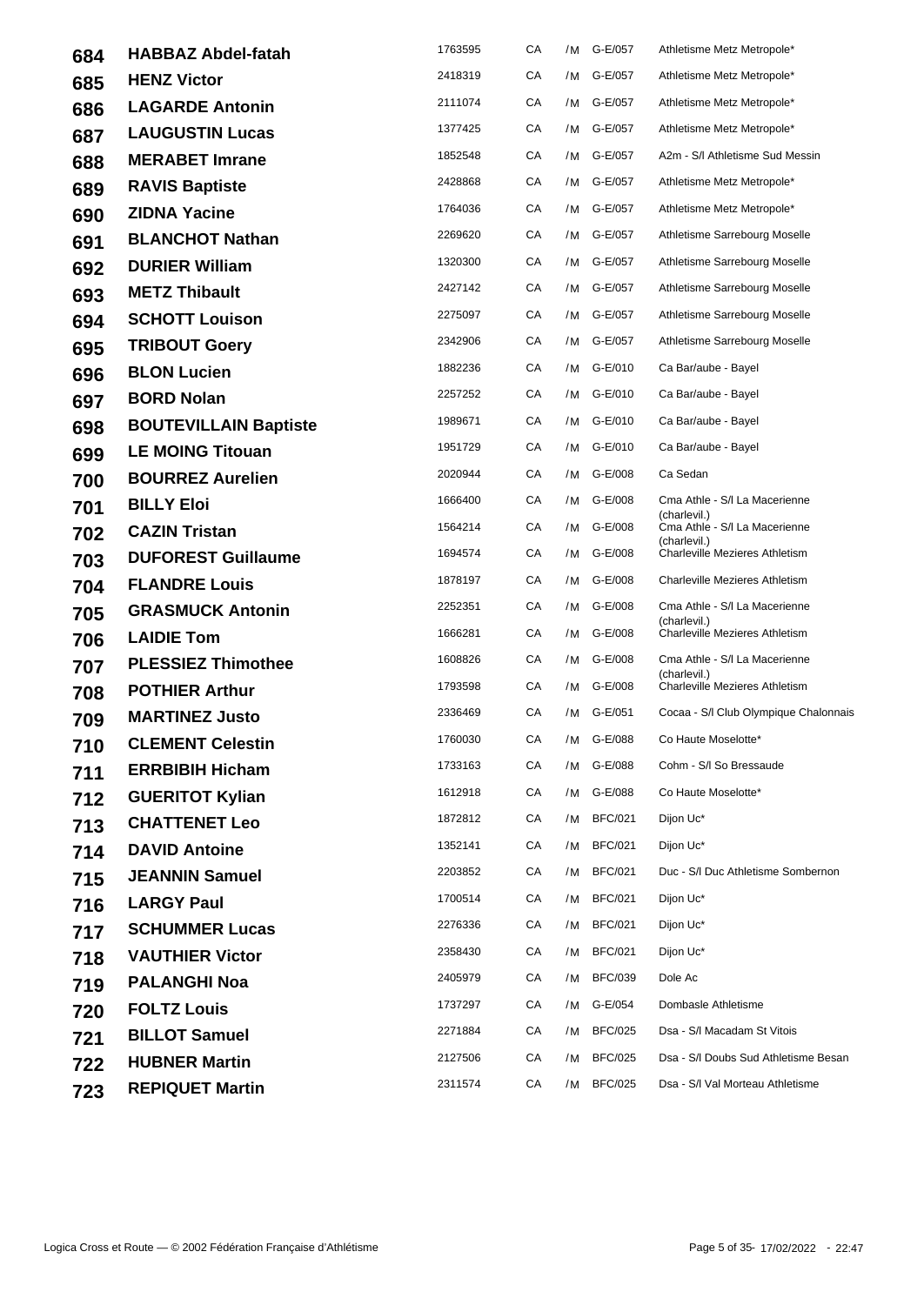| 724 | <b>MALLET Raphael</b>           | 2238268 | СA | /M | G-E/057        | E Sportive Thionville-yutz            |
|-----|---------------------------------|---------|----|----|----------------|---------------------------------------|
| 725 | <b>BOLOT Basile</b>             | 1798639 | СA | /M | <b>BFC/071</b> | Ea Le Creusot                         |
| 726 | <b>BRINGER ALADAME Augustin</b> | 2088371 | СA | /M | <b>BFC/071</b> | Ea Macon                              |
| 727 | <b>LECHHEB Moulay-ali</b>       | 2009695 | CA | /M | <b>BFC/071</b> | Ea Macon                              |
| 728 | <b>PICARD Ellio</b>             | 1687953 | CA | /M | <b>BFC/071</b> | Ea Macon                              |
| 729 | <b>LOUIS-TISSERAND Axel</b>     | 2392767 | СA | /M | <b>BFC/021</b> | Ecra Chatillonnais                    |
| 730 | <b>RATTON Louis</b>             | 2430467 | СA | /M | <b>BFC/021</b> | Ecra Chatillonnais                    |
| 731 | <b>BOUZIRI Souleymene</b>       | 1517125 | СA | /M | G-E/051        | Efs Reims A. *                        |
| 732 | <b>FOUCHAL Adam</b>             | 2163464 | СA | /M | G-E/051        | Efs Reims A. *                        |
| 733 | <b>LEGARDIEN Kilian</b>         | 2136282 | СA | /M | G-E/051        | Efs Reims A. *                        |
| 734 | <b>MARTI Joseph</b>             | 2249038 | СA |    | /M G-E/051     | Efs Reims A. *                        |
| 735 | <b>PILON Timothe</b>            | 1770120 | СA |    | /M G-E/051     | Efs Reims - S/I Esa Witry             |
| 736 | <b>PISZCZOROWICZ Hugo</b>       | 1506786 | СA | /M | G-E/051        | Efs Reims A. *                        |
| 737 | <b>SEMMAR Adam</b>              | 1667275 | СA | /M | G-E/051        | Efs Reims A. *                        |
| 738 | <b>SOW Pape-ousmane</b>         | 1520875 | СA | /M | G-E/051        | Efs Reims A. *                        |
| 739 | <b>THEVENARD Tim</b>            | 2115131 | СA | /M | G-E/051        | Efs Reims A. *                        |
| 740 | <b>MARCEAU Theo</b>             | 2416706 | CA | /M | <b>BFC/058</b> | Ea 58 - S/I Asf-uso Nevers            |
| 741 | <b>RENAUDIN Theophile</b>       | 2015435 | СA | /M | <b>BFC/058</b> | Ea 58 - S/I Asf-uso Nevers            |
| 742 | <b>TACHE Pierre</b>             | 2258594 | CA | /M | <b>BFC/058</b> | Ea 58 - S/I Asf-uso Nevers            |
| 743 | <b>VAYSSIER Antoine</b>         | 1944788 | CA | /M | <b>BFC/058</b> | Ea 58 - S/I Asf-uso Nevers            |
| 744 | <b>VOCORET Bastian</b>          | 2418769 | СA | /M | <b>BFC/058</b> | Ea 58 - S/I Asf-uso Nevers            |
| 745 | <b>DELANCE Aurel</b>            | 2288764 | СA | /M | <b>BFC/071</b> | Entente Chalon/saone Athl.            |
| 746 | <b>HARTMANN Theo</b>            | 1664460 | СA | /M | G-E/068        | Eha - S/I Athletisme Cernay Et Envir  |
| 747 | <b>MUNSCH Noan</b>              | 2257339 | CA | /M | G-E/068        | Eha - S/I Athletisme Cernay Et Envir  |
| 748 | <b>DURAND Theo</b>              | 1343699 | CA | /M | <b>BFC/058</b> | Esperance St-leger-vignes             |
| 749 | <b>MAILLOT Nicolas</b>          | 1807747 | СA | /M | <b>BFC/070</b> | Ga Haut-saonois (fc)                  |
| 750 | <b>MAIRE Ludovic</b>            | 2278514 | CA | /M | <b>BFC/070</b> | Ga Haut-saonois (fc)                  |
| 751 | <b>MIONNET Gabin</b>            | 2058093 | СA | /M | G-E/008        | Grac - S/I Club Athletique Vrignois   |
| 752 | <b>MUNSCH Yann</b>              | 1715791 | СA | /M | G-E/008        | Grac - S/I Grac Nouzonville Bogny/meu |
| 753 | <b>OUANNOUGHI Billel</b>        | 1193362 | СA | /M | G-E/008        | Grac - S/I Grac Nouzonville Bogny/meu |
| 754 | <b>THOUIN Hugo</b>              | 2377003 | СA | /M | G-E/008        | Grac - S/I Grac Nouzonville Bogny/meu |
| 755 | <b>PINCET Yael</b>              | 1536834 | CA | /M | <b>BFC/070</b> | <b>Hericourt Athletisme Competiti</b> |
| 756 | <b>LASSAUX Ronny</b>            | 2301432 | СA | /M | G-E/008        | Local Club Montherme                  |
| 757 | <b>BOXBERGER Jordan</b>         | 1726225 | СA | /M | <b>BFC/090</b> | Mba - S/I Belfort Athle               |
| 758 | <b>CHEVAL-QUAIN Theo</b>        | 2250078 | СA | /M | <b>BFC/090</b> | Mba - S/I Fc Sochaux Montbeliard      |
| 759 | <b>ISSA MARZOUKI Dany</b>       | 1700070 | СA | /M | G-E/054        | Nam - S/I AI Neuves Maison            |
| 760 | <b>LABOURE Robin</b>            | 1658228 | CA | /M | G-E/054        | Nam - S/I AI Neuves Maison            |
| 761 | <b>NGUYEN-THE Keo</b>           | 1782443 | СA | /M | G-E/054        | Nam - S/I Nancy Athletisme Club       |
| 762 | <b>BACHMANN Jarod</b>           | 1613284 | СA | /M | G-E/068        | Pca - S/I Athletisme Club De Guebwi   |
| 763 | <b>BOESCH Mathis</b>            | 2381737 | СA | /M | G-E/068        | Pca - S/I Esr Colmar Ac               |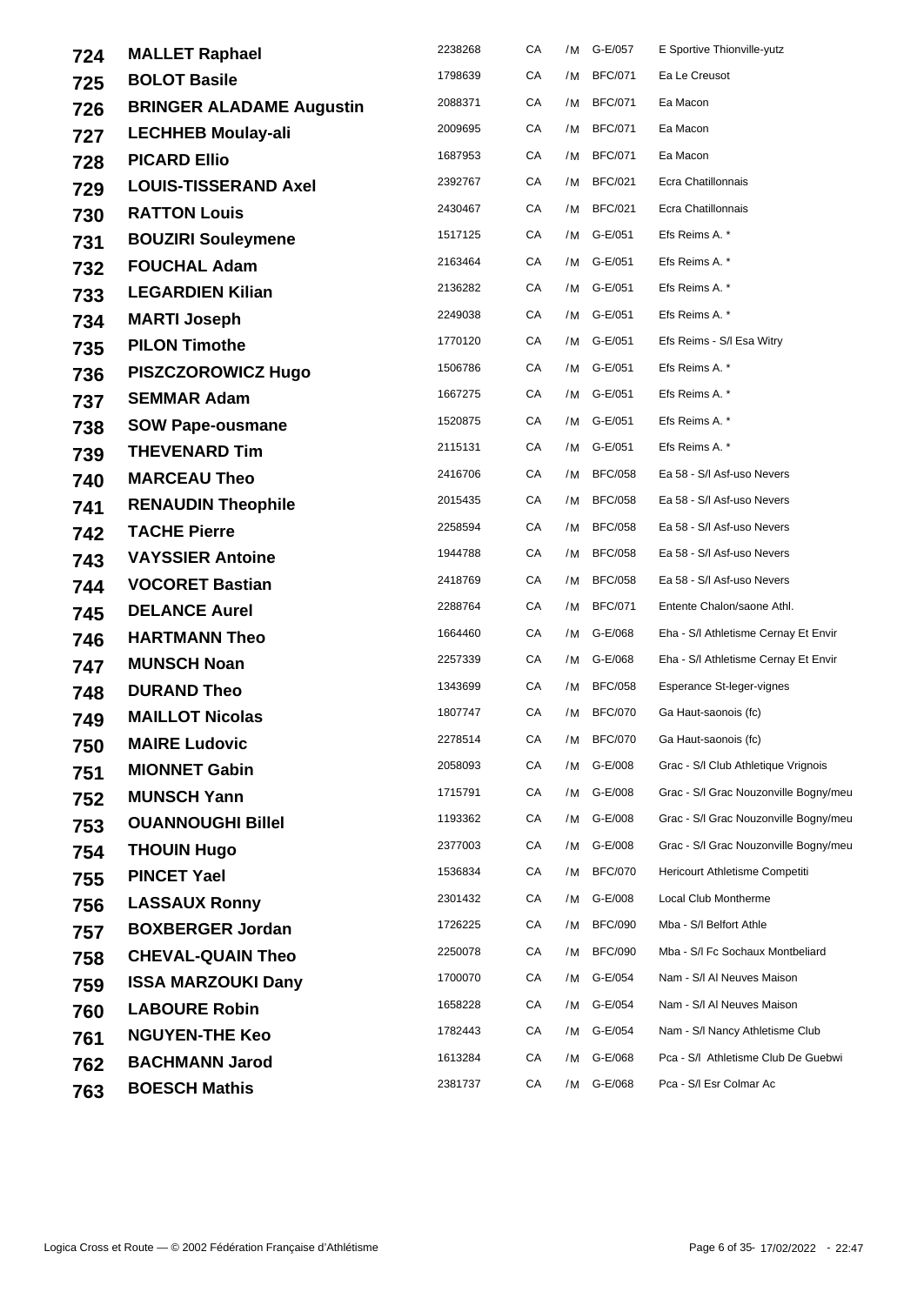| 764             | <b>GISSLER Eliot</b>         | 2013188            | СA         | /M | G-E/068        | Pca - S/I CsI Neuf-brisach                     |
|-----------------|------------------------------|--------------------|------------|----|----------------|------------------------------------------------|
| 765             | <b>MOUKINE Noah</b>          | 1500930            | СA         | /M | G-E/068        | Pca - S/I Athletisme Club De Guebwi            |
| 766             | <b>TOURKI Rayan</b>          | 2125136            | СA         | /M | G-E/054        | Pays Haut A Reuni                              |
| 767             | <b>RONEZ Flavien</b>         | 1803536            | СA         | /M | G-E/008        | <b>Rethel Courir</b>                           |
| 768             | <b>DAGHMOUMI Gebrile</b>     | 1635045            | СA         | /M | <b>BFC/070</b> | Sg Hericourt                                   |
| 769             | <b>CASAGRANDE Tom</b>        | 1309953            | СA         | /M | G-E/055        | Sport Athletic Verdunois                       |
| 770             | <b>HAROS Antonin</b>         | 1428741            | СA         | /M | G-E/055        | Sport Athletic Verdunois                       |
| 771             | <b>BINNERT Antoine</b>       | 2227603            | CA         | /M | G-E/067        | Sr Obernai                                     |
| 772             | <b>ROHMER Gaston</b>         | 2168668            | СA         | /M | G-E/067        | Sr Obernai                                     |
| 773             | <b>AUBRY Edouard</b>         | 1579752            | СA         | /M | G-E/067        | S2a - S/I Asptt Strasbourg                     |
| 774             | <b>DOUH Ayoub</b>            | 2114445            | СA         | /M | G-E/067        | S2a - S/I Asptt Strasbourg                     |
| 775             | <b>EL ASRI Amine</b>         | 2023170            | СA         | /M | G-E/067        | S2a - S/I Asptt Strasbourg                     |
| 776             | <b>LEJAY Eliot</b>           | 1793846            | СA         | /M | G-E/067        | S2a - S/I Asptt Strasbourg                     |
| 777             | <b>MEIER Mael</b>            | 1741222            | СA         | /M | G-E/067        | S2a - S/I Asptt Strasbourg                     |
| 778             | <b>BAILLOT Pierre-eliott</b> | 2335030            | CA         | /M | G-E/010        | <b>Troyes Omnisports</b>                       |
| 779             | <b>BIELOT Antonin</b>        | 2423178            | CA         | /M | G-E/010        | <b>Troyes Omnisports</b>                       |
| 780             | <b>LANGFORD Clement</b>      | 1576842            | CA         | /M | G-E/010        | <b>Troyes Omnisports</b>                       |
| 781             | <b>TRIPOGNEY Leo</b>         | 1862392            | СA         | /M | G-E/010        | <b>Troyes Omnisports</b>                       |
| 782             | <b>BEKAERT Matthis</b>       | 2134692            | СA         | /M | G-E/008        | Us Cheminots Nouvion Sur Meuse                 |
| 783             | <b>GAGNE Theo</b>            | 2090406            | СA         | /M | G-E/008        | Us Cheminots Nouvion Sur Meuse                 |
| 784             | <b>SOSNOWSKI Paul</b>        | 2310116            | СA         | /M | <b>BFC/089</b> | Us Joigny                                      |
| 785             | <b>BOUCHERON Samuel</b>      | 1903020            | CA         | /M | <b>BFC/089</b> | Yonne Ac - S/I Asuc Migennes                   |
| <b>Cadettes</b> |                              |                    |            |    |                |                                                |
| Dossard         | Nom prénom (Nat)             | Licence            | Cat / $Sx$ |    | Ligue/Dép      | Club / Equipe                                  |
| 500             | <b>EL HAFIDI Selena</b>      | 2110277            | СA         | /F | G-E/057        | Ac Amneville                                   |
| 501             | <b>EL HAFIDI Sherine</b>     | 2110280            | СA         | /F | G-E/057        | Ac Amneville                                   |
| 502             | <b>EL HAFIDI Sofia</b>       | 2110281            | СA         | /F | G-E/057        | Ac Amneville                                   |
| 503             | <b>PORTRAIT Pauline</b>      | 1473479            | СA         | /F | G-E/067        | Ac Centre Alsace                               |
| 504             | <b>ALLAIS Juliette</b>       | 2418610            | СA         | /F | <b>BFC/090</b> | Ac Chatenois-les-forges                        |
| 505             | <b>DARAGON Justine</b>       | 1782556            | СA         | /F | <b>BFC/090</b> | Ac Chatenois-les-forges                        |
| 506             | <b>GRIMAUD Marine</b>        | 2268004<br>2249435 | СA         | /F | G-E/088        | Htemeurthe - S/I Ac De Saint Die Des<br>Vosges |
| 507             | <b>VOINSON Mae</b>           |                    | СA         | /F | G-E/088        | Htemeurthe - S/I Ac De Saint Die Des<br>Vosges |
| 508             | <b>KOBEL Lise</b>            | 1568410<br>1728251 | СA         | /F | G-E/067        | Ana - S/I Fc Haguenau                          |
| 509             | <b>PREGLER Elisa</b>         |                    | СA         | /F | G-E/067        | Ana - S/I Lauterbourg Athletic Club            |
| 510             | <b>ZIMMERMANN Laurine</b>    | 1345220            | СA         | /F | G-E/067        | Ana - S/I Lauterbourg Athletic Club            |
| 511             | <b>FATET Elisa</b>           | 1384968            | СA         | /F | G-E/088        | As Saint Remy Vittel                           |
| 512             | <b>TOURNIER Manon</b>        | 1661720            | CA         | /F | <b>BFC/025</b> | Asptt Besancon                                 |
| 513             | <b>DUPAS Flore</b>           | 2083178            | СA         | /F | <b>BFC/021</b> | Asptt Dijon Athletisme                         |
| 514             | <b>BOUHEY Camille</b>        | 1567445            | СA         | /F | <b>BFC/021</b> | <b>Association Beaune Athletisme</b>           |
| 515             | <b>AMMETER Axelle</b>        | 1622599            | CA         | /F | <b>BFC/021</b> | Athle 21 - S/I Union Sportive Cheminote<br>D   |
| 516             | <b>BELIN Eline</b>           | 1783729            | CA         | /F | <b>BFC/021</b> | Athle 21 - S/I Athle 21 Ao Arnetoise           |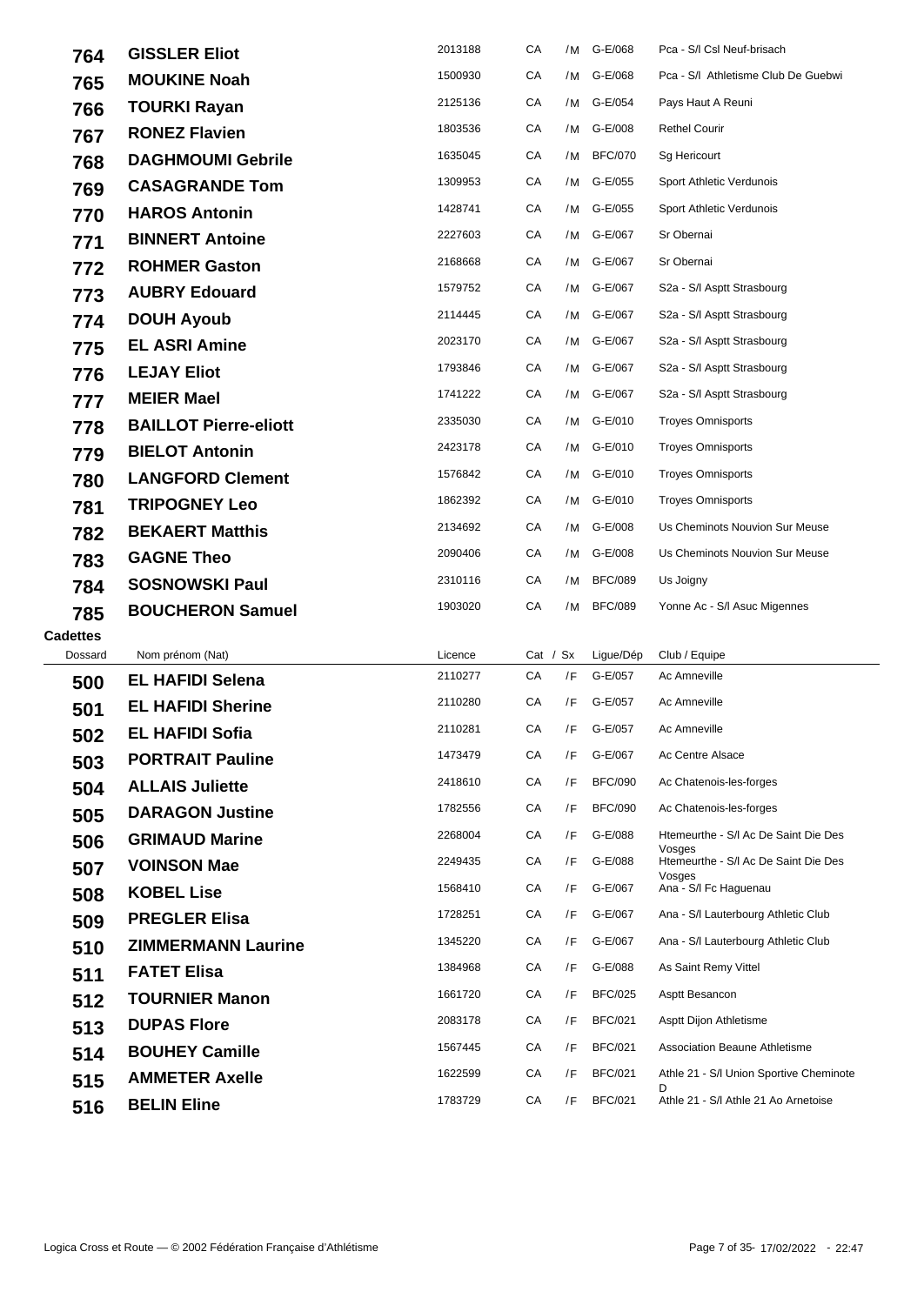| 517 | <b>MOURGUES Soline</b>           | 1404093 | СA | /F | G-E/052        | Athle 52 - S/I Co Saint-dizier                |
|-----|----------------------------------|---------|----|----|----------------|-----------------------------------------------|
| 518 | <b>DEMORTIERE Marie</b>          | 2215152 | СA | /F | <b>BFC/071</b> | Athle Bourgogne Sud                           |
| 519 | <b>GAVOILLE Marie</b>            | 2330958 | CA | /F | G-E/088        | Avec - S/I Athle Vosges Pays De Remir         |
| 520 | <b>PERRIN Angele</b>             | 1561825 | СA | /F | G-E/088        | Avec - S/I Athle Vosges Pays De Remir         |
| 521 | <b>PERRIN Gabrielle</b>          | 1561827 | СA | /F | G-E/088        | Avec - S/I Athle Vosges Pays De Remir         |
| 522 | <b>CLAUDE Agathe</b>             | 1557789 | СA | /F | G-E/057        | Athletisme Metz Metropole*                    |
| 523 | <b>CORNOLTI Sarah</b>            | 2042673 | СA | /F | G-E/057        | Athletisme Metz Metropole*                    |
| 524 | <b>GERGEN Loane</b>              | 2260809 | CA | /F | G-E/057        | Athletisme Metz Metropole*                    |
| 525 | <b>TIBERIO Ines</b>              | 1684940 | СA | /F | G-E/008        | Ca Sedan                                      |
| 526 | <b>ANDRE Lilly</b>               | 2096931 | СA | /F | G-E/008        | <b>Charleville Mezieres Athletism</b>         |
| 527 | <b>BELIN Romane</b>              | 2294304 | CA | /F | G-E/008        | Cma Athle - S/I La Macerienne<br>(charlevil.) |
| 528 | <b>DE FINANCE Manon</b>          | 1381341 | СA | /F | G-E/008        | Cma Athle - S/I La Macerienne<br>(charlevil.) |
| 529 | <b>DUPUIS DOMINGUEZ Mathilde</b> | 2187659 | СA | /F | G-E/008        | Charleville Mezieres Athletism                |
| 530 | <b>MATHEY-COLAS Liza</b>         | 1589576 | СA | /F | G-E/008        | Cma Athle - S/I La Macerienne<br>(charlevil.) |
| 531 | <b>ROUJANSKY Clemence</b>        | 1969441 | СA | /F | G-E/008        | <b>Charleville Mezieres Athletism</b>         |
| 532 | <b>STEVENOT Fleur</b>            | 2075834 | СA | /F | G-E/008        | <b>Charleville Mezieres Athletism</b>         |
| 533 | <b>EL JIGHI Salsabile</b>        | 1840184 | СA | /F | G-E/088        | Co Haute Moselotte*                           |
| 534 | <b>MATHIEU Pauline</b>           | 2097027 | СA | /F | G-E/088        | Co Haute Moselotte*                           |
| 535 | <b>POURETTE Justine</b>          | 1529444 | СA | /F | G-E/088        | Co Haute Moselotte*                           |
| 536 | <b>RADAJEWSKI Marie</b>          | 2242369 | СA | /F | G-E/088        | Co Haute Moselotte*                           |
| 537 | <b>THIERY Maelys</b>             | 2063108 | CA | /F | G-E/088        | Co Haute Moselotte*                           |
| 538 | <b>BOIVIN Marie</b>              | 1670667 | СA | /F | G-E/051        | Dac Reims - S/I Club Athletique Villers<br>Al |
| 539 | <b>DENIS Manon</b>               | 2378321 | СA | /F | G-E/051        | Dac Reims*                                    |
| 540 | <b>DUMANGIN Clara</b>            | 2013468 | СA | /F | G-E/051        | Dac Reims*                                    |
| 541 | <b>EMPORIO Floryane</b>          | 1809519 | СA | /F | G-E/051        | Dac Reims*                                    |
| 542 | <b>ENDERLIN Margaux</b>          | 1825348 | СA | /F | <b>BFC/021</b> | Duc - S/I Duc Athletisme Sombernon            |
| 543 | <b>MATHOT Elise</b>              | 1630319 | CA |    | /F BFC/021     | Duc - S/I Duc Athletisme Sombernon            |
| 544 | <b>FUMEY Ninon</b>               | 1914391 | СA | /F | <b>BFC/039</b> | Dole Ac                                       |
| 545 | <b>GUEGAN-JARDIN Thea</b>        | 1665968 | СA | /F | <b>BFC/039</b> | Dole Ac                                       |
| 546 | <b>BICHEBOIS Lilou</b>           | 1714177 | СA | /F | G-E/054        | Dombasle Athletisme                           |
| 547 | <b>JEANNENEZ Chloe</b>           | 1911732 | СA | /F | <b>BFC/025</b> | Dsa - S/I Val Morteau Athletisme              |
| 548 | <b>VACHERON Margaux</b>          | 2139123 | СA | /F | <b>BFC/025</b> | Dsa - S/I Doubs Sud Athletisme Besan          |
| 549 | <b>VOUILLOT Lola</b>             | 2272644 | СA | /F | <b>BFC/025</b> | Dsa - S/I Ac Pontarlier                       |
| 550 | <b>ENTINGER Elena</b>            | 1759986 | СA | /F | G-E/057        | E Sportive Thionville-yutz                    |
| 551 | <b>GRISET Thais</b>              | 1661728 | СA | /F | G-E/057        | E Sportive Thionville-yutz                    |
| 552 | <b>PIERSON Jade</b>              | 1912781 | СA | /F | G-E/057        | E Sportive Thionville-yutz                    |
| 553 | PY Lea                           | 1556023 | СA | /F | G-E/057        | E Sportive Thionville-yutz                    |
| 554 | <b>DEPLANCHE Melissa</b>         | 2336399 | СA | /F | <b>BFC/071</b> | Ea Macon                                      |
| 555 | <b>PRAT Elena</b>                | 1517962 | СA | /F | G-E/051        | Efs Reims A. *                                |
| 556 | <b>PAGE Anelia</b>               | 1848003 | СA | /F | <b>BFC/071</b> | Entente Chalon/saone Athl.                    |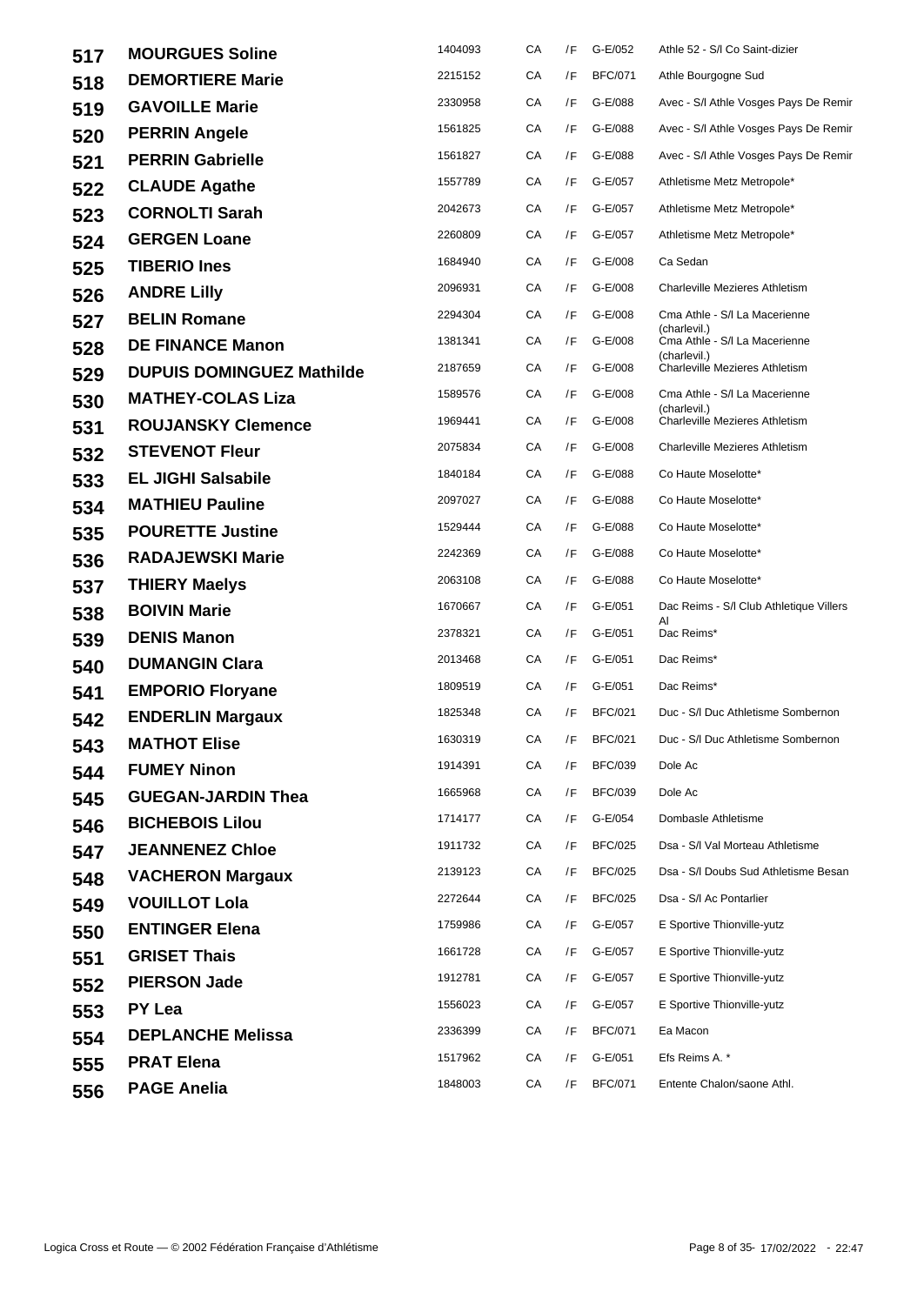| 557 | <b>BRAND Filiz</b>         | 2124751 | СA | /F | G-E/068        | Eha - S/I Altkirch Athle Sundgau     |
|-----|----------------------------|---------|----|----|----------------|--------------------------------------|
| 558 | <b>BLERVACQUE Cecile</b>   | 1998436 | СA | /F | G-E/068        | Egma - S/I Asptt Mulhouse            |
| 559 | <b>GRANDJEAN Apolline</b>  | 2260649 | CA | /F | <b>BFC/039</b> | Ejca - S/I Ejca Champagnole          |
| 560 | <b>LAMBOTTE Maud</b>       | 2104390 | CA | /F | <b>BFC/039</b> | Ejca - S/I Ejca Champagnole          |
| 561 | <b>DECRION Zoe</b>         | 1892632 | СA | /F | <b>BFC/070</b> | Ga Haut-saonois (fc)                 |
| 562 | <b>DELAULLE Lauriane</b>   | 2067014 | СA | /F | <b>BFC/070</b> | Ga Haut-saonois (fc)                 |
| 563 | <b>DUCHANOY Siobhan</b>    | 2210184 | СA | /F | <b>BFC/070</b> | Ga Haut-saonois (fc)                 |
| 564 | <b>GARRET Marie</b>        | 1790581 | СA | /F | <b>BFC/070</b> | Ga Haut-saonois (fc)                 |
| 565 | <b>JEANPIERRE Lucie</b>    | 2408351 | СA | /F | <b>BFC/070</b> | Ga Haut-saonois (fc)                 |
| 566 | <b>TRIMBUR Zoe</b>         | 2430305 | CA | /F | <b>BFC/070</b> | Ga Haut-saonois (fc)                 |
| 567 | <b>BOKKEN Sarah (Bel)</b>  | 1438459 | СA | /F | G-E/008        | Grac Athletisme*                     |
| 568 | <b>THIBAUT Clara</b>       | 2138247 | СA | /F | G-E/008        | Grac Athletisme*                     |
| 569 | <b>BIRINGER Elea</b>       | 1781596 | СA | /F | <b>BFC/090</b> | Mba - S/I Belfort Athle              |
| 570 | <b>MERBITZ Marine</b>      | 1666565 | CA | /F | <b>BFC/090</b> | Mba - S/I Fc Sochaux Montbeliard     |
| 571 | <b>PHILIPPE Marilys</b>    | 2028081 | CA | /F | <b>BFC/090</b> | Mba - S/I Belfort Athle              |
| 572 | <b>ZERIGAT Maelys</b>      | 1601490 | СA | /F | <b>BFC/090</b> | Mba - S/I Belfort Athle              |
| 573 | <b>BOUZAT Juliane</b>      | 2095290 | СA | /F | G-E/054        | Nam - S/I St Max Essey Club Athletic |
| 574 | <b>MESHAKA Julie</b>       | 1488378 | СA | /F | G-E/054        | Nam - S/I St Max Essey Club Athletic |
| 575 | <b>BARADEL Maeva</b>       | 2391581 | СA | /F | G-E/068        | Pca - S/I Esr Colmar Ac              |
| 576 | <b>BOMBENGER Capucine</b>  | 2159315 | СA | /F | G-E/068        | Pca - S/I Esr Colmar Ac              |
| 577 | <b>COURNEZ Noemie</b>      | 1775238 | СA | /F | G-E/068        | Pca - S/I Esr Colmar Ac              |
| 578 | <b>DIETRICH Leonie</b>     | 2069491 | CA | /F | G-E/068        | Pca - S/I Esr Colmar Ac              |
| 579 | <b>HUK Sasha</b>           | 2084898 | СA | /F | G-E/068        | Pca - S/I Esr Colmar Ac              |
| 580 | <b>LE ROY Marine</b>       | 2431383 | СA | /F | G-E/068        | Pays De Colmar Athletisme*           |
| 581 | <b>MARCELOT Lena</b>       | 1630886 | СA | /F | G-E/068        | Pca - S/I CsI Neuf-brisach           |
| 582 | <b>LEFFLOT Coralie</b>     | 2067541 | СA | /F | G-E/054        | Pays Haut A Reuni                    |
| 583 | <b>LANGELEZ Chloe</b>      | 2281748 | CA |    | /F G-E/051     | Rc Epernay                           |
| 584 | <b>DE AMORIN Lisa</b>      | 1729565 | СA | /F | G-E/008        | <b>Rethel Courir</b>                 |
| 585 | <b>GROSSELIN Emma</b>      | 1919472 | CA | /F | G-E/008        | <b>Rethel Courir</b>                 |
| 586 | <b>DAGHMOUMI Dellya</b>    | 1869793 | СA | /F | <b>BFC/070</b> | Sg Hericourt                         |
| 587 | <b>LAUREILLARD Camille</b> | 2281630 | СA | /F | <b>BFC/070</b> | Sg Hericourt                         |
| 588 | <b>PAPROKI Candice</b>     | 1659497 | СA | /F | <b>BFC/070</b> | Sg Hericourt                         |
| 589 | <b>BOUDRIK Elia</b>        | 2366101 | СA | /F | G-E/055        | Sport Athletic Verdunois             |
| 590 | <b>NEPPEL Elise</b>        | 1708072 | СA | /F | G-E/067        | S2a - S/I Fegersheim Athletisme      |
| 591 | <b>CHARRIAT-KROL Julie</b> | 2055945 | CA | /F | G-E/010        | <b>Troyes Omnisports</b>             |
| 592 | <b>LECOQ Melissa</b>       | 1441135 | СA | /F | G-E/010        | <b>Troyes Omnisports</b>             |
| 593 | <b>HUGENELL Jehanne</b>    | 2224426 | CA | /F | G-E/067        | Unitas Brumath Athletisme            |
| 594 | <b>JUNG Clemence</b>       | 1901676 | СA | /F | G-E/067        | Unitas Brumath Athletisme            |
| 595 | <b>MATHERN Marie</b>       | 1564101 | СA | /F | G-E/067        | Unitas Brumath Athletisme            |
| 596 | <b>SCHALL Lili</b>         | 2276229 | СA | /F | G-E/067        | Unitas Brumath Athletisme            |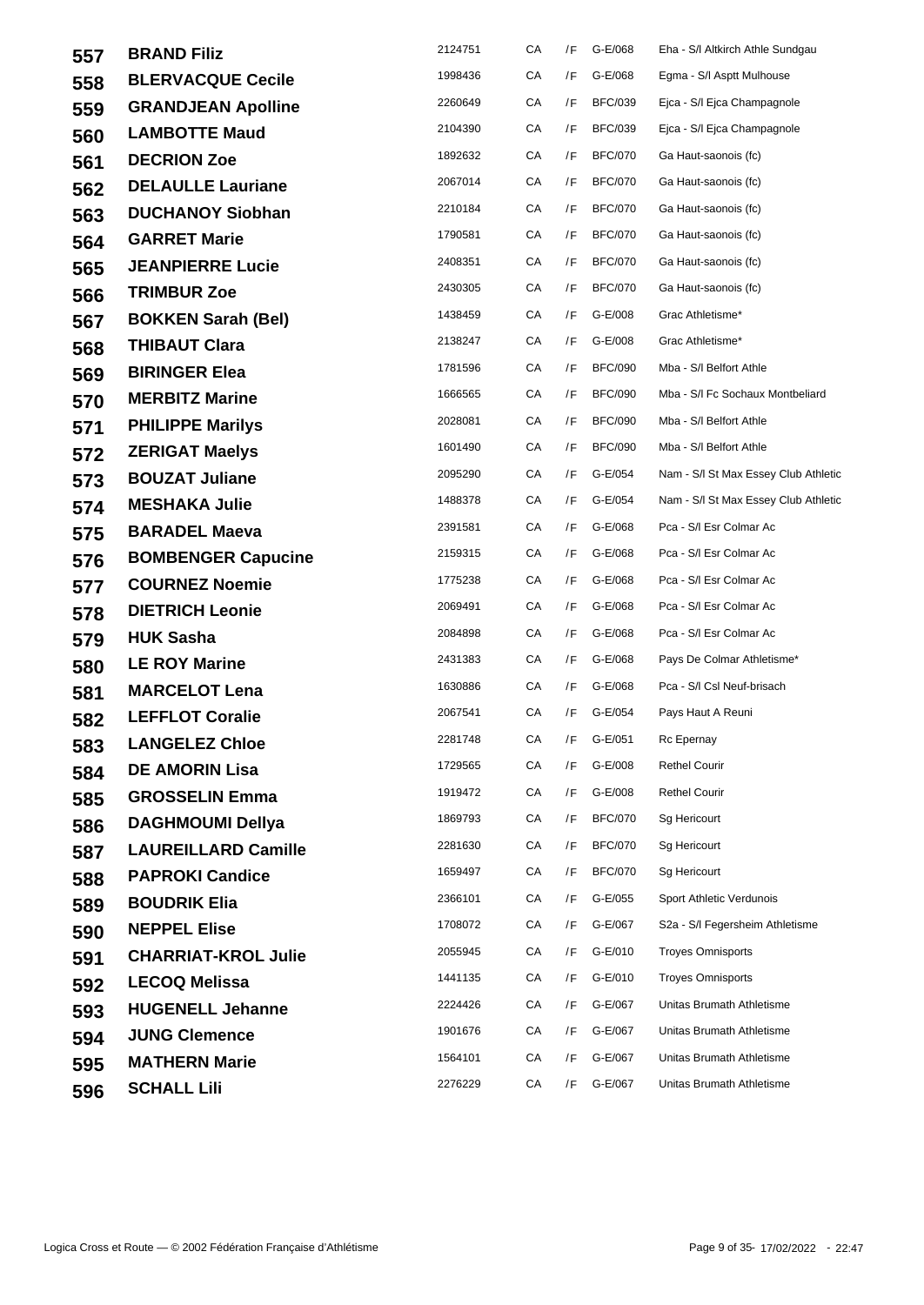| 597                       | <b>BAILLY Morgane</b>        | 1772674 | СA | /F       | G-E/008        | Us Cheminots Nouvion Sur Meuse          |
|---------------------------|------------------------------|---------|----|----------|----------------|-----------------------------------------|
| 598                       | <b>CARTIGNY Lena</b>         | 1515921 | СA | /F       | G-E/008        | Us Cheminots Nouvion Sur Meuse          |
| 599                       | <b>CARTIGNY Sarah</b>        | 1407418 | СA | /F       | G-E/008        | Us Cheminots Nouvion Sur Meuse          |
| 600                       | <b>MARTIN Thylane</b>        | 1579558 | СA | /F       | G-E/054        | Us Toul Athletisme                      |
| 601                       | <b>AJJOUNI Myriam</b>        | 1370645 | СA | /F       | <b>BFC/058</b> | Varennes-vauzelles Running              |
| <b>Cross Court Femmes</b> |                              |         |    |          |                |                                         |
| Dossard                   | Nom prénom (Nat)             | Licence |    | Cat / Sx | Ligue/Dép      | Club / Equipe                           |
| 800                       | <b>HASELWANDER Marion</b>    | 2160936 | M0 | /F       | G-E/067        | A.s.l. La Robertsau                     |
| 801                       | <b>PINIER Claire</b>         | 2428971 | SE | /F       | G-E/067        | A.s.l. La Robertsau                     |
| 802                       | <b>KANA Melissa</b>          | 2339463 | SE | /F       | G-E/057        | Ac Amneville                            |
| 803                       | <b>BRASSELET Astrid</b>      | 702708  | SE | /F       | <b>BFC/021</b> | Ac Chenove                              |
| 804                       | <b>FAVEAUX Emilou</b>        | 1071128 | SE | /F       | <b>BFC/021</b> | Ac Chenove                              |
| 805                       | <b>JANEY Corinne</b>         | 2340292 | M5 | /F       | <b>BFC/021</b> | Ac Chenove                              |
| 806                       | <b>BOHLY Claire</b>          | 623318  | ES | /F       | G-E/067        | Ana - S/I Fc Haguenau                   |
| 807                       | <b>SEEL Stephanie</b>        | 440495  | SE | /F       | G-E/067        | Ana - S/I Fc Haguenau                   |
| 808                       | <b>MACHECOURT Sophie</b>     | 2040948 | M1 | /F       | <b>BFC/058</b> | Ao Nivernaise (nevers)                  |
| 809                       | <b>PORTELANCE Alexia</b>     | 424768  | M0 | /F       | G-E/088        | As Saint Remy Vittel                    |
| 810                       | <b>ZDEB Emilie</b>           | 1081653 | M0 | /F       | G-E/008        | As Sommer                               |
| 811                       | <b>ABAROGE Farida (Eth)</b>  | 2067962 | SE | /F       | G-E/067        | As Strasbourg                           |
| 812                       | <b>FOURNY Lorene</b>         | 1401498 | SE | /F       | G-E/067        | As Strasbourg                           |
| 813                       | <b>LABBE Estelle</b>         | 1553549 | M2 | /F       | <b>BFC/021</b> | Asptt Dijon Athletisme                  |
| 814                       | <b>CHEMET Marine</b>         | 1414319 | ES | /F       | <b>BFC/021</b> | Athle 21 - S/I Union Sportive Cheminote |
| 815                       | <b>KIMMEL Alice</b>          | 1306528 | ES | /F       | G-E/057        | Athle Sports Sarreguemines Arr          |
| 816                       | <b>BOEUF Sarah</b>           | 2026343 | SE | /F       | G-E/088        | Avec - S/I Athle Vosges Pays De Remir   |
| 817                       | <b>HOCQUAUX Marie</b>        | 1348720 | ES | /F       | G-E/088        | Avec - S/I Athle Vosges Pays De Remir   |
| 818                       | <b>XOLIN Marine</b>          | 1471128 | ES | /F       | G-E/088        | Avec - S/I Athle Vosges Pays De Remir   |
| 819                       | <b>BENMHAMED Dounias</b>     | 1697449 | MO | /F       | G-E/057        | Athletisme Metz Metropole*              |
| 820                       | <b>BERNAGOULT Emma</b>       | 2061621 | ES | /F       | G-E/057        | Athletisme Metz Metropole*              |
| 821                       | <b>BERNAGOULT Manon</b>      | 1969399 | ES | /F       | G-E/057        | Athletisme Metz Metropole*              |
| 822                       | <b>BORDON Alessia</b>        | 1320196 | SE | /F       | G-E/057        | Athletisme Metz Metropole*              |
| 823                       | <b>KINSCH Pauline</b>        | 1295718 | ES | /F       | G-E/057        | Athletisme Metz Metropole*              |
| 824                       | <b>RIPPLINGER Laura</b>      | 2175585 | SE | /F       | G-E/057        | Athletisme Metz Metropole*              |
| 825                       | <b>VALGUEBLASSE Berenice</b> | 2101949 | SE | /F       | G-E/057        | Athletisme Metz Metropole*              |
| 826                       | <b>WEBER Pauline</b>         | 1152289 | ES | /F       | G-E/057        | Athletisme Metz Metropole*              |
| 827                       | <b>CHEVRIER Magali</b>       | 2107573 | SE | /F       | G-E/057        | Athletisme Sarrebourg Moselle           |
| 828                       | <b>CHARLIER Leonie</b>       | 1170028 | ES | /F       | G-E/008        | <b>Charleville Mezieres Athletism</b>   |
| 829                       | <b>BOIRON Eva</b>            | 1726938 | ES | /F       | G-E/088        | Co Haute Moselotte*                     |
| 830                       | <b>LAFOND Ludivine</b>       | 2238486 | SE | /F       | <b>BFC/021</b> | Dijon Uc*                               |
| 831                       | <b>GARCIA Marie</b>          | 1623186 | ES | /F       | G-E/054        | Dombasle Athletisme                     |
| 832                       | <b>CHEVRON Elodie</b>        | 1733259 | ES | /F       | <b>BFC/025</b> | Dsa - S/I Doubs Sud Athletisme Besan    |
| 833                       | <b>HAS Clotilde</b>          | 1327836 | ES | /F       | <b>BFC/025</b> | Dsa - S/I Doubs Sud Athletisme Besan    |
|                           |                              |         |    |          |                |                                         |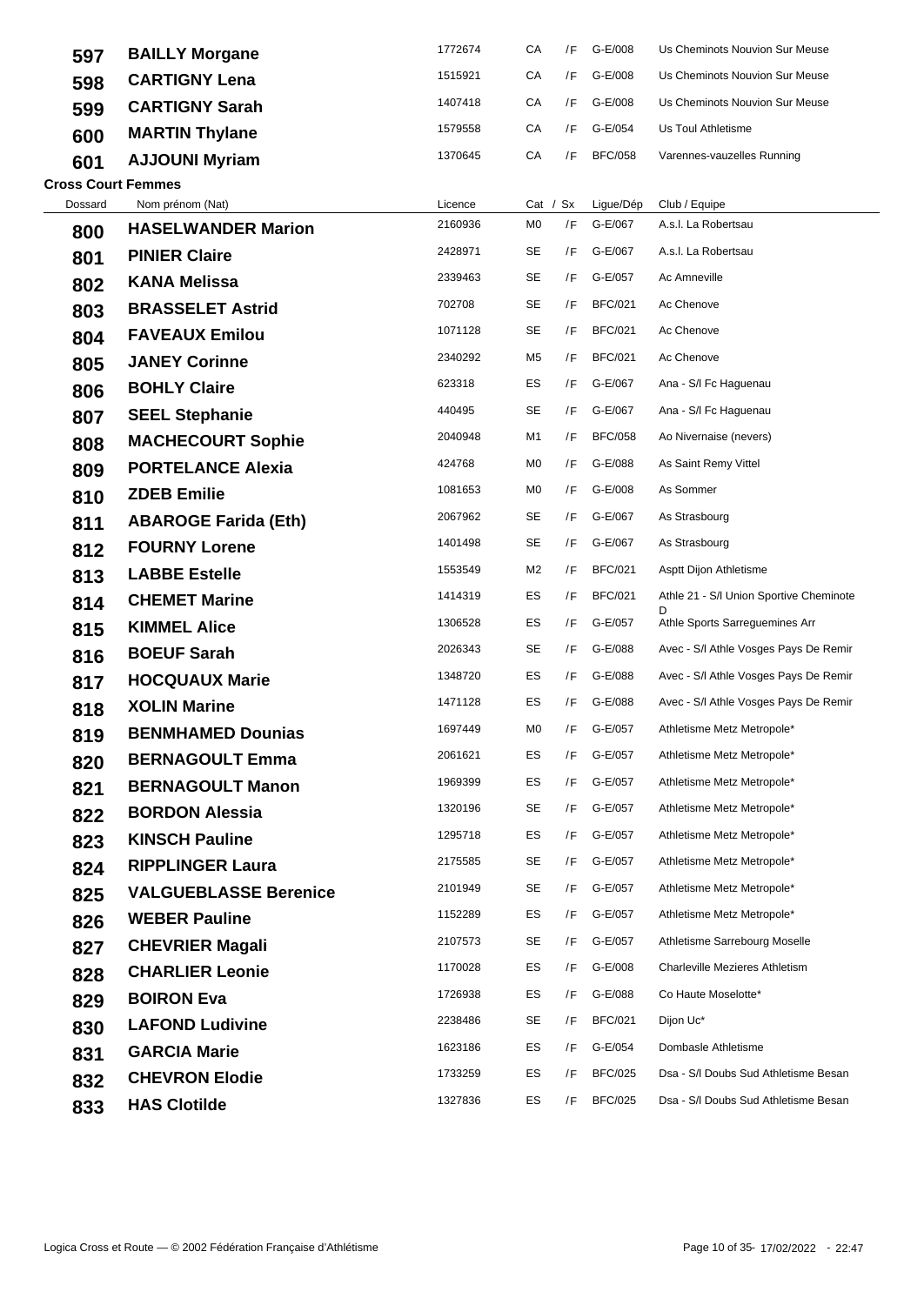| 834                       | <b>VUILLAUME Elisa</b>         | 2246735           | ES               | /F | <b>BFC/025</b>       | Dsa - S/I Doubs Sud Athletisme Besan  |
|---------------------------|--------------------------------|-------------------|------------------|----|----------------------|---------------------------------------|
| 835                       | <b>FREULET Rosalie</b>         | 2324956           | ES               | /F | <b>BFC/071</b>       | Ea Le Creusot                         |
| 836                       | <b>CANIOU Stephanie</b>        | 1770426           | M0               | /F | <b>BFC/071</b>       | Ea Macon                              |
| 837                       | <b>KOLACZEK Marie</b>          | 1129927           | ES               | /F | G-E/051              | Efs Reims A. *                        |
| 838                       | <b>RENARD Elise</b>            | 1791821           | ES               | /F | G-E/051              | Efs Reims A. *                        |
| 839                       | <b>GAGNIER-BOIVIN Aurelie</b>  | 1222115           | M1               | /F | <b>BFC/071</b>       | Entente Chalon/saone Athl.            |
| 840                       | <b>TOUCANNE Sarah</b>          | 1738821           | SE               | /F | <b>BFC/071</b>       | Entente Chalon/saone Athl.            |
| 841                       | <b>BRIOT Charlotte</b>         | 1399178           | SE               | /F | G-E/068              | Eha - S/I Us Thann Athletisme         |
| 842                       | <b>DANTZER Adeline</b>         | 685568            | SE               | /F | G-E/068              | Eha - S/I Us Thann Athletisme         |
| 843                       | <b>PAURISSE Isabelle</b>       | 498284            | M0               | /F | G-E/068              | Eha - S/I Us Thann Athletisme         |
| 844                       | <b>RENCK Claudine</b>          | 722237            | ΜЗ               | /F | G-E/068              | Eha - S/I Us Thann Athletisme         |
| 845                       | <b>UHRING Nicole</b>           | 1551375           | M4               | /F | G-E/068              | Eha - S/I Altkirch Athle Sundgau      |
| 846                       | <b>BERTHE Emilie</b>           | 2230824           | M0               | /F | G-E/008              | Grac - S/I Grac Nouzonville Bogny/meu |
| 847                       | <b>MAHIEU Charlotte</b>        | 1133345           | SE               | /F | G-E/008              | Grac - S/I Club Athletique Vrignois   |
| 848                       | <b>MARTINS Idaline</b>         | 1266204           | ES               | /F | G-E/008              | Grac - S/I Grac Nouzonville Bogny/meu |
| 849                       | <b>ADASSI Severine</b>         | 1789795           | SE               | /F | <b>BFC/070</b>       | Hericourt Athletisme Competiti        |
| 850                       | <b>DARBON Christine</b>        | 1960433           | ΜЗ               | /F | <b>BFC/039</b>       | Lons Athle 39                         |
| 851                       | <b>PELE Marion</b>             | 382186            | SE               | /F | <b>BFC/039</b>       | Lons Athle 39                         |
| 852                       | <b>KINZELIN Justine</b>        | 1086393           | SE               | /F | G-E/054              | Nam - S/I Nancy Athletisme Club       |
| 853                       | <b>PERRIN Lou</b>              | 1433433           | ES               | /F | G-E/054              | Nam - S/I Vandoeuvre Athletisme       |
| 854                       | <b>CHAULET Oceane</b>          | 1256536           | SE               | /F | G-E/051              | Rc Epernay                            |
| 855                       | <b>PETRIGNET Marie</b>         | 1537137           | SE               | /F | <b>BFC/070</b>       | Sg Hericourt                          |
| 856                       | <b>VOIDEY Cathie</b>           | 1685688           | ES               | /F | <b>BFC/070</b>       | Sg Hericourt                          |
| 857                       | <b>BURCKHARDT Marilou</b>      | 1766010           | ES               | /F | G-E/067              | Sr Obernai                            |
| 858                       | <b>LERCH Victoria</b>          | 1765991           | ES               | /F | G-E/067              | Sr Obernai                            |
| 859                       | <b>ANDRES Noa</b>              | 1555610           | SE               | /F | G-E/067              | S2a - S/I Asptt Strasbourg            |
| 860                       | <b>DUCRET-BITZNER Blandine</b> | 785449            | M4               |    | /F G-E/067           | S2a - S/I Asptt Strasbourg            |
| 861                       | <b>QUIRIN Lucie</b>            | 764758            | ES               | /F | G-E/067              | S2a - S/l Asptt Strasbourg            |
| 862                       | <b>THOMAS Elisa</b>            | 1848837           | ES               | /F | G-E/067              | S2a - S/I Molsheim Athletic Club      |
| 863                       | <b>WERR Carine</b>             | 1475293           | SE               | /F | G-E/051              | Team Trail Chalons En Champagn        |
| 864                       | <b>REMY Manon</b>              | 1281360           | ES               | /F | G-E/067              | Unitas Brumath Athletisme             |
| 865                       | <b>SCHNEIDER Marine</b>        | 1797293           | ES               | /F | G-E/067              | Unitas Brumath Athletisme             |
| 866                       | <b>SCHUBNEL Pauline</b>        | 1244669           | ES               | /F | G-E/067              | Unitas Brumath Athletisme             |
| 867                       | <b>CREUZOT Sarah</b>           | 2184859           | SE               | /F | G-E/054              | Us Toul Athletisme                    |
| <b>Cross Court Hommes</b> |                                |                   |                  |    |                      |                                       |
| Dossard                   | Nom prénom (Nat)               | Licence<br>475537 | Cat / $Sx$<br>M0 | /M | Ligue/Dép<br>G-E/057 | Club / Equipe<br>Ac Amneville         |
| 900                       | <b>GUILLERM Aurelien</b>       | 1508418           | SE               | /M | G-E/057              | Ac Amneville                          |
| 901                       | <b>HOUALI Rabah</b>            | 398791            | SE               | /M | <b>BFC/021</b>       | Ac Chenove                            |
| 902                       | <b>CANDUSSO Gabriel</b>        | 1187366           | SE               | /M | <b>BFC/021</b>       | Ac Chenove                            |
| 903                       | <b>GODEFROY Jeremy</b>         | 2225739           | ES               | /M | <b>BFC/021</b>       | Ac Chenove                            |
| 904                       | <b>HOUPLON Hugo</b>            |                   |                  |    |                      |                                       |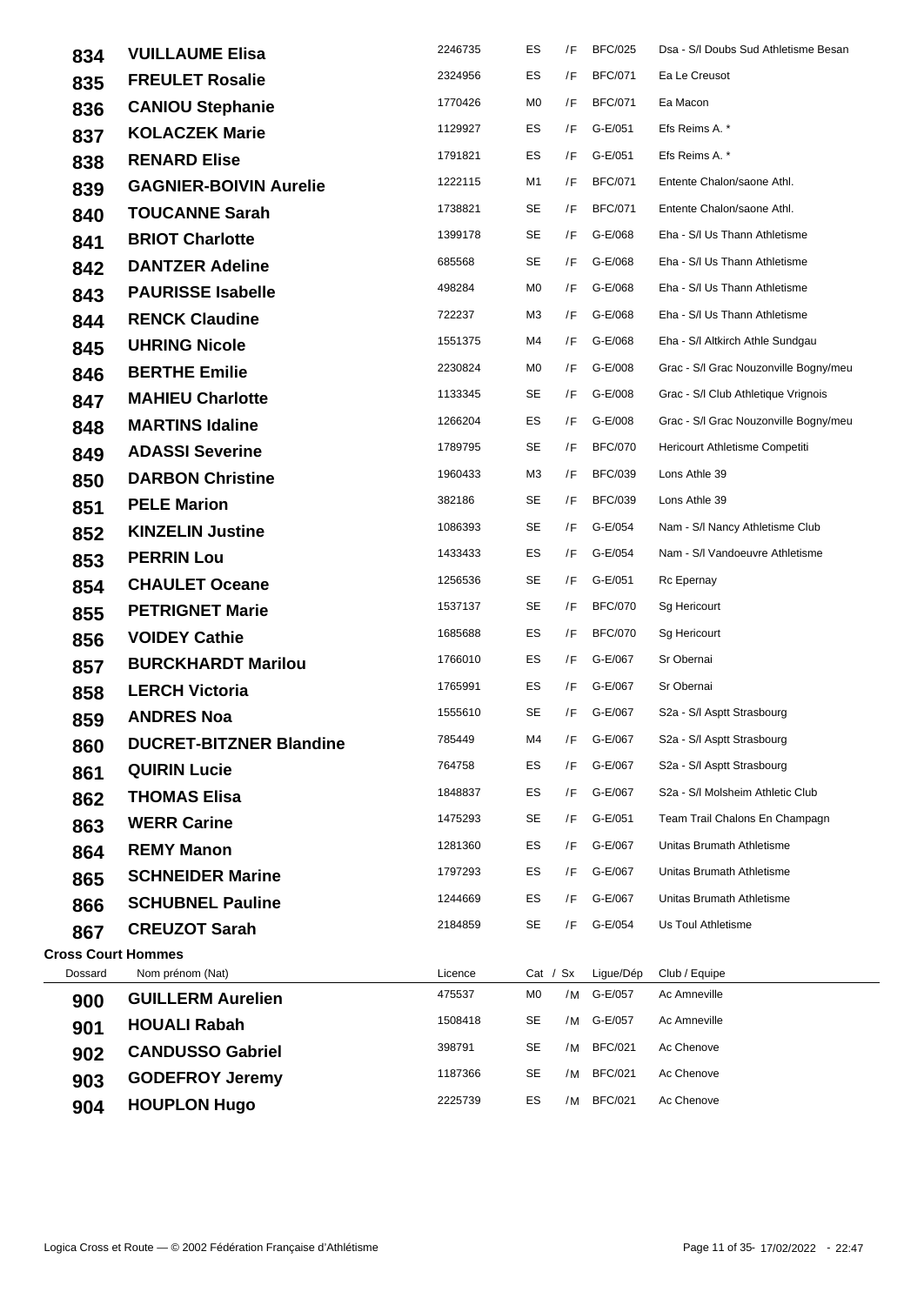| 905 | <b>LESCOUALCH Simon</b>            | 1775882 | ES | /M | <b>BFC/021</b> | Ac Chenove                                   |
|-----|------------------------------------|---------|----|----|----------------|----------------------------------------------|
| 906 | <b>MONVAILLIER Pierre</b>          | 2017387 | ES |    | /M BFC/021     | Ac Chenove                                   |
| 907 | <b>PAUVERT Dorian</b>              | 1183248 | SE |    | /M BFC/021     | Ac Chenove                                   |
| 908 | <b>RIZET Jeremy</b>                | 1200978 | SE |    | /M BFC/021     | Ac Chenove                                   |
| 909 | <b>HUCK Gaetan</b>                 | 2265224 | SE |    | /M G-E/067     | Ana - S/I Fc Haguenau                        |
| 910 | <b>LANG Thomas</b>                 | 1789769 | SE |    | /M G-E/067     | Ana - S/I Fc Haguenau                        |
| 911 | <b>MAES Timothe</b>                | 1782274 | ES | /M | G-E/067        | Ana - S/I Sg La Wantzenau                    |
| 912 | <b>RUHLMANN Robin</b>              | 2099970 | SE |    | /M G-E/067     | Ana - S/I Fc Haguenau                        |
| 913 | <b>BARRAUD Ludovic</b>             | 1130459 | SE |    | /M G-E/057     | As Cheminots Metz                            |
| 914 | <b>ALI Elias</b>                   | 1298821 | ES |    | /M G-E/067     | As Strasbourg                                |
| 915 | <b>BELKACEM Otman</b>              | 1724693 | SE |    | /M G-E/067     | As Strasbourg                                |
| 916 | <b>DELOIGNON Arthur</b>            | 1025226 | SE |    | /M G-E/067     | As Strasbourg                                |
| 917 | <b>KODAD Mohamed-amine</b>         | 1458111 | SE |    | /M G-E/067     | As Strasbourg                                |
| 918 | <b>LAGNEAU Antonin</b>             | 1712138 | SE |    | /M G-E/067     | As Strasbourg                                |
| 919 | <b>TURLURE Mathieu</b>             | 1015637 | SE |    | /M G-E/067     | As Strasbourg                                |
| 920 | <b>EULMI Sami</b>                  | 1912172 | SE |    | /M G-E/067     | Asc Strasbourg                               |
| 921 | <b>HEITZ Laurent</b>               | 948913  | M2 |    | /M G-E/067     | Asc Strasbourg                               |
| 922 | <b>MECHOUAR Lucas</b>              | 2426851 | SE |    | /M G-E/067     | Asc Strasbourg                               |
| 923 | <b>OSMAN AL NOUR Mustafa (Sud)</b> | 1965497 | SE |    | /M G-E/067     | Asc Strasbourg                               |
| 924 | <b>REIBEL Thomas</b>               | 918706  | M0 |    | /M G-E/067     | Asc Strasbourg                               |
| 925 | <b>ROBUSTELLI Francois</b>         | 2422976 | SE | /M | G-E/067        | Asc Strasbourg                               |
| 926 | <b>VERNET Thierry</b>              | 828205  | ΜЗ |    | /M BFC/089     | <b>Asptt Auxerre</b>                         |
| 927 | <b>SCHNEGG Lucas</b>               | 1660990 | SE |    | /M BFC/021     | Asptt Dijon Athletisme                       |
| 928 | <b>SERSERI Wissam</b>              | 2261455 | ES |    | /M BFC/021     | Asptt Dijon Athletisme                       |
| 929 | <b>COENT Erwan</b>                 | 1849043 | MO |    | /M BFC/021     | Athle 21 - S/I Union Sportive Cheminote<br>D |
| 930 | <b>RECZKOWICZ Julien</b>           | 1141035 | ES |    | /M G-E/052     | Athle 52 - S/I As Bologne                    |
| 931 | <b>DESBROSSES Romain</b>           | 281498  | MO |    | /M BFC/071     | Athle Bourgogne Sud                          |
| 932 | <b>FAUCHEUR Rene</b>               | 422174  | M0 | /M | G-E/088        | Avec - S/I Athle Vosges Pays D'epinal        |
| 933 | <b>FOUQUET Patrick</b>             | 1772196 | ΜЗ | /M | G-E/088        | Avec - S/I Athle Vosges Pays De Mirec        |
| 934 | <b>MERMIER Theo</b>                | 1955846 | SE | /M | G-E/088        | Avec - S/I Athle Vosges Pays D'epinal        |
| 935 | <b>VINE Ugo</b>                    | 1184426 | SE |    | /M G-E/088     | Avec - S/I Athle Vosges Pays D'epinal        |
| 936 | <b>BOUR Ludovic</b>                | 2264859 | SE | /M | G-E/057        | Athletisme Metz Metropole*                   |
| 937 | <b>FLAGEOLLET Erwan</b>            | 1850229 | SE | /M | G-E/057        | Athletisme Metz Metropole*                   |
| 938 | <b>KIEFFER Thibaut</b>             | 2142102 | SE | /M | G-E/057        | Athletisme Metz Metropole*                   |
| 939 | <b>KLEIN Fidelio</b>               | 1545192 | SE |    | /M G-E/057     | Athletisme Metz Metropole*                   |
| 940 | <b>MAILLOT Thibaut</b>             | 1766345 | SE | /M | G-E/057        | Athletisme Metz Metropole*                   |
| 941 | <b>MOUKRIME Tarik</b>              | 1935102 | SE | /M | G-E/057        | Athletisme Metz Metropole*                   |
| 942 | <b>PERNET Bastien</b>              | 1367309 | SE | /M | G-E/057        | Athletisme Metz Metropole*                   |
| 943 | <b>PRIOUX Victor</b>               | 2392961 | SE | /M | G-E/057        | Athletisme Metz Metropole*                   |
| 944 | <b>QUEIROS Valentin</b>            | 1072343 | SE |    | /M G-E/057     | Athletisme Metz Metropole*                   |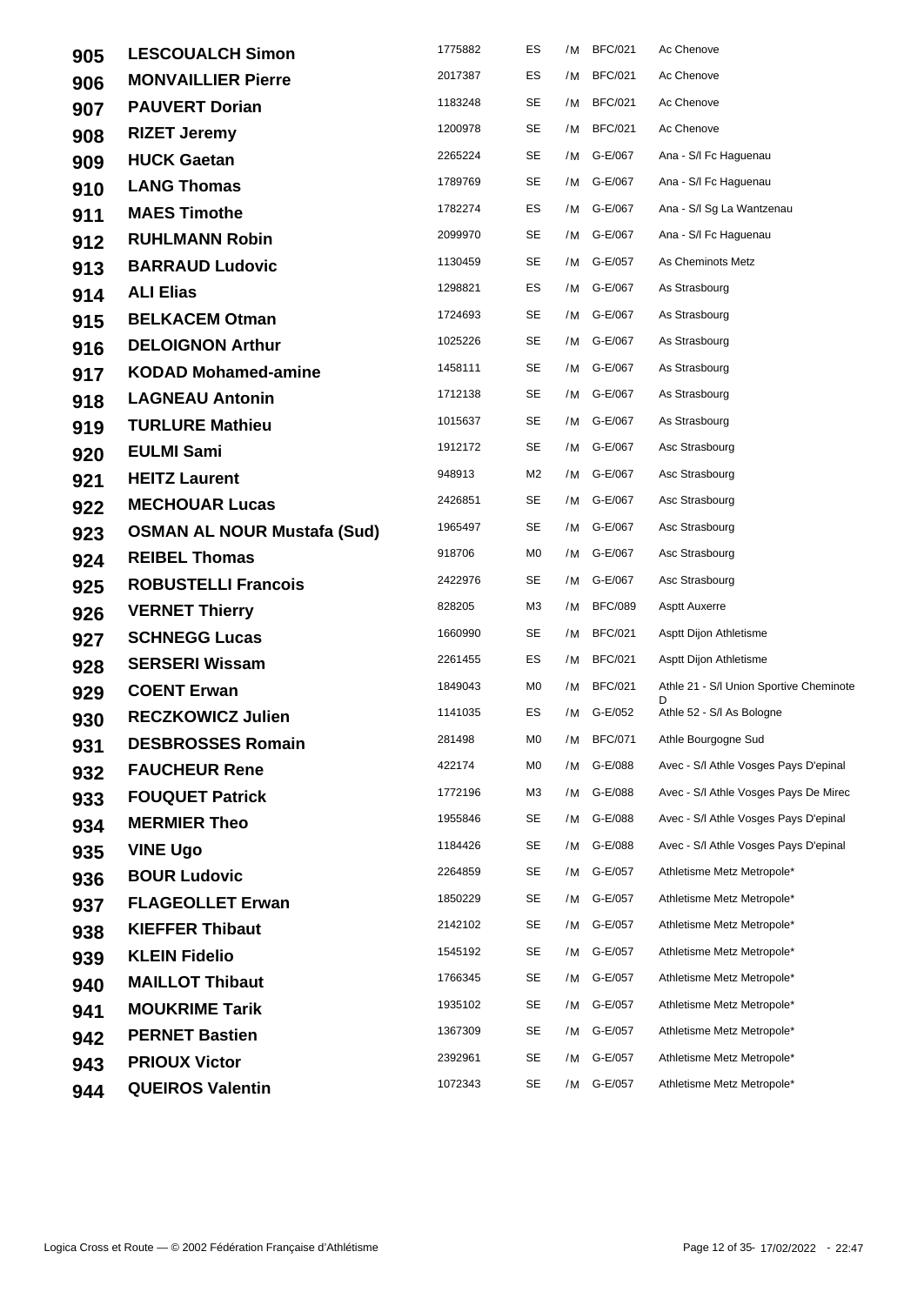| 945 | <b>RANC Julian</b>          | 1051962 | SE        | /M | G-E/057        | Athletisme Metz Metropole*                    |
|-----|-----------------------------|---------|-----------|----|----------------|-----------------------------------------------|
| 946 | <b>ROTH Aurelien</b>        | 2120814 | <b>SE</b> | /M | G-E/057        | Athletisme Metz Metropole*                    |
| 947 | <b>ROUYER Paul</b>          | 1507915 | ES        |    | /M G-E/057     | Athletisme Metz Metropole*                    |
| 948 | <b>SCHOEN Maxime</b>        | 1000101 | <b>SE</b> |    | /M G-E/057     | Athletisme Metz Metropole*                    |
| 949 | <b>SINAGL Viktor (Cze)</b>  | 2426195 | <b>SE</b> | /M | G-E/057        | Athletisme Metz Metropole*                    |
| 950 | <b>TURCATA Olivier</b>      | 1672687 | SE        |    | /M G-E/057     | Athletisme Metz Metropole*                    |
| 951 | <b>BRAHIMI Amine (Alg)</b>  | 2162251 | SE        | /M | G-E/054        | Bassin Mussipontain Athletic C                |
| 952 | <b>BARROS DA SILVA Jose</b> | 1289045 | <b>SE</b> | /M | G-E/008        | <b>Charleville Mezieres Athletism</b>         |
| 953 | <b>BROUSMICHE Alexandre</b> | 1240904 | ES        |    | /M G-E/008     | <b>Charleville Mezieres Athletism</b>         |
| 954 | <b>JANICKI Clement</b>      | 1473509 | ES        | /M | G-E/008        | Charleville Mezieres Athletism                |
| 955 | <b>DUVAL Titouan</b>        | 1707117 | ES        |    | /M G-E/051     | Cocaa - S/I Club Olympique Chalonnais         |
| 956 | <b>AIT MOUKHA Khalid</b>    | 2427338 | ES        | /M | G-E/054        | Cla - S/I Pont A Mousson Athletisme           |
| 957 | <b>BOUVIER Quentin</b>      | 1219583 | <b>SE</b> |    | /M G-E/051     | Dac Reims - S/I Club Athletique Villers<br>Al |
| 958 | <b>CAUX Fabien</b>          | 2279108 | <b>SE</b> | /M | G-E/051        | Dac Reims*                                    |
| 959 | <b>CHEBLI Adel</b>          | 2179299 | ES        | /M | G-E/051        | Dac Reims*                                    |
| 960 | <b>VALLE Loic</b>           | 2315640 | SE        |    | /M G-E/051     | Dac Reims*                                    |
| 961 | <b>VASSOGNE Robin</b>       | 628569  | <b>SE</b> | /M | G-E/051        | Dac Reims*                                    |
| 962 | <b>BOURGEOIS Alexandre</b>  | 1537944 | SE        | /M | <b>BFC/021</b> | Dijon Uc*                                     |
| 963 | <b>BOURGEOIS Matthieu</b>   | 1537943 | SE        | /M | <b>BFC/021</b> | Dijon Uc*                                     |
| 964 | <b>LAGER Killian</b>        | 1469539 | ES        | /M | <b>BFC/021</b> | Dijon Uc*                                     |
| 965 | <b>MIELLET Alexis</b>       | 1178580 | SE        | /M | <b>BFC/021</b> | Dijon Uc*                                     |
| 966 | <b>VULLIEZ Alban</b>        | 1596154 | <b>SE</b> | /M | <b>BFC/021</b> | Dijon Uc*                                     |
| 967 | <b>WYNDAELE Romain</b>      | 1034409 | <b>SE</b> | /M | <b>BFC/021</b> | Dijon Uc*                                     |
| 968 | <b>CAPUANO Hugo</b>         | 1546682 | <b>SE</b> | /M | G-E/054        | Dombasle Athletisme                           |
| 969 | <b>DECRULLE Brian</b>       | 1190163 | ES        | /M | G-E/054        | Dombasle Athletisme                           |
| 970 | <b>SONREL Louis</b>         | 1815028 | ES        | /M | G-E/054        | Dombasle Athletisme                           |
| 971 | <b>BONJOUR Allan (Sui)</b>  | 1744704 | SE        |    | /M BFC/025     | Dsa - S/I Asm Isle Sur Le Doubs               |
| 972 | <b>COUDERCHET Enzo</b>      | 1744218 | SE        | /M | <b>BFC/025</b> | Dsa - S/I Doubs Sud Athletisme Besan          |
| 973 | <b>FOUQUET Meddy</b>        | 1267109 | SE        | /M | <b>BFC/025</b> | Dsa - S/I Asm Isle Sur Le Doubs               |
| 974 | <b>GABIOUD Romain (Sui)</b> | 2257497 | ES        | /M | <b>BFC/025</b> | Dsa - S/I Asm Isle Sur Le Doubs               |
| 975 | <b>JACQUET Adrien</b>       | 1973613 | ES        | /M | <b>BFC/025</b> | Dsa - S/I Doubs Sud Athletisme Besan          |
| 976 | <b>LE BARON Luc</b>         | 1567485 | ES        | /M | <b>BFC/025</b> | Dsa - S/I Doubs Sud Athletisme Besan          |
| 977 | <b>QUETIN Nathan</b>        | 1429610 | ES        | /M | <b>BFC/025</b> | Dsa - S/I Doubs Sud Athletisme Besan          |
| 978 | <b>ROUMET Nathan</b>        | 2363318 | ES        | /M | <b>BFC/025</b> | Dsa - S/I Doubs Sud Athletisme Besan          |
| 979 | <b>SAHRAOUI Adel</b>        | 1747284 | <b>SE</b> | /M | <b>BFC/025</b> | Dsa - S/I Doubs Sud Athletisme Besan          |
| 980 | <b>BONCOUR Florian</b>      | 1418203 | SE        |    | /M G-E/057     | E Sportive Thionville-yutz                    |
| 981 | <b>ROY Quentin</b>          | 1506122 | <b>SE</b> | /M | <b>BFC/071</b> | Ea Le Creusot                                 |
| 982 | <b>DAUBARD Valentin</b>     | 2261190 | SE        | /M | <b>BFC/071</b> | Ea Macon                                      |
| 983 | <b>SAMOYEAU Geoffrey</b>    | 1848577 | SE        | /M | <b>BFC/071</b> | Ea Macon                                      |
| 984 | <b>ARNOULD Maximilien</b>   | 1531677 | SE        | /M | G-E/051        | Efs Reims A. *                                |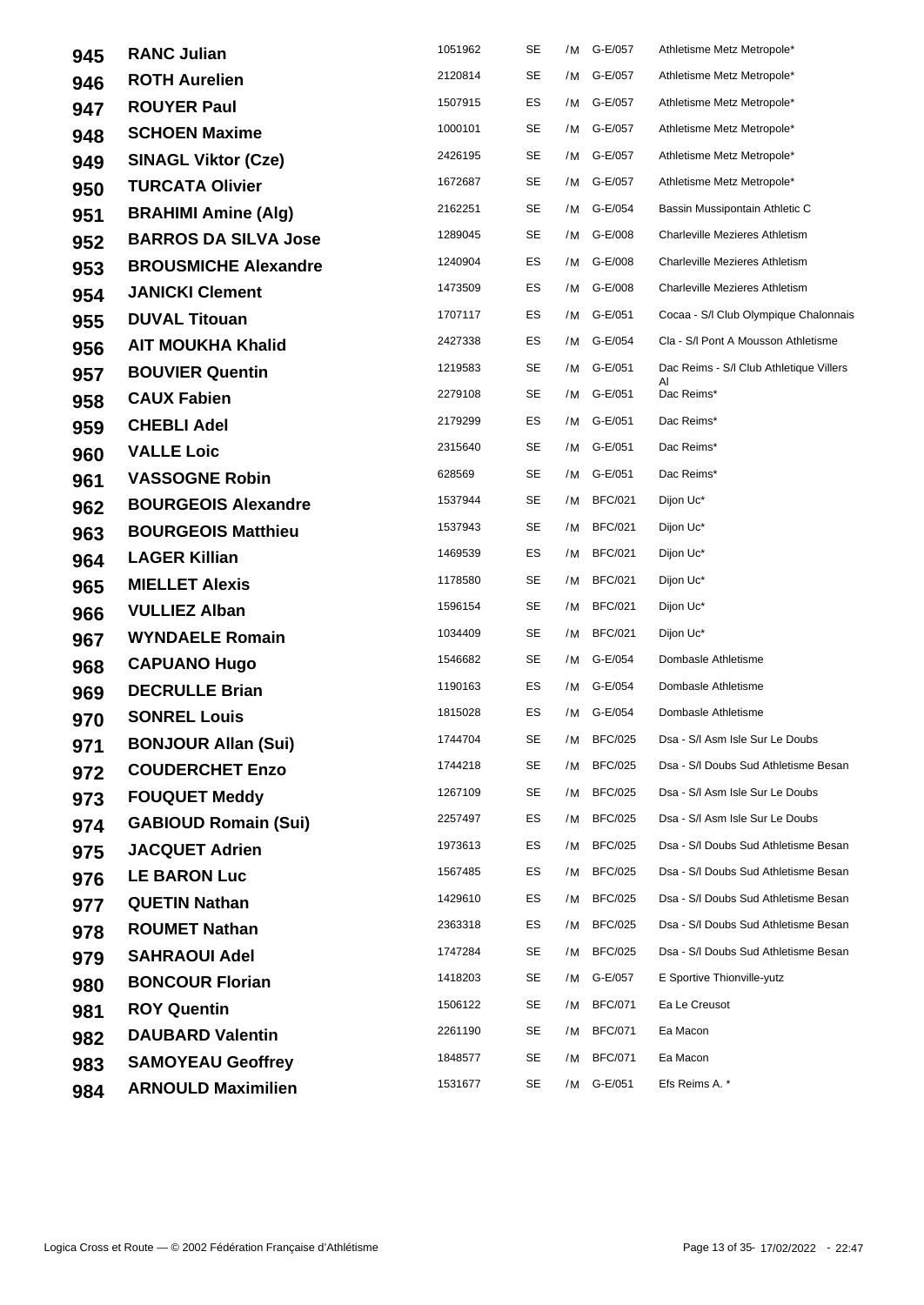| 985  | <b>MAHI Samir</b>                | 1052977 | M0        | /M | G-E/051        | Efs Reims A. *                       |
|------|----------------------------------|---------|-----------|----|----------------|--------------------------------------|
| 986  | <b>MAYER Tom</b>                 | 1107829 | SE        | /M | G-E/051        | Efs Reims A. *                       |
| 987  | <b>ROBERT Arthur</b>             | 2408930 | ES        | /M | G-E/051        | Efs Reims A. *                       |
| 988  | <b>LEPOUTRE Benjamin</b>         | 1108606 | <b>SE</b> |    | /M BFC/071     | Entente Chalon/saone Athl.           |
| 989  | <b>VASSE Vivian</b>              | 1659149 | <b>SE</b> | /M | <b>BFC/071</b> | Entente Chalon/saone Athl.           |
| 990  | <b>BONNISSOL Jeremie</b>         | 1076429 | ES        | /M | G-E/068        | Egma - S/I Fc Mulhouse 1893          |
| 991  | <b>CARMINATI Maxime</b>          | 1874800 | ES        | /M | <b>BFC/070</b> | Ga Haut-saonois (fc)                 |
| 992  | <b>CHARPENTIER Maxime</b>        | 1318511 | <b>SE</b> | /M | <b>BFC/070</b> | Ga Haut-saonois (fc)                 |
| 993  | <b>DESBOEUF Killian</b>          | 2102684 | ES        | /M | <b>BFC/070</b> | Ga Haut-saonois (fc)                 |
| 994  | <b>MAIRE Gwenael</b>             | 1124696 | <b>SE</b> | /M | <b>BFC/070</b> | Ga Haut-saonois (fc)                 |
| 995  | <b>RIZZO Anthony</b>             | 1562814 | SE        | /M | <b>BFC/070</b> | Ga Haut-saonois (fc)                 |
| 996  | <b>SIWA Reuben Kipruto (Ken)</b> | 2337484 | SE        | /M | <b>BFC/070</b> | Ga Haut-saonois (fc)                 |
| 997  | <b>BELMILOUD Naim</b>            | 420084  | SE        | /M | G-E/008        | Grac Athletisme*                     |
| 998  | <b>BOUKELMOUN Riad</b>           | 573322  | MO        | /M | G-E/008        | Grac - S/I Club Athletique Vrignois  |
| 999  | <b>DUTOIT Nathan (Bel)</b>       | 1438458 | ES        | /M | G-E/008        | Grac Athletisme*                     |
| 1000 | <b>LERUD Jason</b>               | 1966626 | SE        |    | /M G-E/008     | Grac - S/I Club Athletique Vrignois  |
| 1001 | <b>LERUD-TOUSSAINT Axel</b>      | 2260959 | ES        | /M | G-E/008        | Grac - S/I Club Athletique Vrignois  |
| 1002 | <b>DUTRONCY Cyril</b>            | 1311431 | M2        | /M | <b>BFC/071</b> | <b>Grand Chalon Athletisme</b>       |
| 1003 | <b>MESTRES lanis</b>             | 2418757 | ES        | /M | G-E/057        | Js Audun Le Tiche                    |
| 1004 | <b>DUVAL Benjamin</b>            | 1077190 | <b>SE</b> | /M | <b>BFC/039</b> | Lons Athle 39                        |
| 1005 | <b>FIEUX Baptiste</b>            | 1001632 | SE        | /M | <b>BFC/039</b> | Lons Athle 39                        |
| 1006 | <b>BRETON Franck</b>             | 1481181 | <b>SE</b> | /M | <b>BFC/090</b> | Mba - S/I Belfort Athle              |
| 1007 | <b>DEVILLIERS Stephane</b>       | 2319414 | ES        | /M | <b>BFC/090</b> | Mba - S/I Belfort Athle              |
| 1008 | <b>DUGRAVOT Tyler</b>            | 2331286 | ES        | /M | <b>BFC/090</b> | Mba - S/I Belfort Athle              |
| 1009 | <b>MEKKI Samir</b>               | 2393509 | <b>SE</b> | /M | <b>BFC/090</b> | Mba - S/I Ac Audincourt              |
| 1010 | <b>OUZINEB Damien</b>            | 1355231 | ES        | /M | <b>BFC/090</b> | Mba - S/I Belfort Athle              |
| 1011 | <b>SAID Ben-hamisse</b>          | 1631963 | SE        |    | /M BFC/090     | Mba - S/I Fc Sochaux Montbeliard     |
| 1012 | <b>SIMON Clement</b>             | 1311627 | ES        | /M | <b>BFC/090</b> | Mba - S/I Belfort Athle              |
| 1013 | <b>SLIMANE Mehdi</b>             | 1035375 | SE        | /M | <b>BFC/090</b> | Mba - S/I Sp. Reunis Dellois         |
| 1014 | <b>ALBOUY Arnaud</b>             | 1029325 | SE        | /M | G-E/054        | Nam - S/I Nancy Athletisme Club      |
| 1015 | <b>ASSOUITI HASSAN Mahamat</b>   | 2094901 | ES        | /M | G-E/054        | Nam - S/I Nancy Athletisme Club      |
| 1016 | <b>BLAISING Alexis</b>           | 1680632 | SE        | /M | G-E/054        | Nam - S/I Vandoeuvre Athletisme      |
| 1017 | <b>DELANDRE Robin</b>            | 1295951 | ES        | /M | G-E/054        | Nam - S/I AI Neuves Maison           |
| 1018 | <b>GARNIER Elie</b>              | 1602362 | ES        | /M | G-E/054        | Nam - S/I Nancy Athletisme Club      |
| 1019 | <b>NACRY Romain</b>              | 1597430 | SE        | /M | G-E/054        | Nam - S/I Nancy Athletisme Club      |
| 1020 | <b>SCHUMACHER Florian</b>        | 1529146 | SE        | /M | G-E/054        | Nam - S/I Nancy Athletisme Club      |
| 1021 | <b>VAUTHRIN Florian</b>          | 582259  | <b>SE</b> | /M | G-E/054        | Nancy Athletisme Metropole*          |
| 1022 | <b>COLLAVINI Gautier</b>         | 670445  | SE        | /M | G-E/068        | Pca - S/I Athletic Colmar Liberte Tr |
| 1023 | <b>GERBER Hugo</b>               | 2119210 | ES        | /M | G-E/068        | Pca - S/I Athletic Colmar Liberte Tr |
| 1024 | <b>KENTZINGER Theo</b>           | 1859867 | ES        | /M | G-E/068        | Pca - S/I Esr Colmar Ac              |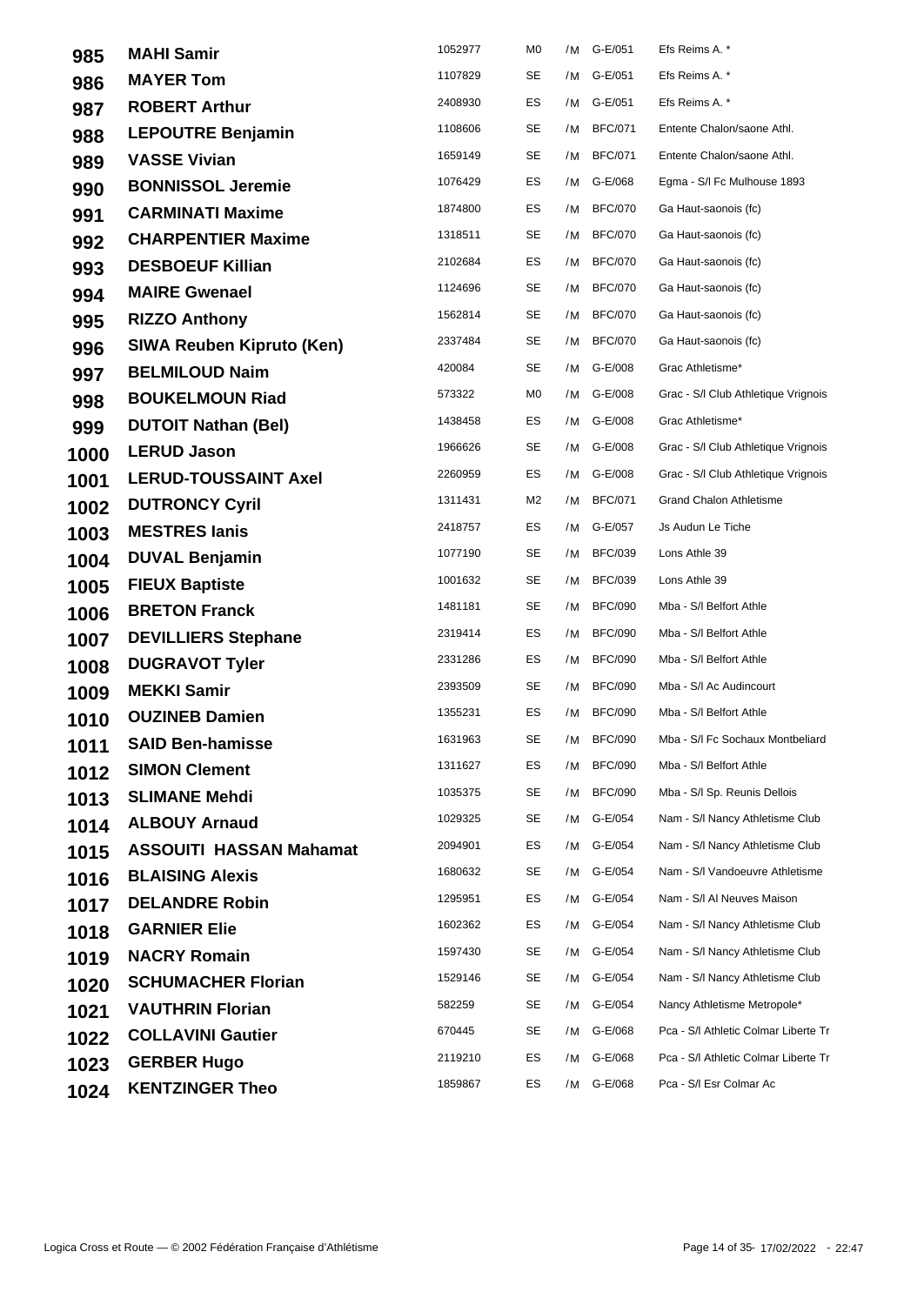| 1025                           | <b>LABBACI Maxime</b>                      | 1193949 | SE         | /M | G-E/068              | Pca - S/I Esr Colmar Ac               |
|--------------------------------|--------------------------------------------|---------|------------|----|----------------------|---------------------------------------|
| 1026                           | <b>LE CALVE Alexis</b>                     | 2074791 | ES         |    | /M G-E/068           | Pca - S/I Athletic Colmar Liberte Tr  |
| 1027                           | <b>MANN Jeremy</b>                         | 1728024 | <b>SE</b>  |    | /M G-E/068           | Pca - S/I Cca Rouffach                |
| 1028                           | <b>MAURER Quentin</b>                      | 1639155 | ES         |    | /M G-E/068           | Pca - S/I Esr Colmar Ac               |
| 1029                           | <b>POUMEROL Frederic</b>                   | 1963844 | SE         | /M | G-E/068              | Pca - S/I Cca Rouffach                |
| 1030                           | <b>TONGIO Emmanuel</b>                     | 214748  | M0         | /M | G-E/068              | Pca - S/I Esr Colmar Ac               |
| 1031                           | <b>MENGUAL Sebastien</b>                   | 1387219 | SE         | /M | G-E/051              | Rc Epernay                            |
| 1032                           | <b>CHRISTOPHE Celian</b>                   | 1126581 | ES         | /M | G-E/051              | Sezanne Athle                         |
| 1033                           | <b>BERRA Maxime</b>                        | 2247867 | SE         |    | /M BFC/070           | Sg Hericourt                          |
| 1034                           | <b>DEMANY Yannis</b>                       | 1960192 | SE         | /M | <b>BFC/070</b>       | Sg Hericourt                          |
| 1035                           | <b>JACQUEMAIN Romain</b>                   | 1057048 | SE         | /M | <b>BFC/070</b>       | Sg Hericourt                          |
| 1036                           | <b>MARCHE Thibault</b>                     | 1230862 | ES         | /M | <b>BFC/070</b>       | Sg Hericourt                          |
| 1037                           | <b>PETRIGNET Louis</b>                     | 1544313 | SE         | /M | <b>BFC/070</b>       | Sq Hericourt                          |
| 1038                           | <b>PROST Benjamin</b>                      | 1884935 | ES         | /M | <b>BFC/070</b>       | Sg Hericourt                          |
| 1039                           | <b>CARPANIN Olivier</b>                    | 1836367 | ES         | /M | G-E/055              | Sport Athletic Verdunois              |
| 1040                           | <b>GERVIER Adrien</b>                      | 1938631 | ES         |    | /M G-E/055           | Sport Athletic Verdunois              |
| 1041                           | <b>ALDEBERT Alexandre</b>                  | 1376830 | ES         | /M | G-E/067              | Sr Obernai                            |
| 1042                           | <b>SCHIERER Gael</b>                       | 2072517 | SE         | /M | G-E/067              | Sr Obernai                            |
| 1043                           | <b>LAVAL Mohamed</b>                       | 1723899 | ES         | /M | <b>BFC/089</b>       | Stade Auxerre                         |
| 1044                           | <b>RERISSI Vincent</b>                     | 1266037 | SE         | /M | <b>BFC/089</b>       | Stade Auxerre                         |
| 1045                           | <b>BAYER Etienne</b>                       | 1985470 | ES         | /M | G-E/067              | S2a - S/I Asptt Strasbourg            |
| 1046                           | <b>HACHE Gabriel</b>                       | 2178852 | SE         |    | /M G-E/067           | S2a - S/I Asptt Strasbourg            |
| 1047                           | <b>HARA Saber</b>                          | 1569989 | <b>SE</b>  |    | /M G-E/067           | S2a - S/I Fegersheim Athletisme       |
| 1048                           | <b>KEBEDE REDAYEE Haftom (Eth)</b>         | 2238382 | SE         |    | /M G-E/067           | S2a - S/I Asptt Strasbourg            |
| 1049                           | <b>KOUZKOUZ Nabil (Mar)</b>                | 2267728 | SE         | /M | G-E/067              | <b>Strasbourg Agglomeration Athle</b> |
| 1050                           | <b>MULLER Dorian</b>                       | 1131066 | ES         |    | /M G-E/067           | S2a - S/I Asptt Strasbourg            |
| 1051                           | <b>SUBRA Nicolas</b>                       | 1765994 | SE         |    | /M G-E/067           | S2a - S/I Fegersheim Athletisme       |
| 1052                           | <b>WOLF Xavier</b>                         | 1864531 | ES         | /M | G-E/067              | S2a - S/l Asptt Strasbourg            |
| 1053                           | <b>DHAINAUT Clement</b>                    | 761674  | SE         | /M | G-E/010              | <b>Troyes Omnisports</b>              |
| 1054                           | <b>LE NEDIC Michael</b>                    | 488474  | SE         | /M | G-E/010              | <b>Troyes Omnisports</b>              |
| 1055                           | <b>BLANCHARD Cyril</b>                     | 1462084 | SE         | /M | <b>BFC/071</b>       | Ua Charolais Brionnais                |
| 1056                           | <b>FAYOLLE Damien</b>                      | 2061301 | SE         | /M | <b>BFC/071</b>       | Ua Charolais Brionnais                |
| 1057                           | <b>FELDEN Quentin</b>                      | 1025195 | SE         | /M | G-E/067              | Unitas Brumath Athletisme             |
| 1058                           | <b>MOGIN Dorian</b>                        | 2160077 | SE         | /M | G-E/054              | Us Toul Athletisme                    |
| 1059                           | <b>FUSEAU Baptiste</b>                     | 1345721 | ES         | /M | <b>BFC/058</b>       | Varennes-vauzelles Running            |
| 1060                           | <b>LEBRETON Maxime</b>                     | 1246035 | ES         | /M | <b>BFC/089</b>       | Yonne Ac - S/I Ac Avallon             |
| 1061                           | <b>LEPEU Romain</b>                        | 1623963 | SE         | /M | <b>BFC/089</b>       | Yonne Ac - S/I Asuc Migennes          |
| 1062                           | <b>LEY Kevin</b>                           | 2342693 | <b>SE</b>  | /M | <b>BFC/089</b>       | Yonne Ac - S/I Asuc Migennes          |
| <b>Elite Femmes</b><br>Dossard |                                            | Licence | Cat / $Sx$ |    |                      |                                       |
|                                | Nom prénom (Nat)<br><b>HELMBOLD Sophie</b> | 1638894 | ES         | /F | Ligue/Dép<br>G-E/067 | Club / Equipe<br>A.s.l. La Robertsau  |
| 1500                           |                                            |         |            |    |                      |                                       |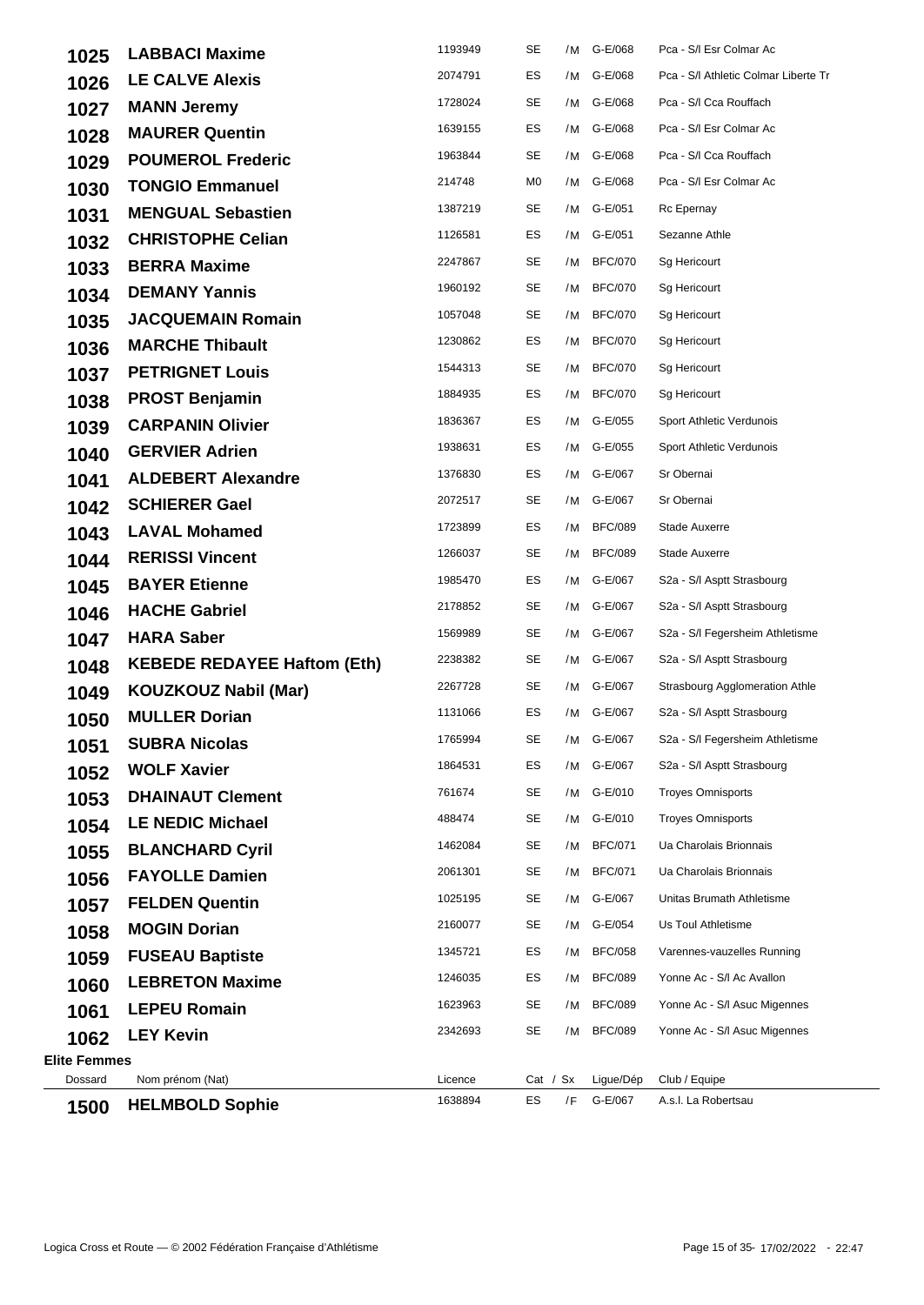| 1501 | <b>MANINCHEDDA Line</b>     | 2344807 | SE        | /F | G-E/067        | Ac Centre Alsace                             |
|------|-----------------------------|---------|-----------|----|----------------|----------------------------------------------|
| 1502 | <b>MEYER Laura</b>          | 336909  | M0        | /F | G-E/067        | Ac Centre Alsace                             |
| 1503 | <b>BRACHAIS Elise</b>       | 2208485 | ES        | /F | <b>BFC/021</b> | Ac Chenove                                   |
| 1504 | <b>DONNEZ Maelle</b>        | 1315666 | SE        | /F | <b>BFC/021</b> | Ac Chenove                                   |
| 1505 | <b>MANSANO Marine</b>       | 2092058 | ES        | /F | <b>BFC/021</b> | Ac Chenove                                   |
| 1506 | <b>MARILLIER Margot</b>     | 2118053 | <b>SE</b> | /F | <b>BFC/021</b> | Ac Chenove                                   |
| 1507 | <b>MARTINEAU Louise</b>     | 1969835 | ES        | /F | <b>BFC/021</b> | Ac Chenove                                   |
| 1508 | <b>NONQUE Julie</b>         | 2010996 | SE        | /F | <b>BFC/021</b> | Ac Chenove                                   |
| 1509 | <b>TALLANDIER Audrey</b>    | 2347140 | M0        | /F | <b>BFC/021</b> | Ac Chenove                                   |
| 1510 | <b>ABOUNA DOYA Mariam</b>   | 1845591 | M1        | /F | <b>BFC/089</b> | Aj Auxerre Section Marathon                  |
| 1511 | <b>CAGNAT Virginie</b>      | 117923  | M1        | /F | <b>BFC/089</b> | Aj Auxerre Section Marathon                  |
| 1512 | <b>DOLZ Marie</b>           | 2065539 | ΜЗ        | /F | <b>BFC/089</b> | Aj Auxerre Section Marathon                  |
| 1513 | <b>LE COQUET Lelia</b>      | 1287418 | M1        | /F | <b>BFC/089</b> | Aj Auxerre Section Marathon                  |
| 1514 | <b>MOINE Virginie</b>       | 766710  | M2        | /F | <b>BFC/089</b> | Aj Auxerre Section Marathon                  |
| 1515 | <b>PINSARD Celine</b>       | 2428059 | SE        | /F | <b>BFC/089</b> | Aj Auxerre Section Marathon                  |
| 1516 | <b>BOCH Anne-rachel</b>     | 1117021 | M1        | /F | G-E/067        | Ana - S/I Rohan Athletisme Saverne           |
| 1517 | <b>BOR Sarah</b>            | 587508  | SE        | /F | G-E/067        | Ana - S/I Rohan Athletisme Saverne           |
| 1518 | <b>MOOSBRUGGER Isabelle</b> | 1399870 | M4        | /F | G-E/067        | Ana - S/I Lauterbourg Athletic Club          |
| 1519 | <b>WENDLING Laura</b>       | 1323851 | <b>SE</b> | /F | G-E/067        | Ana - S/I Rohan Athletisme Saverne           |
| 1520 | <b>BLANCHET Virginie</b>    | 1376140 | M1        | /F | <b>BFC/058</b> | Ao Nivernaise (nevers)                       |
| 1521 | <b>MARTIN Marie</b>         | 1366093 | SE        | /F | G-E/067        | Asc Strasbourg                               |
| 1522 | <b>ESCURE Cecile</b>        | 2015956 | M2        | /F | <b>BFC/021</b> | <b>Association Beaune Athletisme</b>         |
| 1523 | <b>GUENEL Fanny</b>         | 2225783 | SE        | /F | <b>BFC/021</b> | <b>Association Beaune Athletisme</b>         |
| 1524 | <b>PONNELLE Coline</b>      | 1302665 | ES        | /F | <b>BFC/021</b> | Athle 21 - S/I Athle 21 Ao Arnetoise         |
| 1525 | <b>PUJOS Romane</b>         | 1321881 | ES        | /F | <b>BFC/021</b> | Athle 21 - S/I Athle 21 Ao Arnetoise         |
| 1526 | <b>TREUCHOT Charlotte</b>   | 1630728 | ES        | /F | <b>BFC/021</b> | Athle 21 - S/I Union Sportive Cheminote<br>D |
| 1527 | <b>TREUCHOT Margot</b>      | 1630725 | ES        |    | /F BFC/021     | Athle 21 - S/I Union Sportive Cheminote      |
| 1528 | <b>BACROIX Michele</b>      | 1740999 | M4        | /F | G-E/052        | Athle 52 - S/I Co Saint-dizier               |
| 1529 | <b>BROISE Severine</b>      | 1135008 | M2        | /F | G-E/052        | Athle 52 - S/I Langres Ac Sud Ht<br>Marnais  |
| 1530 | <b>COMPTDAER-BONNAIRE</b>   | 524975  | M0        | /F | G-E/052        | Athle 52 - S/I Co Saint-dizier               |
| 1531 | <b>DONADEL Severine</b>     | 2338269 | M2        | /F | G-E/052        | Athle 52 - S/I Entente Chaumont Ac           |
| 1532 | <b>PERRIN Magali</b>        | 1560365 | ΜЗ        | /F | G-E/052        | Athle 52 - S/I Langres Ac Sud Ht<br>Marnais  |
| 1533 | <b>JACQUET Laura</b>        | 1006782 | SE        | /F | G-E/057        | Athle Sports Sarreguemines Arr               |
| 1534 | <b>SCHER Florence</b>       | 722267  | SE        | /F | G-E/057        | Athle Sports Sarrequemines Arr               |
| 1535 | <b>TRIOU Julie</b>          | 1061502 | M1        | /F | G-E/057        | Athle Sports Sarreguemines Arr               |
| 1536 | <b>CHERCHARI Sarah</b>      | 1422740 | SE        | /F | G-E/088        | Avec - S/I Athle Vosges Pays D'epinal        |
| 1537 | <b>FRANC Amelie</b>         | 393057  | M0        | /F | G-E/057        | Athletisme Metz Metropole*                   |
| 1538 | <b>GALLET Clotilde</b>      | 1741216 | M1        | /F | G-E/057        | Athletisme Metz Metropole*                   |
| 1539 | <b>LAGARDE Emilie</b>       | 2123865 | M1        | /F | G-E/057        | Athletisme Metz Metropole*                   |
| 1540 | <b>MARCHAL Adeline</b>      | 1364915 | M0        | /F | G-E/057        | Athletisme Metz Metropole*                   |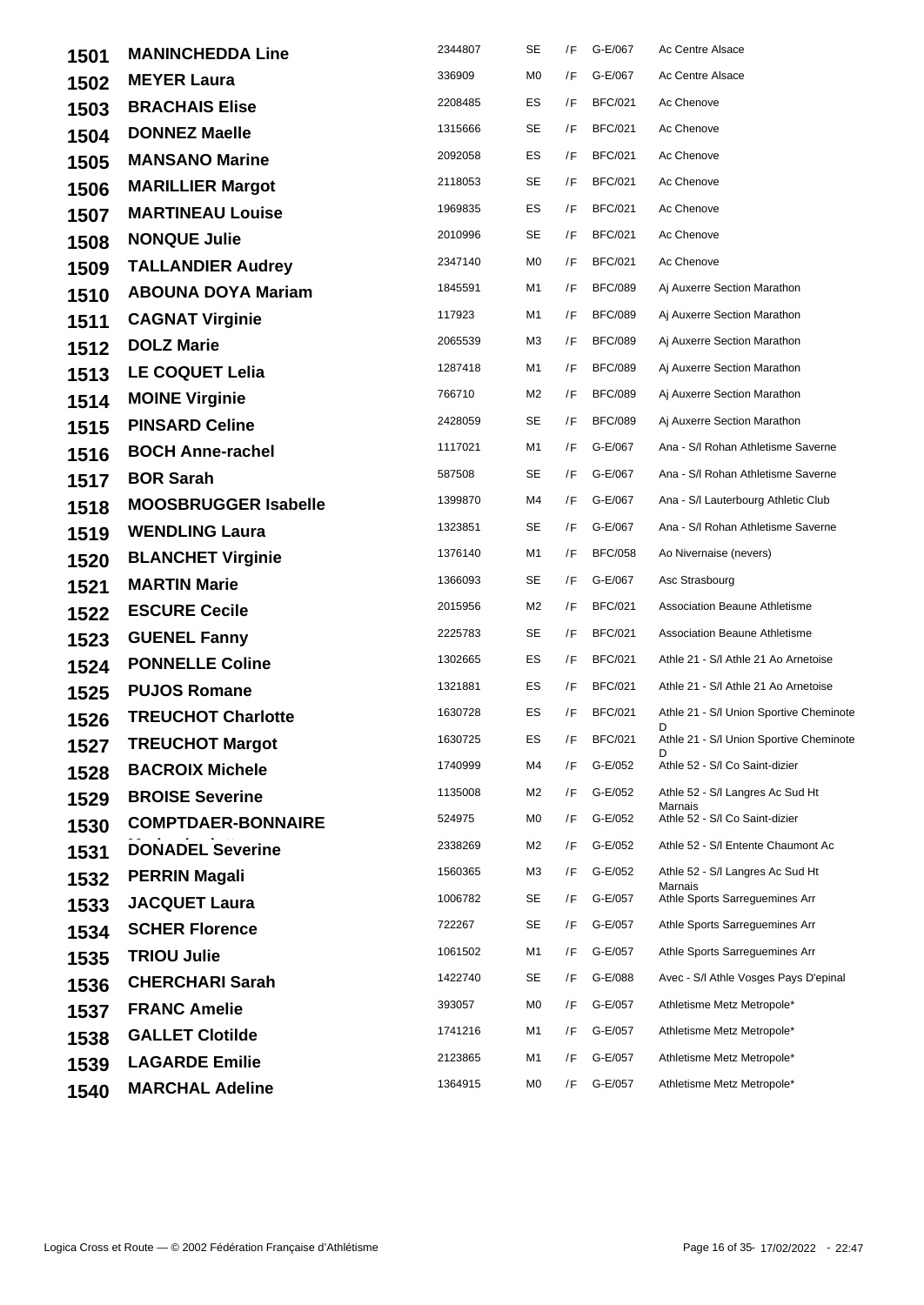| 1541 | <b>REITZ Chloe</b>              | 1761352 | <b>SE</b>      | /F | G-E/057        | Athletisme Metz Metropole*                    |
|------|---------------------------------|---------|----------------|----|----------------|-----------------------------------------------|
| 1542 | <b>SAMEK Candice</b>            | 1970438 | M <sub>0</sub> | /F | G-E/057        | Athletisme Metz Metropole*                    |
| 1543 | <b>TROVATO Valerie</b>          | 1572672 | M3             | /F | G-E/057        | Athletisme Metz Metropole*                    |
| 1544 | <b>VAYSSIE Megane</b>           | 2226548 | <b>SE</b>      | /F | G-E/057        | Athletisme Metz Metropole*                    |
| 1545 | <b>KAISER Jennifer</b>          | 2338792 | SE             | /F | G-E/067        | Athletisme Strasbourg Europe                  |
| 1546 | <b>LAVAUD Julie</b>             | 2326066 | SE             | /F | G-E/067        | Athletisme Strasbourg Europe                  |
| 1547 | <b>SCHAMBERGER Stephanie</b>    | 2330644 | M0             | /F | G-E/067        | Athletisme Strasbourg Europe                  |
| 1548 | <b>TRETHEWAY Colleen</b>        | 2405538 | SE             | /F | G-E/067        | Athletisme Strasbourg Europe                  |
| 1549 | <b>TURPIN Chantal</b>           | 673265  | M2             | /F | G-E/054        | C.o.s. Villers Athletisme                     |
| 1550 | <b>MAGNIER Elise</b>            | 1223185 | ES             | /F | G-E/010        | Ca Bar/aube - Bayel                           |
| 1551 | <b>BOURREZ Aline</b>            | 1660931 | ES             | /F | G-E/008        | Ca Sedan                                      |
| 1552 | <b>NEVEUX Marion</b>            | 1578045 | SE             | /F | G-E/008        | Ca Sedan                                      |
| 1553 | <b>BILLET-GRASMUCK Delphine</b> | 1985642 | M2             | /F | G-E/008        | Cma Athle - S/I La Macerienne<br>(charlevil.) |
| 1554 | <b>BULCOURT Louise</b>          | 1480565 | <b>SE</b>      | /F | G-E/008        | Cma Athle - S/I La Macerienne<br>(charlevil.) |
| 1555 | <b>ERRARD Manon</b>             | 2009543 | M <sub>0</sub> | /F | G-E/008        | Cma Athle - S/I La Macerienne<br>(charlevil.) |
| 1556 | <b>HENRY Oriane</b>             | 1002505 | <b>SE</b>      | /F | G-E/008        | <b>Charleville Mezieres Athletism</b>         |
| 1557 | <b>JOHANN Juliette</b>          | 1520680 | ES             | /F | G-E/008        | <b>Charleville Mezieres Athletism</b>         |
| 1558 | <b>MALICET Marie</b>            | 1983143 | M <sub>0</sub> | /F | G-E/008        | Cma Athle - S/I La Macerienne<br>(charlevil.) |
| 1559 | <b>LAURENT Adeline</b>          | 1182224 | SE             | /F | G-E/088        | Co Haute Moselotte*                           |
| 1560 | <b>REMY Chloe</b>               | 1150229 | SE             | /F | G-E/088        | Cohm - S/I So Bressaude                       |
| 1561 | <b>JAUNIAUX Julie</b>           | 1140827 | SE             | /F | G-E/068        | <b>Colmar Marathon Club</b>                   |
| 1562 | <b>JELTSCH Linda</b>            | 1970935 | M2             | /F | G-E/068        | Colmar Marathon Club                          |
| 1563 | <b>ZETTER Helene</b>            | 1319518 | SE             | /F | G-E/068        | Colmar Marathon Club                          |
| 1564 | <b>CALLIER Emilie</b>           | 2359125 | M0             | /F | G-E/051        | Dac Reims*                                    |
| 1565 | <b>WILLEM Laurianne</b>         | 1870858 | M1             | /F | G-E/051        | Dac Reims*                                    |
| 1566 | <b>COSTE Manon</b>              | 1098300 | SE             | /F | <b>BFC/021</b> | Dijon Uc*                                     |
| 1567 | <b>DUCARME Julie</b>            | 1365941 | SE             | /F | <b>BFC/021</b> | Dijon Uc*                                     |
| 1568 | <b>LECLERE Jeanne</b>           | 1147623 | SE             | /F | <b>BFC/021</b> | Dijon Uc*                                     |
| 1569 | <b>LEDUC Laura</b>              | 1251303 | <b>SE</b>      | /F | <b>BFC/021</b> | Dijon Uc*                                     |
| 1570 | <b>LUSTREMANT Melanie</b>       | 1023040 | SE             | /F | <b>BFC/021</b> | Dijon Uc*                                     |
| 1571 | <b>RICCETTI Manon</b>           | 174285  | <b>SE</b>      | /F | <b>BFC/021</b> | Dijon Uc*                                     |
| 1572 | <b>DRON Elisa</b>               | 1445511 | ES             | /F | G-E/054        | Dombasle Athletisme                           |
| 1573 | <b>BOUGEOT Manon</b>            | 1435027 | SE             | /F | <b>BFC/025</b> | Dsa - S/I Doubs Sud Athletisme Besan          |
| 1574 | <b>CUMY Manon</b>               | 1189240 | ES             | /F | <b>BFC/025</b> | Dsa - S/I Doubs Sud Athletisme Besan          |
| 1575 | <b>HUBNER Delphine</b>          | 656904  | M1             | /F | <b>BFC/025</b> | Dsa - S/I Doubs Sud Athletisme Besan          |
| 1576 | <b>PRIGENT Rozenn</b>           | 1545036 | ES             | /F | <b>BFC/025</b> | Dsa - S/I Asm Isle Sur Le Doubs               |
| 1577 | <b>WANNER Louise</b>            | 1874916 | SE             | /F | <b>BFC/025</b> | Dsa - S/I Ac Pontarlier                       |
| 1578 | <b>BEYER Marie-joelle</b>       | 1276782 | M2             | /F | G-E/057        | E Sportive Thionville-yutz                    |
| 1579 | <b>ERNEST Chloe</b>             | 1578355 | SE             | /F | G-E/057        | E Sportive Thionville-yutz                    |
| 1580 | <b>GRAIRI Melanie</b>           | 1740186 | M1             | /F | G-E/057        | E Sportive Thionville-yutz                    |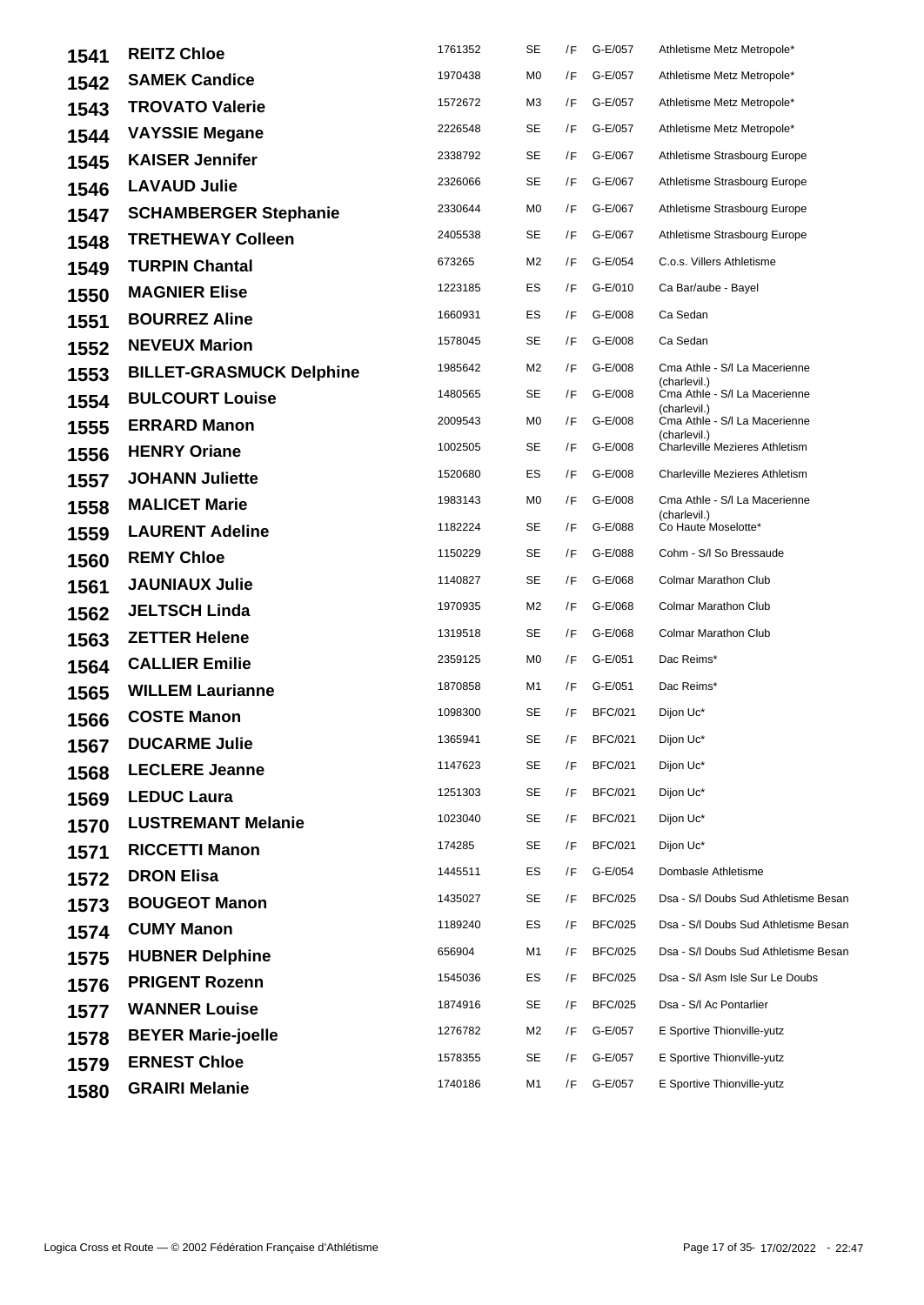| 1581 | <b>GALLO Celine</b>              | 1554675 | M1 | /F | <b>BFC/071</b> | Ea Le Creusot                         |
|------|----------------------------------|---------|----|----|----------------|---------------------------------------|
| 1582 | <b>GARCIA Ascencion</b>          | 333694  | M3 | /F | <b>BFC/071</b> | Ea Le Creusot                         |
| 1583 | <b>MALTAVERNE Christelle</b>     | 2124263 | M2 | /F | <b>BFC/071</b> | Ea Le Creusot                         |
| 1584 | <b>QUESADA Floriane</b>          | 1892570 | ES | /F | <b>BFC/071</b> | Ea Le Creusot                         |
| 1585 | <b>BIGOT-GERMAIN Lise</b>        | 1765288 | SE | /F | G-E/051        | Efs Reims A. *                        |
| 1586 | <b>DUCREUX Emma</b>              | 1112115 | SE | /F | G-E/051        | Efs Reims A. *                        |
| 1587 | <b>FETIZON Elena</b>             | 441403  | M2 | /F | G-E/051        | Efs Reims A. *                        |
| 1588 | <b>MEURILLON Olivia</b>          | 1855142 | SE | /F | G-E/051        | Efs Reims A. *                        |
| 1589 | <b>PAUTRAT Emmanuelle</b>        | 142019  | M0 | /F | <b>BFC/058</b> | Ea 58 - S/I Asf-uso Nevers            |
| 1590 | <b>VILLAR Helia</b>              | 2161721 | SE | /F | <b>BFC/058</b> | Ea 58 - S/I Asf-uso Nevers            |
| 1591 | <b>RENCK Claudine</b>            | 722237  | MЗ | /F | G-E/068        | Eha - S/I Us Thann Athletisme         |
| 1592 | <b>CYBULA Frederique</b>         | 1671600 | M2 | /F | <b>BFC/039</b> | Ejca - S/I Ejca Champagnole           |
| 1593 | <b>ADAM Romy</b>                 | 485185  | SE | /F | G-E/088        | Es Thaon*                             |
| 1594 | <b>BONTEMPS Laura</b>            | 1954088 | ES | /F | G-E/088        | Es Thaon*                             |
| 1595 | <b>HELEU Bleunwenn</b>           | 1312676 | ES | /F | G-E/088        | Es Thaon*                             |
| 1596 | <b>PARISOT Lea</b>               | 1607414 | SE | /F | G-E/088        | Es Thaon*                             |
| 1597 | <b>MATHE Nathalie</b>            | 2403451 | MЗ | /F | <b>BFC/058</b> | Esperance St-leger-vignes             |
| 1598 | <b>BODIN Alexia</b>              | 1098606 | ES | /F | G-E/008        | Grac - S/I Grac Renwez                |
| 1599 | <b>KLANECEK Delphine</b>         | 365093  | MЗ | /F | G-E/008        | Grac - S/I Grac Nouzonville Bogny/meu |
| 1600 | <b>ROLLIN Meline</b>             | 1133339 | SE | /F | G-E/008        | Grac - S/I Club Athletique Vrignois   |
| 1601 | <b>AFRIBO Maeva</b>              | 2416652 | ES | /F | G-E/008        | Les Pieds A La Retourne De Jun        |
| 1602 | <b>DELAPORTE Cecile</b>          | 1281241 | SE | /F | <b>BFC/039</b> | Lons Athle 39                         |
| 1603 | <b>JOLIVET Lucie</b>             | 1009838 | SE | /F | <b>BFC/039</b> | Lons Athle 39                         |
| 1604 | <b>CHARPY Manon</b>              | 1808450 | SE | /F | <b>BFC/090</b> | Mba - S/I Belfort Athle               |
| 1605 | <b>CHAUVEL Nolwen</b>            | 569287  | SE | /F | <b>BFC/090</b> | Mba - S/I Belfort Athle               |
| 1606 | <b>ESTEVE Vanessa</b>            | 2071695 | M1 | /F | <b>BFC/090</b> | Mba - S/I Belfort Athle               |
| 1607 | <b>LARRIERE Onesie</b>           | 2208101 | ES |    | /F BFC/090     | Mba - S/I Belfort Athle               |
| 1608 | <b>EMERAUX-LOMBARD Augustine</b> | 1739894 | SE | /F | G-E/054        | Nam - S/I Nancy Athletisme Club       |
| 1609 | <b>MEYER Claire</b>              | 1846986 | SE | /F | G-E/068        | Pca - S/I Cca Rouffach                |
| 1610 | <b>MEYER Emeline</b>             | 1846983 | SE | /F | G-E/068        | Pca - S/I Cca Rouffach                |
| 1611 | <b>VIENOT Blandine</b>           | 1469693 | M1 | /F | G-E/068        | Pca - S/I Esr Colmar Ac               |
| 1612 | <b>HILLARD Mathilde</b>          | 1861325 | M1 | /F | G-E/054        | Pays Haut A Reuni                     |
| 1613 | <b>BAUDE Emilie</b>              | 707227  | M0 | /F | G-E/051        | Rc Epernay                            |
| 1614 | <b>CARPENTIER Charlotte</b>      | 1558990 | M1 | /F | G-E/051        | Rc Epernay                            |
| 1615 | <b>COLOMBO Celine</b>            | 1342962 | M0 | /F | G-E/051        | Rc Epernay                            |
| 1616 | <b>MAES Catherine</b>            | 1346855 | M5 | /F | G-E/051        | Rc Epernay                            |
| 1617 | <b>SINITANBIRIVOUTIN Hoda</b>    | 674325  | M2 | /F | G-E/051        | Rc Epernay                            |
| 1618 | <b>ARRIBAS Astrid</b>            | 339888  | SE | /F | G-E/051        | Sezanne Athle                         |
| 1619 | <b>CLAUDEL Alice</b>             | 1001302 | SE | /F | <b>BFC/070</b> | Sg Hericourt                          |
| 1620 | <b>CLAUDEL Marine</b>            | 1005514 | SE | /F | <b>BFC/070</b> | Sg Hericourt                          |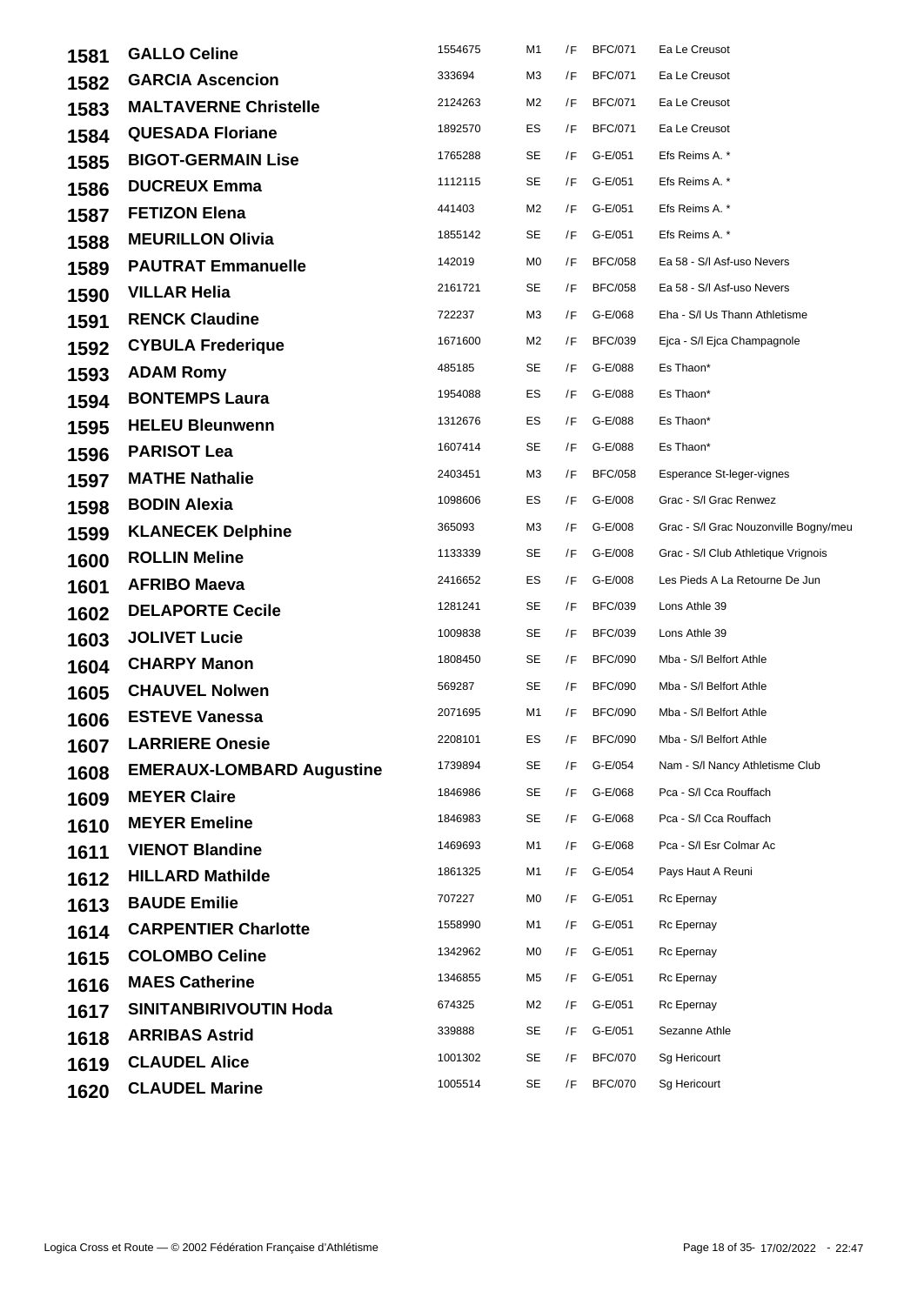| 1621                | <b>EL BOUAJAJI Malika</b>       | 1671545 | M1             | /F | G-E/067        | S2a - S/I Asptt Strasbourg                     |
|---------------------|---------------------------------|---------|----------------|----|----------------|------------------------------------------------|
| 1622                | <b>METTLER Amelie</b>           | 603403  | <b>SE</b>      | /F | G-E/067        | S2a - S/I Vendenheim Athle                     |
| 1623                | NIEGRZYBOWSKI Julia             | 1196861 | SE             | /F | G-E/010        | <b>Troyes Omnisports</b>                       |
| 1624                | <b>TOPIN Pauline</b>            | 1887032 | SE             | /F | G-E/008        | Us Cheminots Nouvion Sur Meuse                 |
| 1625                | <b>GRUSS Emilie</b>             | 443766  | M1             | /F | <b>BFC/089</b> | Us Joigny                                      |
| 1626                | <b>MOLITOR Chloe</b>            | 1072090 | M0             | /F | G-E/010        | Usa Chapelle St Luc                            |
| 1627                | <b>LALET Pauline</b>            | 1013946 | SE             | /F | <b>BFC/058</b> | Varennes-vauzelles Running                     |
| 1628                | <b>PALVASSIER Elodie</b>        | 699633  | M1             | /F | <b>BFC/089</b> | Yonne Ac - S/I Entente Sportive Du<br>Floren   |
| 1629                | <b>VITRY Valerie</b>            | 941254  | M0             | /F | <b>BFC/089</b> | Yonne Ac - S/I Entente Sportive Du<br>Floren   |
| <b>Elite Hommes</b> |                                 |         |                |    |                |                                                |
| Dossard             | Nom prénom (Nat)                | Licence | Cat / Sx       |    | Ligue/Dép      | Club / Equipe                                  |
| 1700                | <b>VIANT Julien</b>             | 396114  | SE             |    | /M G-E/067     | Ac Centre Alsace                               |
| 1701                | <b>GOKDEMIR Anthony</b>         | 2394605 | SE             | /M | <b>BFC/090</b> | Ac Chatenois-les-forges                        |
| 1702                | <b>GORJUP Jeremy</b>            | 1231170 | ES             | /M | <b>BFC/090</b> | Ac Chatenois-les-forges                        |
| 1703                | <b>HENRY Victor</b>             | 1451259 | SE             |    | /M BFC/090     | Ac Chatenois-les-forges                        |
| 1704                | <b>PINDY Melvin</b>             | 2394581 | SE             | /M | <b>BFC/090</b> | Ac Chatenois-les-forges                        |
| 1705                | <b>ABOUSSABER Hamza</b>         | 2011342 | ES             | /M | <b>BFC/021</b> | Ac Chenove                                     |
| 1706                | <b>DODEMAN Jeremie</b>          | 2011017 | ES             | /M | <b>BFC/021</b> | Ac Chenove                                     |
| 1707                | <b>LELIEVRE Romain</b>          | 1510112 | M <sub>0</sub> | /M | <b>BFC/021</b> | Ac Chenove                                     |
| 1708                | <b>LUCAND Maxime</b>            | 1637210 | SE             | /M | <b>BFC/021</b> | Ac Chenove                                     |
| 1709                | <b>AMADO Kevin</b>              | 1953195 | <b>SE</b>      |    | /M G-E/088     | Htemeurthe - S/I Ac De Saint Die Des<br>Vosges |
| 1710                | <b>HADET Arthur</b>             | 2243410 | SE             |    | /M G-E/088     | Htemeurthe - S/I Ac De Saint Die Des<br>Vosges |
| 1711                | <b>GAILLARD Yoann</b>           | 2237765 | SE             | /M | G-E/067        | Af Coureurs De Fond Alsace                     |
| 1712                | <b>MILOT Pierre-alexis</b>      | 2414324 | SE             | /M | <b>BFC/089</b> | Aj Auxerre Section Marathon                    |
| 1713                | <b>BAZIN Arnaud</b>             | 1642257 | M0             | /M | G-E/067        | Ana - S/I Rohan Athletisme Saverne             |
| 1714                | <b>BEYREUTHER Florian</b>       | 1562142 | SE             |    | /M G-E/067     | Ana - S/I Lauterbourg Athletic Club            |
| 1715                | <b>HUCK Alexis</b>              | 1269066 | SE             |    | /M G-E/067     | Ana - S/I Fc Haguenau                          |
| 1716                | <b>KIRSCHER Tristan</b>         | 1968496 | ES             |    | /M G-E/067     | Ana - S/I Fc Haguenau                          |
| 1717                | <b>STEFFEN Yann</b>             | 1971667 | ES             |    | /M G-E/067     | Ana - S/I Fcja Bischwiller                     |
| 1718                | <b>BLONDEAU Quentin</b>         | 986415  | SE             | /M | BFC/058        | Ao Nivernaise (nevers)                         |
| 1719                | <b>FLEURY Anthony</b>           | 1124326 | SE             | /M | <b>BFC/058</b> | Ao Nivernaise (nevers)                         |
| 1720                | <b>FENARD Olivier</b>           | 1761357 | M0             |    | /M G-E/057     | As Cheminots Metz                              |
| 1721                | <b>MACHIN Jean-marc</b>         | 1088437 | M0             | /M | G-E/057        | As Cheminots Metz                              |
| 1722                | <b>DHABIT Clement</b>           | 1328892 | ES             | /M | G-E/088        | As Saint Remy Vittel                           |
| 1723                | <b>SALAH AHMED Hussam (Sud)</b> | 2077859 | SE             |    | /M G-E/067     | Asc Strasbourg                                 |
| 1724                | <b>MALHERBE Valentin</b>        | 2265424 | SE             | /M | <b>BFC/089</b> | <b>Asptt Auxerre</b>                           |
| 1725                | <b>CUCHEROUSSET Camille</b>     | 1879913 | ES             | /M | <b>BFC/025</b> | Asptt Besancon                                 |
| 1726                | <b>MICHAUT Matthias</b>         | 1380488 | SE             | /M | <b>BFC/025</b> | Asptt Besancon                                 |
| 1727                | <b>RIBEIRO Dylan</b>            | 1855127 | SE             | /M | <b>BFC/025</b> | Asptt Besancon                                 |
| 1728                | <b>MAZAN Emeric</b>             | 1052890 | SE             | /M | <b>BFC/021</b> | <b>Association Beaune Athletisme</b>           |
| 1729                | <b>MONDOT Remy</b>              | 1067672 | SE             | /M | <b>BFC/021</b> | <b>Association Beaune Athletisme</b>           |
|                     |                                 |         |                |    |                |                                                |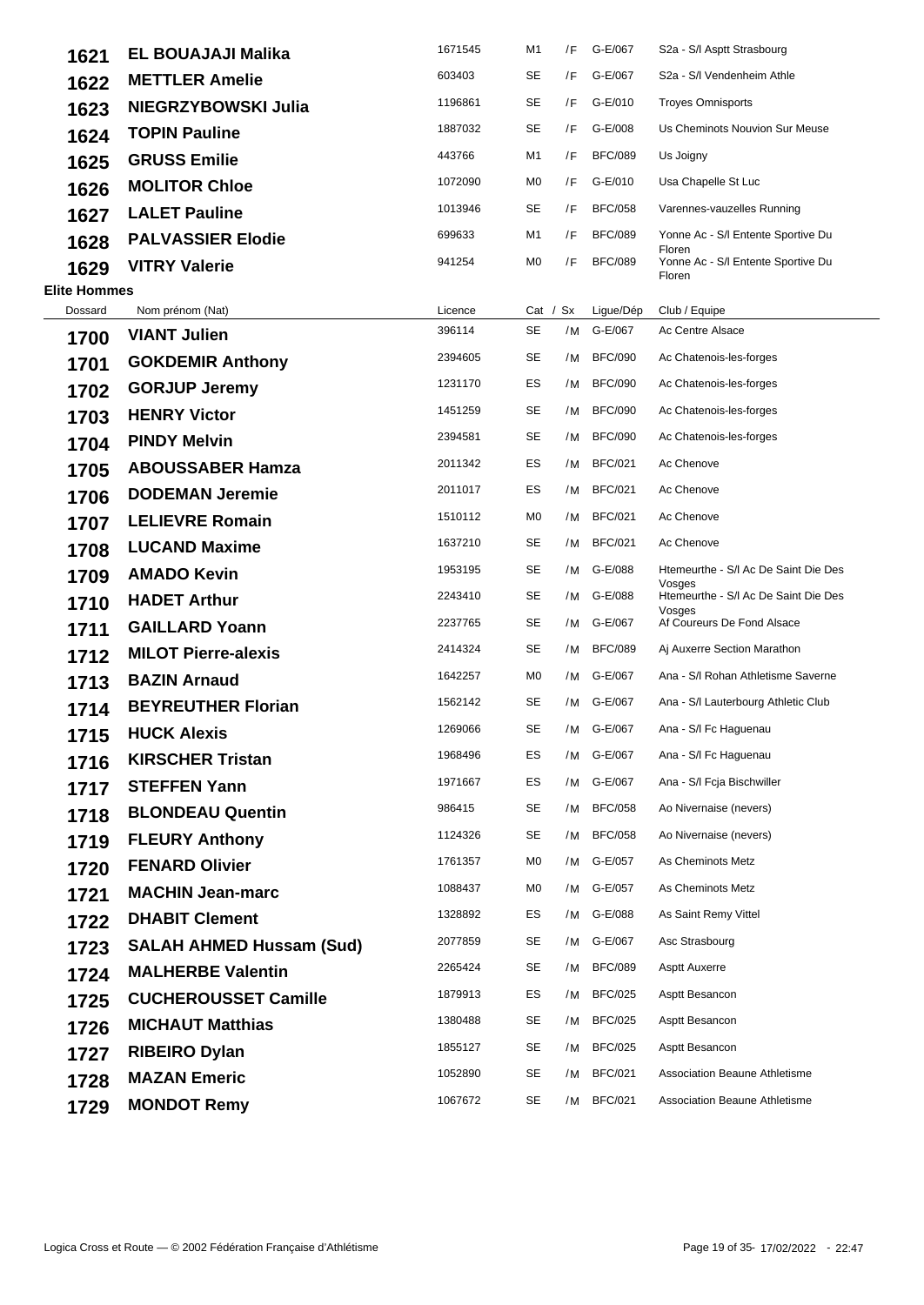| 1730 | <b>HUERTA Theo</b>                 | 1925697 | ES        | /M | <b>BFC/021</b> | Athle 21 - S/I Union Sportive Cheminote     |
|------|------------------------------------|---------|-----------|----|----------------|---------------------------------------------|
| 1731 | <b>LAGOUTTE Leo</b>                | 2424093 | ES        | /M | <b>BFC/021</b> | Athle 21 - S/I Athle 21 Ao Arnetoise        |
| 1732 | <b>LARDON Corentin</b>             | 1834110 | ES        | /M | <b>BFC/021</b> | Athle 21 - S/I Union Sportive Cheminote     |
| 1733 | <b>MARTINEZ David</b>              | 314159  | M0        | /M | <b>BFC/021</b> | Athle 21 - S/I Athle 21 Ao Arnetoise        |
| 1734 | <b>MARTINEZ Jeremy</b>             | 478163  | SE        | /M | <b>BFC/021</b> | Athle 21 - S/I Athle 21 Ao Arnetoise        |
| 1735 | <b>POILLOT Remi</b>                | 662588  | SE        | /M | <b>BFC/021</b> | Athle 21 - S/I Athle 21 Ao Arnetoise        |
| 1736 | <b>CHALUS Johan</b>                | 2181433 | SE        | /M | G-E/052        | Athle 52 - S/I Langres Ac Sud Ht<br>Marnais |
| 1737 | <b>DELATTRE Antoine</b>            | 213450  | <b>SE</b> | /M | G-E/052        | Athle 52 - S/I Co Saint-dizier              |
| 1738 | <b>ROY Emmanuel</b>                | 2072506 | SE        | /M | G-E/052        | Athle 52 - S/I As Bologne                   |
| 1739 | <b>THOUVREZ Gregory</b>            | 1164752 | ES        | /M | G-E/052        | Athle 52 - S/I Co Saint-dizier              |
| 1740 | <b>VERRIERE Max</b>                | 634451  | <b>SE</b> | /M | G-E/052        | Athle 52 - S/I Langres Ac Sud Ht<br>Marnais |
| 1741 | <b>COLOMBE Teddy</b>               | 167146  | SE        | /M | G-E/055        | Athle 55 - S/I Asptt Bar-le-duc             |
| 1742 | <b>CORREIA Mickael</b>             | 195876  | SE        | /M | G-E/055        | Athle 55 - S/I Olympique Club Thiervilloi   |
| 1743 | <b>LEFEVRE Cedric</b>              | 711443  | M0        | /M | G-E/055        | Athle 55 - S/l Olympique Club Thiervilloi   |
| 1744 | <b>MINOT Clement</b>               | 1769697 | SE        | /M | G-E/055        | Athle 55 - S/I Olympique Club Thiervilloi   |
| 1745 | <b>PINHEIRO Kevin</b>              | 1433371 | SE        | /M | G-E/055        | Athle 55 - S/I Olympique Club Thiervilloi   |
| 1746 | <b>SZCZEPANKIEWICZ Laurent</b>     | 134466  | SE        | /M | G-E/055        | Athle 55 - S/I Olympique Club Thiervilloi   |
| 1747 | <b>MICHAUD Kevin</b>               | 2324388 | <b>SE</b> | /M | <b>BFC/071</b> | Athle Bourgogne Sud                         |
| 1748 | <b>ALLARD Romain</b>               | 1975957 | SE        | /M | G-E/057        | Athle Sports Sarreguemines Arr              |
| 1749 | <b>ATTARDO Anthony</b>             | 704581  | MO        | /M | G-E/057        | Athle Sports Sarreguemines Arr              |
| 1750 | <b>BLOT Maxime</b>                 | 2077192 | SE        | /M | G-E/057        | Athle Sports Sarreguemines Arr              |
| 1751 | <b>METZINGER Brice</b>             | 1328964 | SE        | /M | G-E/057        | Athle Sports Sarreguemines Arr              |
| 1752 | <b>MIGLIC Julien</b>               | 2206672 | M0        | /M | G-E/057        | Athle Sports Sarreguemines Arr              |
| 1753 | <b>BEN HADDOU Lhoucine</b>         | 485376  | M0        | /M | G-E/088        | Avec - S/I Athle Vosges Pays D'epinal       |
| 1754 | DIABY Samba (MII)                  | 1850477 | SE        | /M | G-E/088        | Avec - S/I Athle Vosges Pays D'epinal       |
| 1755 | <b>GEHIN Benoit</b>                | 299573  | SE        | /M | G-E/088        | Avec - S/I Athletic Club Neocastrien        |
| 1756 | <b>LAMBERT Quentin</b>             | 1471172 | ES        |    | /M G-E/088     | Avec - S/I Athle Vosges Pays D'epinal       |
| 1757 | <b>MOUSSAOUI Mohamed</b>           | 199821  | SE        | /M | G-E/088        | Avec - S/I Athle Vosges Pays D'epinal       |
| 1758 | <b>OUKHELFEN Abdennasser (Mar)</b> | 1752963 | SE        | /M | G-E/088        | Avec - S/I Athle Vosges Pays D'epinal       |
| 1759 | <b>SIBILLE Antoine</b>             | 1796724 | ES        | /M | G-E/088        | Avec - S/I Athle Vosges Pays D'epinal       |
| 1760 | <b>THIRIAT Antoine</b>             | 2260125 | ES        | /M | G-E/088        | Avec - S/I Athle Vosges Vallee Des La       |
| 1761 | <b>BEGHIN Jean-philippe</b>        | 2185882 | M0        | /M | G-E/057        | Athletisme Metz Metropole*                  |
| 1762 | <b>BLONDEAU Remi</b>               | 2235305 | M0        | /M | G-E/057        | Athletisme Metz Metropole*                  |
| 1763 | <b>BORDON Dario</b>                | 608514  | SE        | /M | G-E/057        | Athletisme Metz Metropole*                  |
| 1764 | <b>BREVETTI Laurent</b>            | 1931989 | SE        | /M | G-E/057        | Athletisme Metz Metropole*                  |
| 1765 | <b>FONTANAROSA Pierre</b>          | 1053735 | SE        | /M | G-E/057        | Athletisme Metz Metropole*                  |
| 1766 | <b>KOVAR Jachym (Cze)</b>          | 2426194 | SE        | /M | G-E/057        | Athletisme Metz Metropole*                  |
| 1767 | <b>LABIED Mehdi</b>                | 1220410 | ES        | /M | G-E/057        | Athletisme Metz Metropole*                  |
| 1768 | <b>LACHAISE Matthieu</b>           | 2143179 | SE        | /M | G-E/057        | Athletisme Metz Metropole*                  |
| 1769 | <b>LAWSON Theotime</b>             | 1376258 | ES        | /M | G-E/057        | Athletisme Metz Metropole*                  |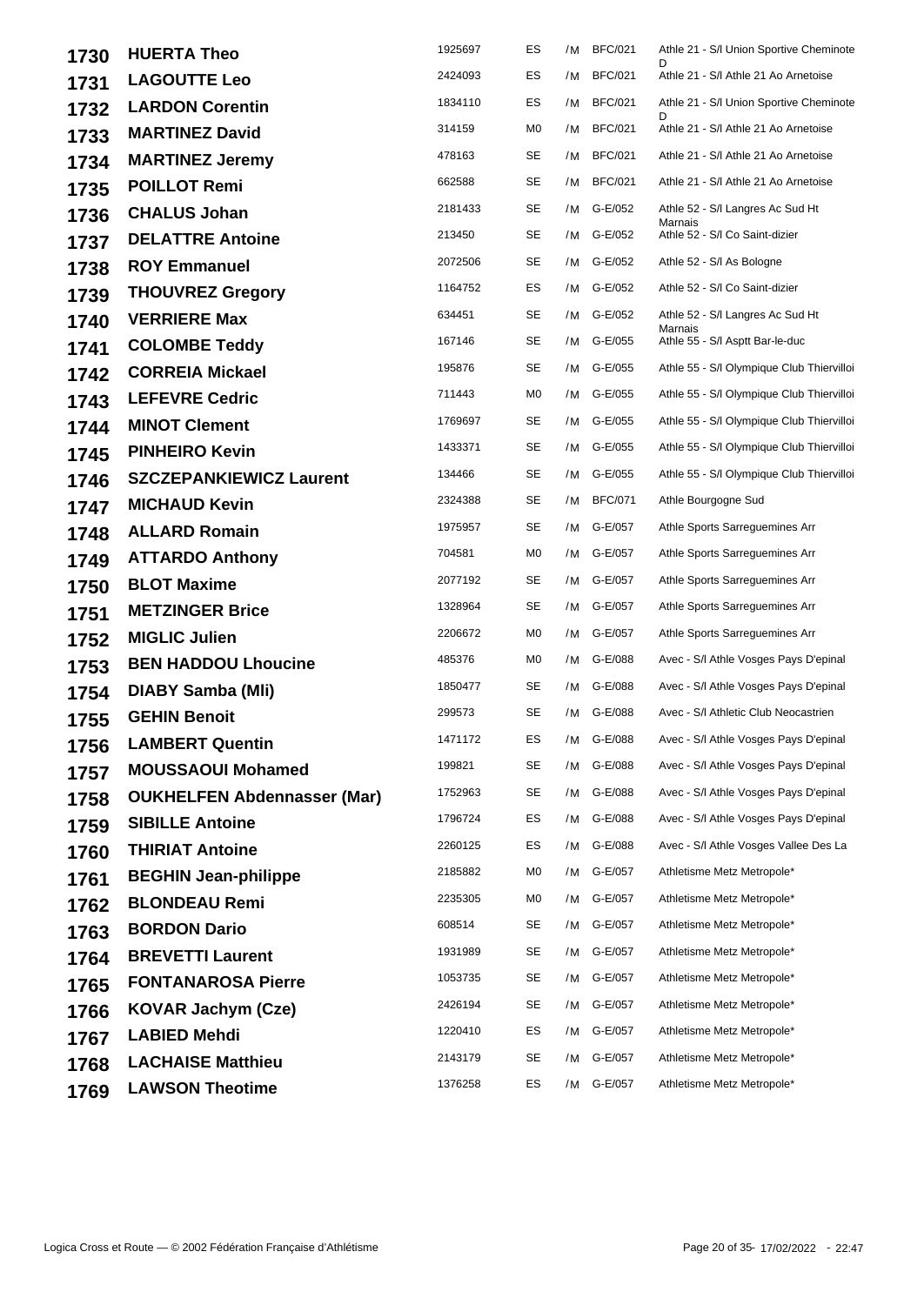| 1770 | <b>LE COZ Gael</b>           | 959659  | M <sub>0</sub> | /M | G-E/057        | Athletisme Metz Metropole*                    |
|------|------------------------------|---------|----------------|----|----------------|-----------------------------------------------|
| 1771 | <b>MATUSIAK Christophe</b>   | 2425127 | M1             | /M | G-E/057        | Athletisme Metz Metropole*                    |
| 1772 | <b>MEKHILEF Hamza</b>        | 2427342 | <b>SE</b>      | /M | G-E/057        | Athletisme Metz Metropole*                    |
| 1773 | <b>NZIE NZIE Egon</b>        | 2184051 | SE             | /M | G-E/057        | Athletisme Metz Metropole*                    |
| 1774 | <b>PLAS Guillaume</b>        | 113359  | <b>SE</b>      | /M | G-E/057        | Athletisme Metz Metropole*                    |
| 1775 | <b>SAPIENZA Adrien</b>       | 1961276 | <b>SE</b>      | /M | G-E/057        | Athletisme Metz Metropole*                    |
| 1776 | <b>TENAERTS Thomas (Bel)</b> | 2428771 | SE             | /M | G-E/057        | Athletisme Metz Metropole*                    |
| 1777 | <b>TISCHLER Maxime</b>       | 2168629 | SE             | /M | G-E/057        | Athletisme Metz Metropole*                    |
| 1778 | <b>MORINEAU Nicolas</b>      | 1666951 | SE             | /M | G-E/057        | Athletisme Sarrebourg Moselle                 |
| 1779 | <b>NGUYEN Theo</b>           | 1599570 | ES             | /M | G-E/057        | Athletisme Sarrebourg Moselle                 |
| 1780 | <b>SIEBERT Cedric</b>        | 2058045 | <b>SE</b>      | /M | G-E/057        | Athletisme Sarrebourg Moselle                 |
| 1781 | <b>ZILLER Lucas</b>          | 1551684 | ES             | /M | G-E/057        | Athletisme Sarrebourg Moselle                 |
| 1782 | <b>STUMPF Jean-florent</b>   | 2338791 | M1             | /M | G-E/067        | Athletisme Strasbourg Europe                  |
| 1783 | <b>WEIBEL Loic</b>           | 2331453 | M <sub>0</sub> | /M | G-E/067        | Athletisme Strasbourg Europe                  |
| 1784 | <b>DUREUIL Florian</b>       | 1635876 | SE             | /M | <b>BFC/071</b> | Autun Running                                 |
| 1785 | <b>DUREUIL Gael</b>          | 1623184 | <b>SE</b>      | /M | <b>BFC/071</b> | Autun Running                                 |
| 1786 | <b>DEVEAU Pierre-antoine</b> | 2258617 | SE             | /M | G-E/054        | C.o.s. Villers Athletisme                     |
| 1787 | <b>PASSEROU Philippe</b>     | 1943541 | SE             | /M | G-E/054        | C.o.s. Villers Athletisme                     |
| 1788 | <b>OLLIVIER Yohann</b>       | 2426566 | ES             | /M | G-E/010        | Ca Bar/aube - Bayel                           |
| 1789 | <b>BUSSIERE Nicolas</b>      | 1861403 | SE             | /M | G-E/008        | Ca Sedan                                      |
| 1790 | <b>AUBERT Maxime</b>         | 2404316 | SE             | /M | G-E/008        | Cma Athle - S/I La Macerienne<br>(charlevil.) |
| 1791 | <b>BLOQUEL Gauthier</b>      | 1618568 | ES             | /M | G-E/008        | <b>Charleville Mezieres Athletism</b>         |
| 1792 | <b>DUPUY Nicolas</b>         | 1430062 | ES             | /M | G-E/008        | <b>Charleville Mezieres Athletism</b>         |
| 1793 | <b>FAYOLA Leo</b>            | 2063115 | ES             | /M | G-E/008        | Cma Athle - S/I La Macerienne<br>(charlevil.) |
| 1794 | <b>NEVEUR Anthony</b>        | 2154340 | <b>SE</b>      | /M | G-E/008        | <b>Charleville Mezieres Athletism</b>         |
| 1795 | <b>PHILIPPART Gatien</b>     | 1556043 | ES             | /M | G-E/008        | <b>Charleville Mezieres Athletism</b>         |
| 1796 | <b>VASSANT Alexandre</b>     | 2162103 | M <sub>0</sub> | /M | G-E/008        | Cma Athle - S/I La Macerienne<br>(charlevil.) |
| 1797 | <b>GRILL Vincent</b>         | 1168224 | <b>SE</b>      | /M | G-E/051        | Cocaa - S/I Club Olympique Chalonnais         |
| 1798 | <b>BOUDON Paul-eric</b>      | 2420812 | SE             | /M | G-E/054        | Cla - S/I Ca De Champigneulles                |
| 1799 | <b>JACQUES Jonathan</b>      | 1861772 | <b>SE</b>      | /M | G-E/054        | Cla - S/I Ca De Champigneulles                |
| 1800 | <b>HALTER Thomas</b>         | 2068402 | SE             | /M | G-E/068        | <b>Colmar Trail Aventures</b>                 |
| 1801 | <b>HOULNE Kevin</b>          | 1549956 | <b>SE</b>      | /M | G-E/068        | <b>Colmar Trail Aventures</b>                 |
| 1802 | <b>BARRER Francois</b>       | 1039877 | SE             |    | /M G-E/051     | Dac Reims*                                    |
| 1803 | <b>DA SILVA Matthieu</b>     | 2298902 | M <sub>0</sub> | /M | G-E/051        | Dac Reims*                                    |
| 1804 | <b>DULUC Jean-remy</b>       | 2267408 | M0             | /M | G-E/051        | Dac Reims*                                    |
| 1805 | <b>BELLE Paul</b>            | 2132249 | ES             | /M | <b>BFC/021</b> | Dijon Uc*                                     |
| 1806 | <b>BOUDOT Hugo</b>           | 1259366 | SE             | /M | <b>BFC/021</b> | Dijon Uc*                                     |
| 1807 | <b>COJAN Yoann</b>           | 2200090 | SE             | /M | <b>BFC/021</b> | Dijon Uc*                                     |
| 1808 | <b>COUGNY Adrien</b>         | 1724364 | SE             | /M | <b>BFC/021</b> | Dijon Uc*                                     |
| 1809 | <b>DUCROUX Valentin</b>      | 2286735 | SE             |    | /M BFC/021     | Dijon Uc*                                     |
|      |                              |         |                |    |                |                                               |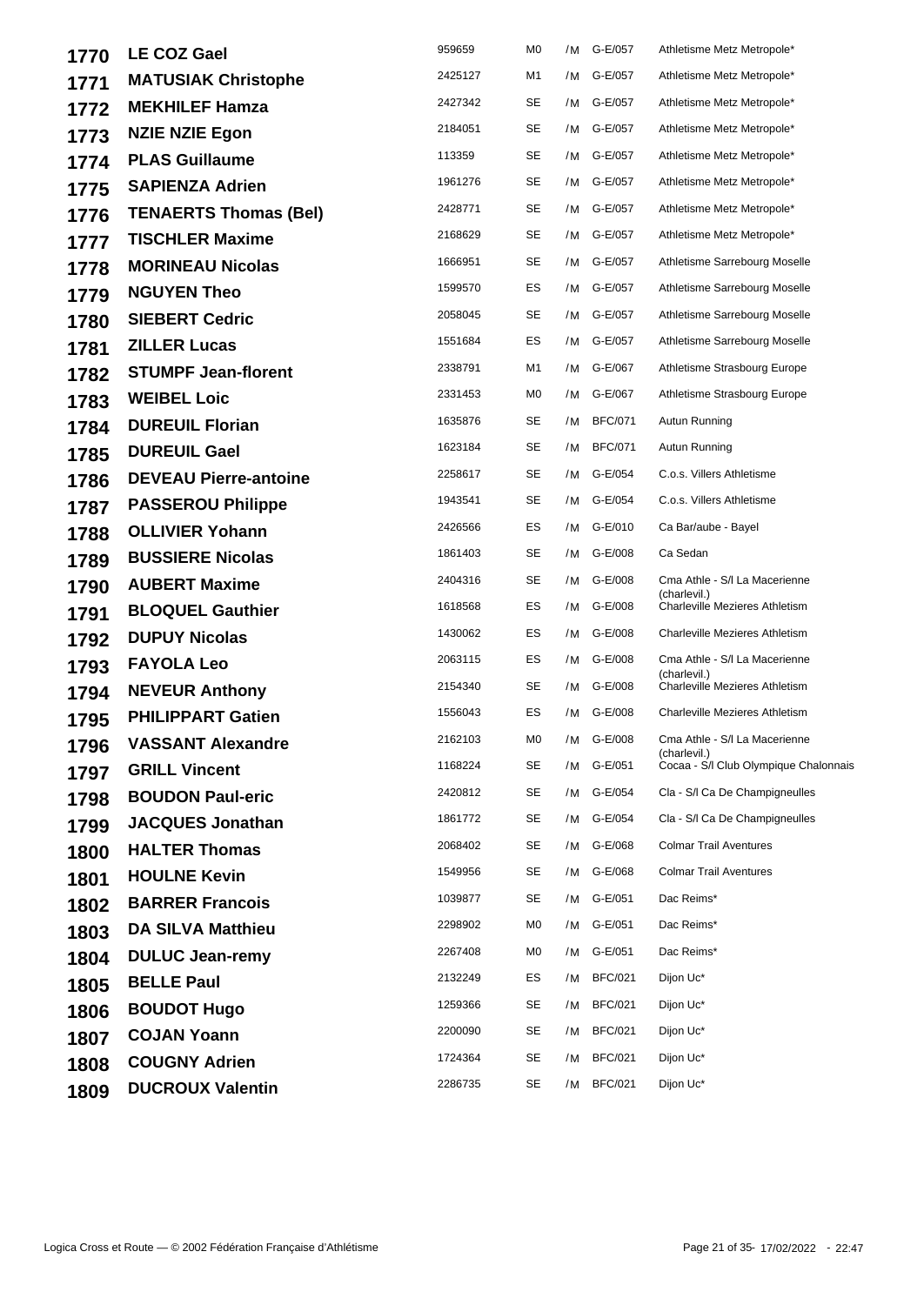| 1810 | <b>PALCAU Fabien</b>          | 1073328 | SE | /M | <b>BFC/021</b> | Dijon Uc*                            |
|------|-------------------------------|---------|----|----|----------------|--------------------------------------|
| 1811 | <b>REFFAY Charles</b>         | 2287501 | ES | /M | <b>BFC/021</b> | Dijon Uc*                            |
| 1812 | <b>SIMEON Pierre</b>          | 2108494 | ES | /M | <b>BFC/021</b> | Dijon Uc*                            |
| 1813 | <b>INVERNIZZI Gael</b>        | 623327  | ES | /M | <b>BFC/025</b> | Dsa - S/I Ac Pontarlier              |
| 1814 | <b>PERRIN Martin</b>          | 2060808 | ES | /M | <b>BFC/025</b> | Dsa - S/I Doubs Sud Athletisme Besan |
| 1815 | <b>RENARD-HONORIO Gabriel</b> | 1928640 | ES | /M | <b>BFC/025</b> | Dsa - S/I Macadam St Vitois          |
| 1816 | <b>ROGEBOZ Marcus</b>         | 2052761 | ES | /M | <b>BFC/025</b> | Dsa - S/I Ac Pontarlier              |
| 1817 | <b>JONAS Maxime</b>           | 2402679 | SE | /M | G-E/057        | E Sportive Thionville-yutz           |
| 1818 | <b>MELLINGER Mathieu</b>      | 2419711 | M0 | /M | G-E/057        | E Sportive Thionville-yutz           |
| 1819 | <b>MODER Lucas</b>            | 2402675 | SE | /M | G-E/057        | E Sportive Thionville-yutz           |
| 1820 | <b>BARBIER Pierre</b>         | 1083364 | M0 | /M | <b>BFC/071</b> | Ea Le Creusot                        |
| 1821 | <b>COUGNY Benoit</b>          | 1882039 | SE | /M | <b>BFC/071</b> | Ea Le Creusot                        |
| 1822 | <b>COUGNY Florian</b>         | 2196698 | ES | /M | <b>BFC/071</b> | Ea Le Creusot                        |
| 1823 | <b>COULON Antonin</b>         | 1136064 | SE | /M | <b>BFC/071</b> | Ea Le Creusot                        |
| 1824 | <b>DURY Aymeric</b>           | 1833371 | SE | /M | <b>BFC/071</b> | Ea Le Creusot                        |
| 1825 | <b>GALLO Antoine</b>          | 1053151 | SE | /M | <b>BFC/071</b> | Ea Le Creusot                        |
| 1826 | <b>LEBRETON Clement</b>       | 1567159 | ES | /M | <b>BFC/071</b> | Ea Le Creusot                        |
| 1827 | <b>POURCHET Lucien</b>        | 2162662 | SE | /M | <b>BFC/071</b> | Ea Le Creusot                        |
| 1828 | <b>RICHARD Charley</b>        | 1077781 | ES | /M | <b>BFC/071</b> | Ea Le Creusot                        |
| 1829 | <b>ALLALI Nasser</b>          | 571048  | SE | /M | <b>BFC/071</b> | Ea Macon                             |
| 1830 | <b>ROBERT Jeremy</b>          | 1703756 | SE | /M | <b>BFC/071</b> | Ea Macon                             |
| 1831 | <b>BARRE Jean-eudes</b>       | 1237299 | ES | /M | <b>BFC/021</b> | Ecra Chatillonnais                   |
| 1832 | <b>RAILLARD Tanguy</b>        | 1953798 | ES | /M | <b>BFC/021</b> | Ecra Chatillonnais                   |
| 1833 | <b>AIT ZIANE Faycel</b>       | 775551  | SE |    | /M G-E/051     | Efs Reims A. *                       |
| 1834 | <b>CHANET Clement</b>         | 2186520 | ES | /M | G-E/051        | Efs Reims A. *                       |
| 1835 | <b>FUCHO Diego</b>            | 1913824 | SE |    | /M G-E/051     | Efs Reims A. *                       |
| 1836 | <b>GILLET Renaud</b>          | 564877  | SE |    | /M G-E/051     | Efs Reims A. *                       |
| 1837 | <b>GIRARD Florian</b>         | 1115397 | SE |    | /M G-E/051     | Efs Reims A. *                       |
| 1838 | <b>LUDWICZAK Pierre</b>       | 1679804 | ES | /M | G-E/051        | Efs Reims A. *                       |
| 1839 | <b>PURNELLE Alexandre</b>     | 990568  | SE | /M | G-E/051        | Efs Reims A. *                       |
| 1840 | <b>ROUGIEUX Antoine</b>       | 1899799 | SE |    | /M G-E/051     | Efs Reims A. *                       |
| 1841 | <b>ROUSSEAUX Quentin</b>      | 1364328 | SE | /M | G-E/051        | Efs Reims A. *                       |
| 1842 | <b>SANTERRE Louison</b>       | 1684609 | SE | /M | G-E/051        | Efs Reims A. *                       |
| 1843 | <b>TERRIEN Nicolas</b>        | 1923575 | ES | /M | G-E/051        | Efs Reims A. *                       |
| 1844 | <b>CHAVES Laurentino</b>      | 2266799 | M0 | /M | <b>BFC/058</b> | Ea 58 - S/I Asf-uso Nevers           |
| 1845 | <b>LOUDENOT Quentin</b>       | 1329217 | M0 | /M | <b>BFC/058</b> | Ea 58 - S/I Asf-uso Nevers           |
| 1846 | <b>PERRIOT Anthony</b>        | 1418428 | M0 | /M | <b>BFC/058</b> | Ea 58 - S/I Asf-uso Nevers           |
| 1847 | <b>AUBERGER Quentin</b>       | 1058322 | SE | /M | <b>BFC/071</b> | Entente Chalon/saone Athl.           |
| 1848 | <b>GEYER Robin</b>            | 2057238 | ES | /M | <b>BFC/071</b> | Entente Chalon/saone Athl.           |
| 1849 | <b>GOUDOU Mickael</b>         | 1859800 | SE | /M | <b>BFC/071</b> | Entente Chalon/saone Athl.           |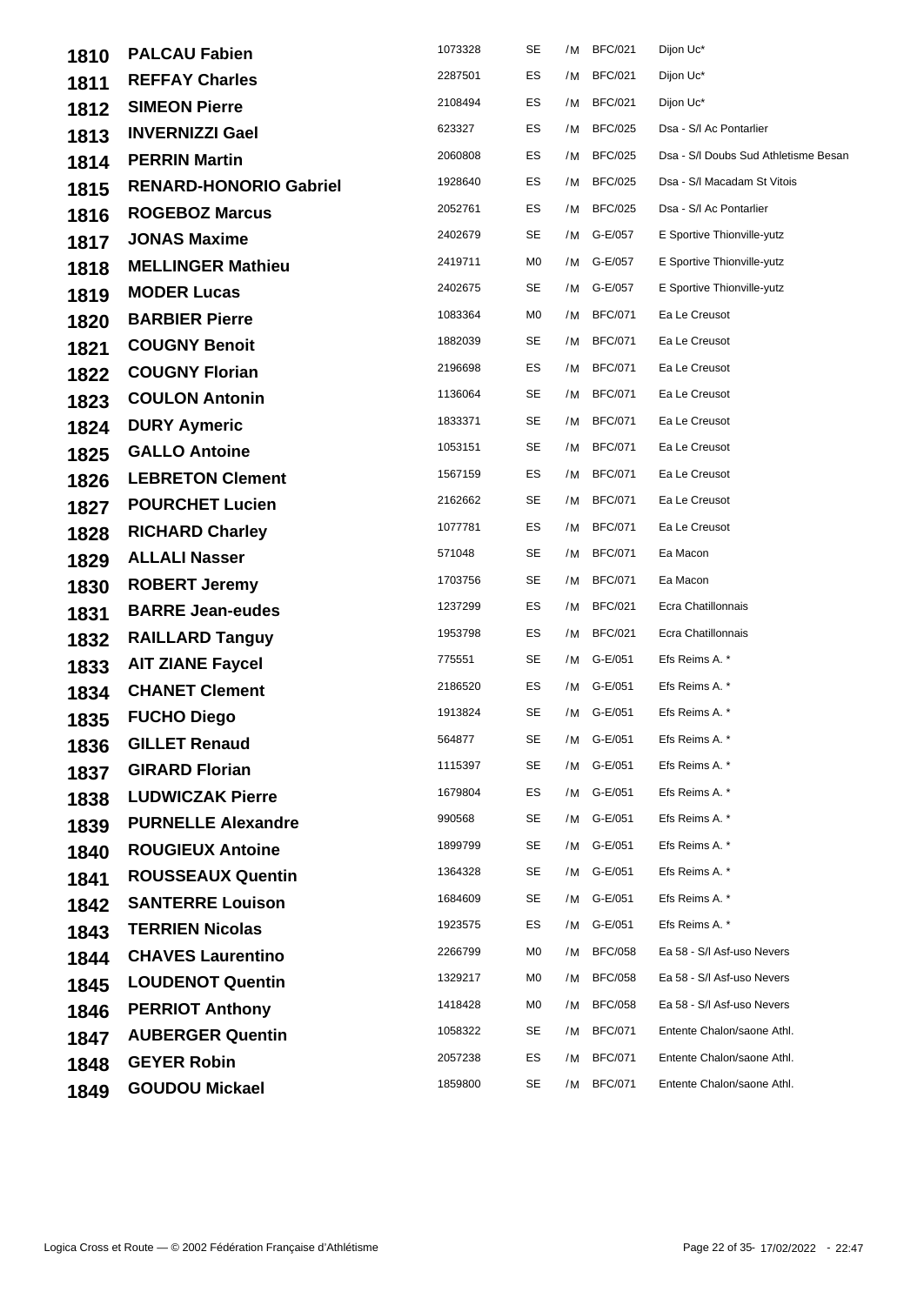| 1850 | <b>KLEIN Theodore</b>       | 1446625 | SE |    | /M G-E/068     | Eha - S/I Us Thann Athletisme         |
|------|-----------------------------|---------|----|----|----------------|---------------------------------------|
| 1851 | <b>SCHWALM Thibaut</b>      | 1886541 | ES |    | /M G-E/068     | Eha - S/I Us Thann Athletisme         |
| 1852 | <b>CASARIN Francois</b>     | 750643  | SE |    | /M G-E/068     | Egma - S/I Asptt Mulhouse             |
| 1853 | <b>LAPORTE Valentin</b>     | 1096205 | SE |    | /M G-E/088     | Es Thaon*                             |
| 1854 | <b>PAIN Luc</b>             | 1756348 | SE | /M | <b>BFC/058</b> | Esperance St-leger-vignes             |
| 1855 | <b>BAUDIER Florian</b>      | 2263928 | SE |    | /M G-E/008     | Grac - S/I Club Athletique Vrignois   |
| 1856 | <b>DUPUIS Corentin</b>      | 2265637 | SE |    | /M G-E/008     | Grac - S/I Club Athletique Vrignois   |
| 1857 | <b>FANET William</b>        | 1745202 | SE |    | /M G-E/008     | Grac - S/I Grac Nouzonville Bogny/meu |
| 1858 | <b>PREITE Valentin</b>      | 1439376 | SE |    | /M G-E/008     | Grac - S/I Grac Nouzonville Bogny/meu |
| 1859 | <b>RAU Bastien</b>          | 1629140 | SE |    | /M G-E/008     | Grac - S/I Grac Renwez                |
| 1860 | <b>ZACARIAS Jeremy</b>      | 364330  | M0 |    | /M G-E/008     | Grac - S/I Club Athletique Vrignois   |
| 1861 | <b>BARZASI Lorenzo</b>      | 1402375 | ES | /M | <b>BFC/070</b> | Hericourt Athletisme Competiti        |
| 1862 | <b>BARZASI Matheo</b>       | 1402570 | ES | /M | <b>BFC/070</b> | Hericourt Athletisme Competiti        |
| 1863 | <b>COLLOMBET Guillaume</b>  | 227434  | M0 | /M | <b>BFC/070</b> | Hericourt Athletisme Competiti        |
| 1864 | <b>LARRIERE Anthony</b>     | 1286687 | SE | /M | <b>BFC/070</b> | Hericourt Athletisme Competiti        |
| 1865 | <b>BAVEREL Lucas</b>        | 1217275 | SE | /M | <b>BFC/039</b> | Lons Athle 39                         |
| 1866 | <b>BESSON Aurelien</b>      | 1961570 | M0 | /M | <b>BFC/039</b> | Lons Athle 39                         |
| 1867 | <b>FIEUX Pierre</b>         | 679134  | SE | /M | <b>BFC/039</b> | Lons Athle 39                         |
| 1868 | <b>GOERGER Markus</b>       | 1066483 | SE | /M | <b>BFC/070</b> | Luxeuil Athle 70                      |
| 1869 | <b>DEVILLIERS Nicolas</b>   | 830067  | ES | /M | <b>BFC/090</b> | Mba - S/I Belfort Athle               |
| 1870 | <b>TABUSSE Romain</b>       | 1167503 | SE | /M | <b>BFC/090</b> | Mba - S/I Belfort Athle               |
| 1871 | <b>AURRIERE Leo</b>         | 546225  | SE |    | /M G-E/054     | Nam - S/I Nancy Athletisme Club       |
| 1872 | <b>BARBAT Guillaume</b>     | 1098636 | SE |    | /M G-E/054     | Nam - S/I Nancy Athletisme Club       |
| 1873 | <b>DREANO Jules</b>         | 1856339 | ES |    | /M G-E/054     | Nam - S/I Vandoeuvre Athletisme       |
| 1874 | <b>FENOT Nicolas</b>        | 1004670 | SE |    | /M G-E/054     | Nam - S/I Nancy Athletisme Club       |
| 1875 | <b>HUMBLET Tristan</b>      | 1669548 | SE |    | /M G-E/054     | Nam - S/I Nancy Athletisme Club       |
| 1876 | <b>MARION Julien</b>        | 1998627 | ES |    | /M G-E/054     | Nam - S/I Nancy Athletisme Club       |
| 1877 | <b>OBRY Florian</b>         | 653305  | SE |    | /M G-E/054     | Nam - S/I St Max Essey Club Athletic  |
| 1878 | <b>RAUCH Sandro</b>         | 1840323 | SE |    | /M G-E/054     | Nam - S/I Nancy Athletisme Club       |
| 1879 | <b>DAOUADJI Kamel</b>       | 1964310 | M0 |    | /M G-E/054     | Pays Haut A Reuni                     |
| 1880 | <b>LAURIER Sebastien</b>    | 2060051 | M0 |    | /M G-E/054     | Pays Haut A Reuni                     |
| 1881 | <b>MEUNIER Florian</b>      | 2050845 | M0 | /M | G-E/054        | Pays Haut A Reuni                     |
| 1882 | <b>PARRICO Anthony</b>      | 1363391 | M0 |    | /M G-E/054     | Pays Haut A Reuni                     |
| 1883 | <b>CESARION Julien</b>      | 2427090 | SE |    | /M G-E/051     | Rc Epernay                            |
| 1884 | <b>FOLLET Jeremy</b>        | 2065503 | SE |    | /M G-E/051     | Rc Epernay                            |
| 1885 | <b>SANTOS Luis</b>          | 2429100 | ES |    | /M G-E/067     | Running Team Schweighouse/mode        |
| 1886 | <b>COLLE Thomas</b>         | 2086028 | ES | /M | <b>BFC/071</b> | Sa Autun                              |
| 1887 | <b>LE MONTAGNER Mathieu</b> | 211984  | M0 | /M | <b>BFC/071</b> | Sa Autun                              |
| 1888 | <b>LE ROY Corentin</b>      | 1857557 | SE | /M | <b>BFC/071</b> | Sa Autun                              |
| 1889 | <b>MALATERRE Louis</b>      | 1190510 | SE | /M | <b>BFC/071</b> | Sa Autun                              |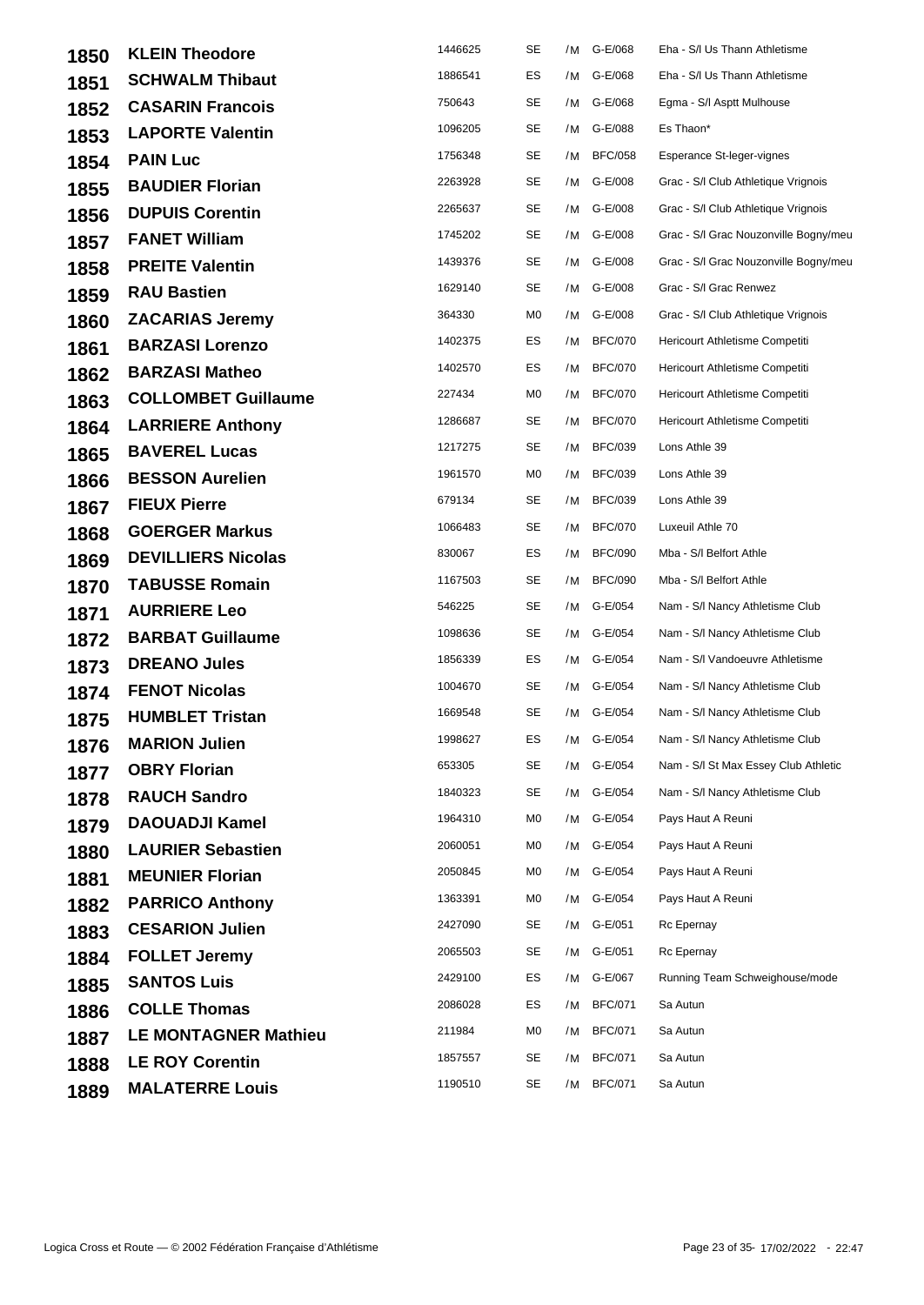| 1890                  | <b>BARNES Aurelien</b>     | 836983  | ES         | /M | G-E/010        | <b>Troyes Omnisports</b>                       |
|-----------------------|----------------------------|---------|------------|----|----------------|------------------------------------------------|
| 1891                  | <b>DIDIER Quentin</b>      | 702351  | SE         |    | /M G-E/010     | <b>Troyes Omnisports</b>                       |
| 1892                  | <b>MILIOTIS Charles</b>    | 2162432 | ES         | /M | G-E/010        | <b>Troyes Omnisports</b>                       |
| 1893                  | <b>LAUVERNIER Alexis</b>   | 1742814 | ES         | /M | <b>BFC/071</b> | Ua Charolais Brionnais                         |
| 1894                  | <b>URIEN Thomas</b>        | 1605531 | SE         | /M | <b>BFC/089</b> | Ua Sens*                                       |
| 1895                  | <b>HUMMEL Vivien</b>       | 459404  | SE         | /M | G-E/067        | Unitas Brumath Athletisme                      |
| 1896                  | <b>OSTER Guillaume</b>     | 1524542 | SE         | /M | G-E/067        | Unitas Brumath Athletisme                      |
| 1897                  | <b>PERDOMINI Loic</b>      | 1669968 | SE         | /M | G-E/067        | Unitas Brumath Athletisme                      |
| 1898                  | <b>BAUDOIN Guillaume</b>   | 2136202 | SE         | /M | <b>BFC/089</b> | Us Joigny                                      |
| 1899                  | <b>NUNES Corentin</b>      | 1034402 | SE         | /M | <b>BFC/089</b> | Us Joigny                                      |
| 1900                  | <b>PERRUCHE Vincent</b>    | 1238192 | ES         | /M | <b>BFC/089</b> | Us Joigny                                      |
| 1901                  | <b>MARTIN Andy</b>         | 1618791 | ES         | /M | <b>BFC/058</b> | Varennes-vauzelles Running                     |
| 1902                  | <b>METTENDORFF Hugo</b>    | 651272  | SE         | /M | <b>BFC/058</b> | Varennes-vauzelles Running                     |
| 1903                  | <b>SCHNEIDER Antony</b>    | 179799  | M0         | /M | G-E/010        | <b>Vaudes Animation</b>                        |
| <b>Juniors Filles</b> |                            |         |            |    |                |                                                |
| Dossard               | Nom prénom (Nat)           | Licence | Cat / $Sx$ |    | Ligue/Dép      | Club / Equipe                                  |
| 1100                  | <b>BOUANANI Emma</b>       | 1320199 | JU         | /F | G-E/057        | Ac Amneville                                   |
| 1101                  | <b>LEYS Capucine</b>       | 2406482 | JU         | /F | G-E/088        | Htemeurthe - S/I Ac De Saint Die Des<br>Vosges |
| 1102                  | <b>DE MEYER Justine</b>    | 2092745 | JU         | /F | <b>BFC/058</b> | Ao Nivernaise (nevers)                         |
| 1103                  | <b>DE MEYER Marine</b>     | 1974761 | JU         | /F | <b>BFC/058</b> | Ao Nivernaise (nevers)                         |
| 1104                  | <b>TOUZEAU Valentine</b>   | 1651839 | JU         | /F | <b>BFC/058</b> | Ao Nivernaise (nevers)                         |
| 1105                  | <b>FAURE Heloise</b>       | 2307266 | JU         | /F | G-E/067        | As Strasbourg                                  |
| 1106                  | <b>MAREY Lise</b>          | 2311841 | JU         | /F | <b>BFC/021</b> | <b>Association Beaune Athletisme</b>           |
| 1107                  | <b>ACHOTTE Justine</b>     | 2010566 | JU         | /F | <b>BFC/021</b> | Athle 21 - S/I Union Sportive Cheminote<br>D   |
| 1108                  | <b>GARNIER Claire</b>      | 1607880 | JU         | /F | G-E/052        | Athle 52 - S/I Co Saint-dizier                 |
| 1109                  | <b>BELLOTT Elsa</b>        | 1574155 | JU         | /F | G-E/057        | Athle Sports Sarreguemines Arr                 |
| 1110                  | <b>BERNHARD Lou</b>        | 1485048 | JU         | /F | G-E/088        | Avec - S/I Avec Pays De Bruyeres               |
| 1111                  | <b>MESNIER Maili</b>       | 2430445 | JU         | /F | G-E/088        | Avec - S/I Athle Vosges Pays De Remir          |
| 1112                  | <b>PERRIN Agathe</b>       | 1561824 | JU         | /F | G-E/088        | Avec - S/I Athle Vosges Pays De Remir          |
| 1113                  | <b>DOUCHE Leonie</b>       | 2428865 | JU         | /F | G-E/057        | Athletisme Metz Metropole*                     |
| 1114                  | <b>NOURI Nora</b>          | 2428866 | JU         | /F | G-E/057        | Athletisme Metz Metropole*                     |
| 1115                  | <b>CHEVAUX Anais</b>       | 1415583 | JU         | /F | <b>BFC/071</b> | Autun Running                                  |
| 1116                  | <b>GUERARD Lou Ann</b>     | 1717636 | JU         | /F | G-E/008        | <b>Charleville Mezieres Athletism</b>          |
| 1117                  | <b>ROBIN Jeanne</b>        | 1525692 | JU         | /F | G-E/051        | Cocaa - S/I Club Olympique Chalonnais          |
| 1118                  | <b>KAYE Victoria (Gbr)</b> | 1484609 | JU         | /F | G-E/068        | Cs Saint-Iouis (als)                           |
| 1119                  | <b>BLANCHARD Chloe</b>     | 1881019 | JU         | /F | G-E/051        | Dac Reims*                                     |
| 1120                  | <b>DEFRANCE Manon</b>      | 1849440 | JU         | /F | <b>BFC/021</b> | Dijon Uc*                                      |
| 1121                  | <b>DELESSE Marie</b>       | 2218167 | JU         | /F | <b>BFC/021</b> | Dijon Uc*                                      |
| 1122                  | <b>LE BARON Juliette</b>   | 1567478 | JU         | /F | <b>BFC/025</b> | Dsa - S/I Doubs Sud Athletisme Besan           |
| 1123                  | <b>PIDOUX Lorette</b>      | 2196288 | JU         | /F | <b>BFC/025</b> | Dsa - S/I Ac Pontarlier                        |
| 1124                  | <b>ROTH Camille</b>        | 1958372 | JU         | /F | G-E/057        | E Sportive Thionville-yutz                     |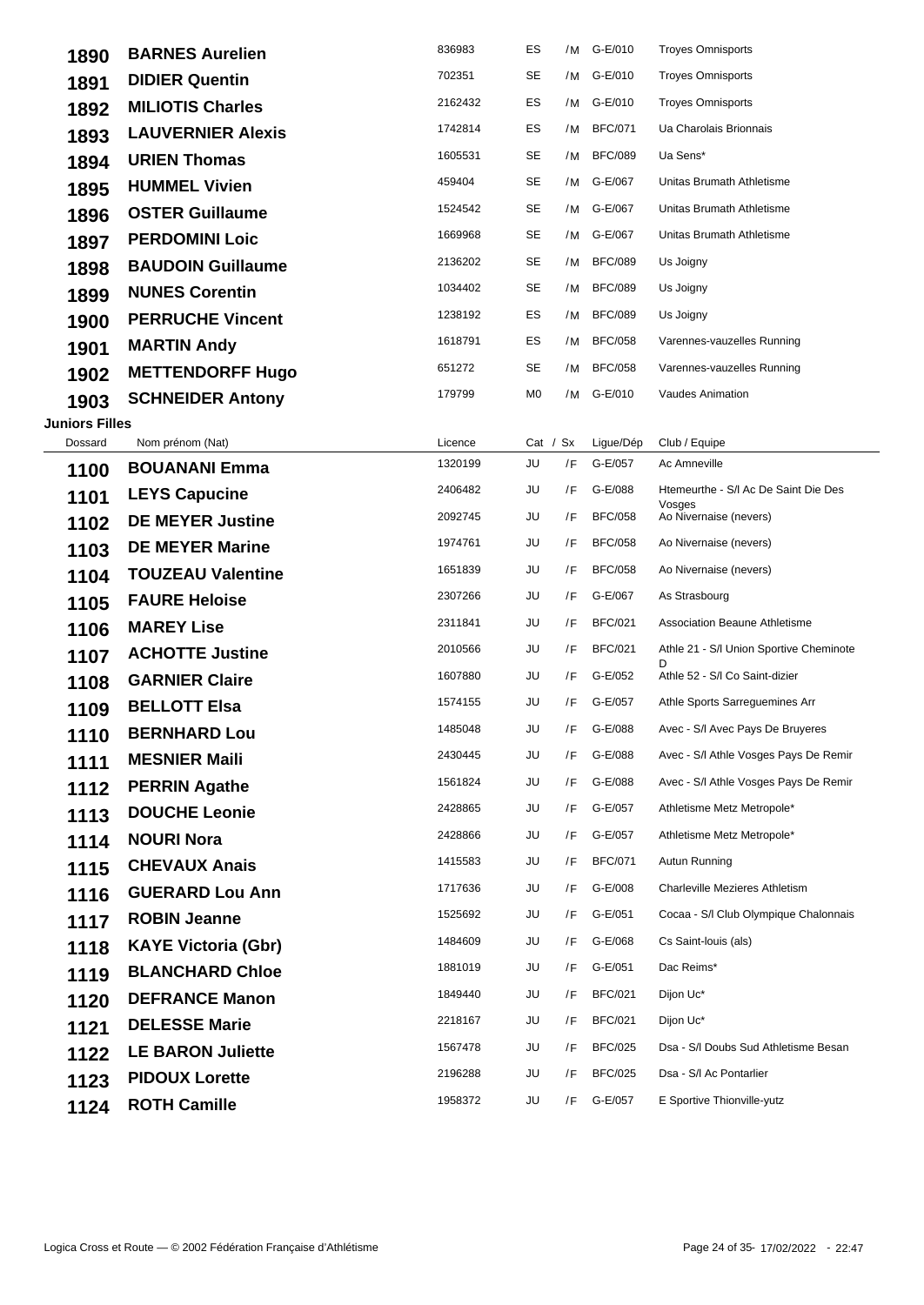| 1125                  | <b>SCHILPP Astrid</b>      | 2329872 | JU         | /F | G-E/057        | E Sportive Thionville-yutz                     |
|-----------------------|----------------------------|---------|------------|----|----------------|------------------------------------------------|
| 1126                  | <b>SLIM Salma</b>          | 1835774 | JU         | /F | <b>BFC/071</b> | Ea Macon                                       |
| 1127                  | <b>LEROY Anais</b>         | 2242473 | JU         | /F | <b>BFC/021</b> | Ecra Chatillonnais                             |
| 1128                  | <b>MOREAU Leonie</b>       | 2166474 | JU         | /F | <b>BFC/021</b> | Ecra Chatillonnais                             |
| 1129                  | <b>PELLERIN Solene</b>     | 2138780 | JU         | /F | G-E/051        | Efs Reims A. *                                 |
| 1130                  | <b>DUTRONCY Lea</b>        | 1406824 | JU         | /F | <b>BFC/071</b> | Entente Chalon/saone Athl.                     |
| 1131                  | <b>BURGLEN Margot</b>      | 2000239 | JU         | /F | G-E/068        | Eha - S/I Us Thann Athletisme                  |
| 1132                  | <b>FUCHS Maelle</b>        | 1597224 | JU         | /F | G-E/068        | Egma - S/I Asptt Mulhouse                      |
| 1133                  | <b>GRINNER Mathilde</b>    | 2058725 | JU         | /F | G-E/068        | Egma - S/I Fc Mulhouse 1893                    |
| 1134                  | <b>NICOT Jeanne</b>        | 1970634 | JU         | /F | <b>BFC/039</b> | Ejca - S/I Ejca Poligny                        |
| 1135                  | <b>PRINT Chloe</b>         | 2187265 | JU         | /F | <b>BFC/070</b> | Ga Haut-saonois (fc)                           |
| 1136                  | <b>GRESSIER Oriane</b>     | 1516068 | JU         | /F | G-E/008        | Grac - S/I Club Athletique Vrignois            |
| 1137                  | <b>BAILLY Elise</b>        | 1472701 | JU         | /F | G-E/054        | Nam - S/I St Max Essey Club Athletic           |
| 1138                  | <b>BURGER Lea</b>          | 2084479 | JU         | /F | G-E/068        | Pca - S/I Athletisme Club De Guebwi            |
| 1139                  | <b>LEHMANN Pauline</b>     | 1308836 | JU         | /F | G-E/068        | Pca - S/I Ac Raedersheim                       |
| 1140                  | <b>CARPENTIER Lou</b>      | 1558988 | JU         | /F | G-E/051        | Rc Epernay                                     |
| 1141                  | <b>GUERIN Zelie</b>        | 1891217 | JU         | /F | G-E/008        | <b>Rethel Courir</b>                           |
| 1142                  | <b>GUILLEMIN Emma</b>      | 2095276 | JU         | /F | G-E/008        | <b>Rethel Courir</b>                           |
| 1143                  | <b>ROBIN Clemence</b>      | 2249951 | JU         | /F | G-E/010        | <b>Troyes Omnisports</b>                       |
| 1144                  | <b>DE ROSSI Elisabeth</b>  | 1768594 | JU         | /F | <b>BFC/089</b> | Us Toucy-charbuy                               |
| 1145                  | <b>THOMAS Anne-lise</b>    | 2366896 | JU         | /F | G-E/054        | Us Toul Athletisme                             |
| 1146                  | <b>DARCY Lola</b>          | 1606911 | JU         | /F | <b>BFC/058</b> | Varennes-vauzelles Running                     |
| <b>Juniors Hommes</b> |                            |         |            |    |                |                                                |
| Dossard               | Nom prénom (Nat)           | Licence | Cat / $Sx$ |    | Ligue/Dép      | Club / Equipe                                  |
| 1200                  | <b>GATEAUX Raphael</b>     | 1323936 | JU         | /M | G-E/057        | Ac Amneville                                   |
| 1201                  | <b>PERROT Samuel</b>       | 1482841 | JU         | /M | <b>BFC/090</b> | Ac Chatenois-les-forges                        |
| 1202                  | <b>LEYS Aymeric</b>        | 1396596 | JU         | /M | G-E/088        | Htemeurthe - S/I Ac De Saint Die Des<br>Vosges |
| 1203                  | <b>KRATZ Alexis</b>        | 1646822 | JU         |    | /M G-E/067     | Alsace Nord Athletisme*                        |
| 1204                  | <b>REY Etienne</b>         | 1910663 | JU         | /M | G-E/067        | Ana - S/I Sg La Wantzenau                      |
| 1205                  | <b>DUTARTE Brewen</b>      | 2144033 | JU         | /M | <b>BFC/058</b> | Ao Nivernaise (nevers)                         |
| 1206                  | <b>SCHELLEKENS Martijn</b> | 2353012 | JU         | /M | <b>BFC/021</b> | Association Beaune Athletisme                  |
| 1207                  | <b>CONSEIL Fernand</b>     | 2429790 | JU         | /M | <b>BFC/021</b> | Athle 21 - S/I Athle 21 Ao Arnetoise           |
| 1208                  | DE PIZZOL Enzo             | 2165702 | JU         | /M | <b>BFC/021</b> | Athle 21 - S/I Athle 21 Ao Arnetoise           |
| 1209                  | <b>JEANNIN Robin</b>       | 1738864 | JU         | /M | <b>BFC/021</b> | Athle 21 - S/I Athle 21 Ao Arnetoise           |
| 1210                  | <b>MIAS Alexis</b>         | 1631863 | JU         | /M | <b>BFC/021</b> | Athle 21 - S/I Union Sportive Cheminote<br>D   |
| 1211                  | <b>MONGEARD Alex</b>       | 2257728 | JU         | /M | <b>BFC/021</b> | Athle 21 - S/I Union Sportive Cheminote<br>D   |
| 1212                  | <b>PELOSSIER Clement</b>   | 1742392 | JU         | /M | <b>BFC/021</b> | Athle 21 - S/I Union Sportive Cheminote<br>D   |
|                       |                            | 2176325 | JU         | /M | G-E/052        | Athle 52 - S/I Langres Ac Sud Ht               |
| 1213                  | <b>GUERDNER Evan</b>       |         |            |    |                | Marnais                                        |
| 1214                  | <b>GUYOT Edwin</b>         | 1303003 | JU         | /M | G-E/052        | Athle 52 - S/I As Bologne                      |
| 1215                  | <b>GREFFE Alexis</b>       | 2411667 | JU         | /M | G-E/055        | Athle 55 - S/I Athletisme Saint-mihiel Cr      |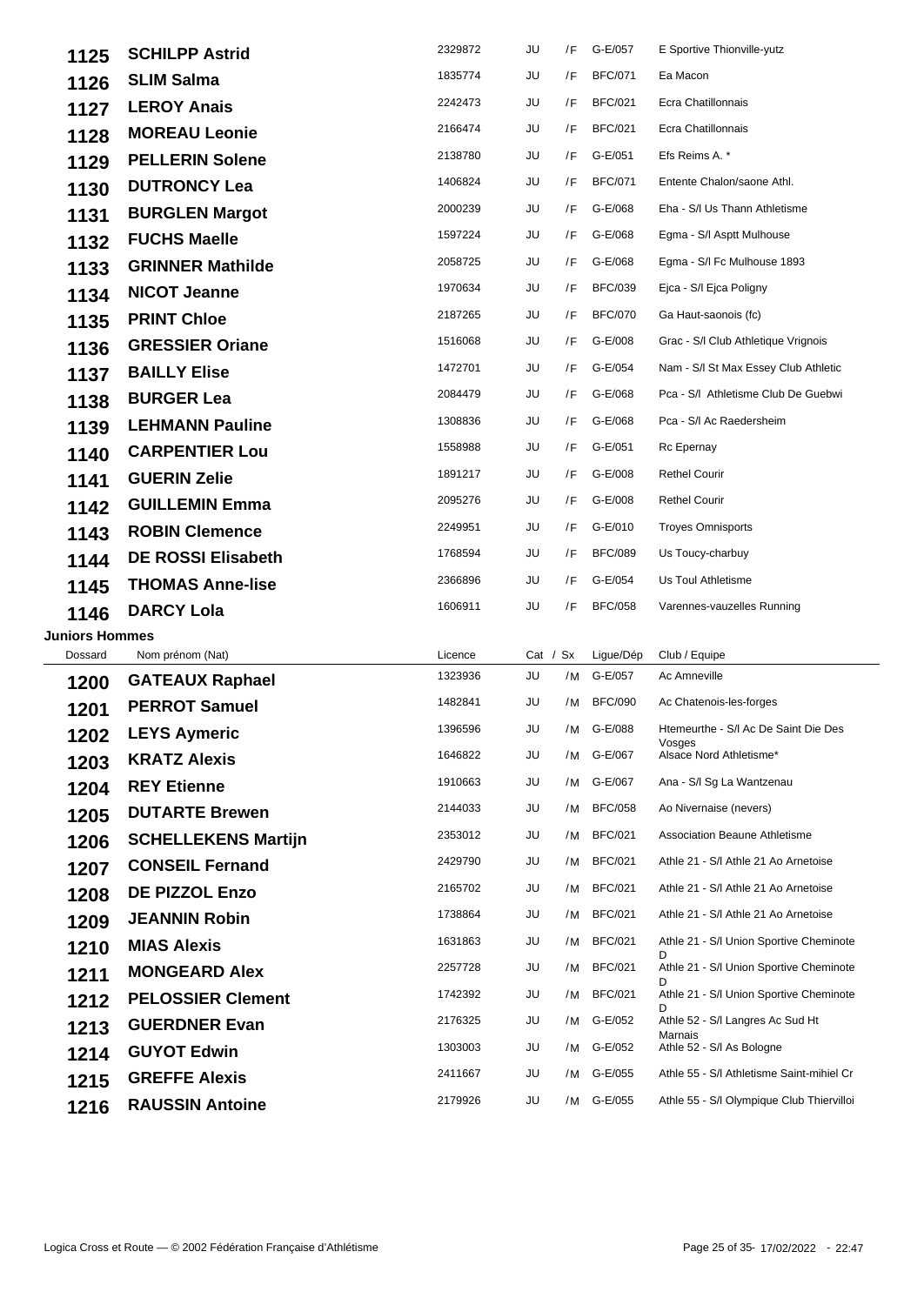| 1217 | <b>SKRZYNIARZ Noe</b>             | 1232931 | JU | /M | G-E/010        | Athle Saint-mesmin                            |
|------|-----------------------------------|---------|----|----|----------------|-----------------------------------------------|
| 1218 | <b>MARSEU Lilian</b>              | 1954540 | JU | /M | G-E/057        | Athle Sports Sarreguemines Arr                |
| 1219 | <b>STAUDT Paul</b>                | 796022  | JU | /M | G-E/057        | Athle Sports Sarreguemines Arr                |
| 1220 | <b>ANELOT Antoine</b>             | 1894961 | JU | /M | G-E/088        | Avec - S/I Avec Pays De Bruyeres              |
| 1221 | <b>BOUSSOUF Selim</b>             | 2332793 | JU | /M | G-E/088        | Avec - S/I Athle Vosges Pays De Remir         |
| 1222 | <b>CREUSOT Quentin</b>            | 2374368 | JU | /M | G-E/088        | Avec - S/I Athle Vosges Pays De Remir         |
| 1223 | <b>DE CARVALHO Maxime</b>         | 2332263 | JU | /M | G-E/088        | Avec - S/I Athle Vosges Vallee Des La         |
| 1224 | <b>FAIVRE Nicolas</b>             | 1473157 | JU | /M | G-E/088        | Avec - S/I Athle Vosges Pays De Remir         |
| 1225 | <b>GERARD Paul</b>                | 1422252 | JU | /M | G-E/088        | Avec - S/I Athle Vosges Pays De Remir         |
| 1226 | <b>BARRY Demba (Gui)</b>          | 2427155 | JU | /M | G-E/057        | Athletisme Metz Metropole*                    |
| 1227 | <b>BIDAUX Jules</b>               | 1390159 | JU | /M | G-E/057        | Athletisme Metz Metropole*                    |
| 1228 | <b>HENZ Vivien</b>                | 2210597 | JU | /M | G-E/057        | Athletisme Metz Metropole*                    |
| 1229 | <b>MARQUES Louis</b>              | 2131260 | JU | /M | G-E/057        | Athletisme Metz Metropole*                    |
| 1230 | <b>ROCHER Arthur</b>              | 2428790 | JU | /M | G-E/057        | Athletisme Metz Metropole*                    |
| 1231 | <b>SIMIONATO Nathan</b>           | 2428869 | JU | /M | G-E/057        | Athletisme Metz Metropole*                    |
| 1232 | <b>TERRAZ Albin</b>               | 2419887 | JU |    | /M G-E/057     | Athletisme Metz Metropole*                    |
| 1233 | <b>MECKES Mayron</b>              | 2191418 | JU | /M | <b>BFC/071</b> | Autun Running                                 |
| 1234 | <b>LEROY Antonin</b>              | 1674956 | JU | /M | G-E/008        | Ca Sedan                                      |
| 1235 | <b>NEVEUX Florent</b>             | 1944423 | JU | /M | G-E/008        | Ca Sedan                                      |
| 1236 | <b>AHMADI Alireza (Afg)</b>       | 2418103 | JU | /M | G-E/008        | Cma Athle - S/I La Macerienne<br>(charlevil.) |
| 1237 | <b>KIRIZIENKO-CHATRY Tom</b>      | 1620375 | JU | /M | G-E/008        | <b>Charleville Mezieres Athletism</b>         |
| 1238 | <b>POSTEAUX Theo</b>              | 1888224 | JU | /M | G-E/008        | <b>Charleville Mezieres Athletism</b>         |
| 1239 | <b>KOBA Enzo</b>                  | 2415277 | JU | /M | G-E/051        | Cocaa - S/I Club Olympique Chalonnais         |
| 1240 | <b>CHAUDRON Sophian</b>           | 1581493 | JU | /M | G-E/054        | Cla - S/I Ca De Champigneulles                |
| 1241 | <b>COLIN Anthony</b>              | 1765629 | JU | /M | G-E/054        | Cla - S/I Pont A Mousson Athletisme           |
| 1242 | <b>GICQUEL Loic</b>               | 1691891 | JU | /M | G-E/054        | Cla - S/I Pont A Mousson Athletisme           |
| 1243 | <b>GIRARD Aurelien</b>            | 2364488 | JU |    | /M G-E/054     | Cla - S/I Pont A Mousson Athletisme           |
| 1244 | <b>KRAZER Valentin</b>            | 2104559 | JU | /M | G-E/054        | Cla - S/I Ca De Champigneulles                |
| 1245 | <b>CHAUVET Antoine</b>            | 2419051 | JU | /M | G-E/051        | Dac Reims - S/I Club Athletique Villers<br>AI |
| 1246 | <b>THIEBAULT Julyan</b>           | 1885383 | JU | /M | G-E/051        | Dac Reims*                                    |
| 1247 | <b>BARMES Alexis</b>              | 1408058 | JU | /M | <b>BFC/021</b> | Dijon Uc*                                     |
| 1248 | <b>BUSSIERE Nathan</b>            | 2118129 | JU | /M | <b>BFC/021</b> | Dijon Uc*                                     |
| 1249 | <b>DELIN Vivien</b>               | 2257917 | JU | /M | <b>BFC/021</b> | Dijon Uc*                                     |
| 1250 | <b>PULCH Nathan</b>               | 2180086 | JU | /M | <b>BFC/021</b> | Dijon Uc*                                     |
| 1251 | <b>TISSERANT Gabin</b>            | 1566065 | JU | /M | <b>BFC/021</b> | Dijon Uc*                                     |
| 1252 | <b>TRUAN Marius</b>               | 1976896 | JU | /M | <b>BFC/021</b> | Dijon Uc*                                     |
| 1253 | <b>HUBNER Paul</b>                | 1766539 | JU | /M | <b>BFC/025</b> | Dsa - S/I Doubs Sud Athletisme Besan          |
| 1254 | <b>PERARDOT-BONVALLOT Nicolas</b> | 2263053 | JU | /M | <b>BFC/025</b> | Dsa - S/I Macadam St Vitois                   |
| 1255 | <b>VASALLUCCI Enzo</b>            | 1474647 | JU | /M | <b>BFC/025</b> | Dsa - S/I Doubs Sud Athletisme Besan          |
| 1256 | <b>HENNER Sacha</b>               | 2411880 | JU | /M | G-E/057        | E Sportive Thionville-yutz                    |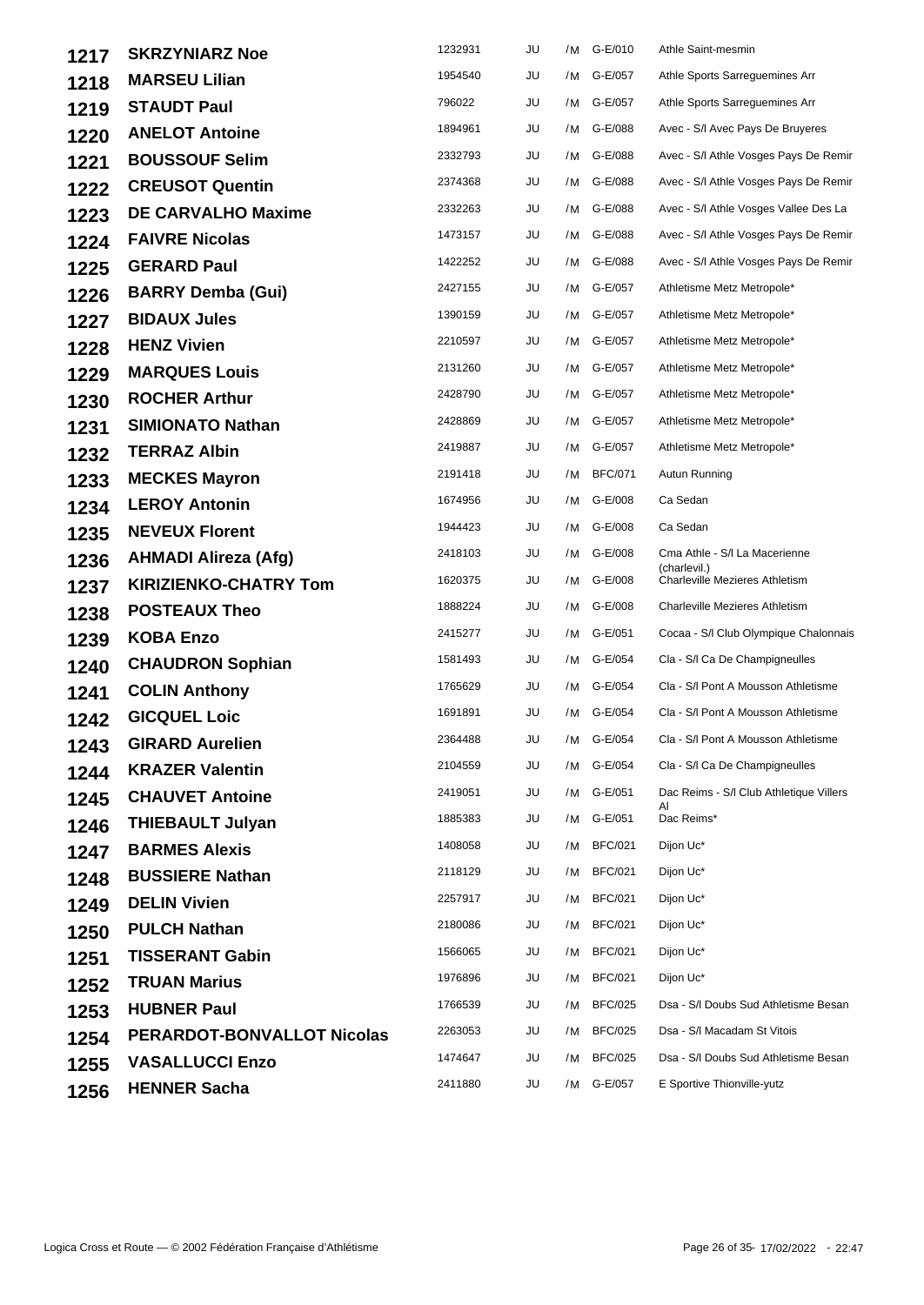| 1257 | <b>CAPY Romain</b>            | 1308141 | JU | /M | <b>BFC/071</b> | Ea Le Creusot                         |
|------|-------------------------------|---------|----|----|----------------|---------------------------------------|
| 1258 | <b>LOUIS-TISSERAND Thomas</b> | 2230109 | JU | /M | <b>BFC/021</b> | Ecra Chatillonnais                    |
| 1259 | <b>CRISTINA Quentin</b>       | 1313157 | JU |    | /M G-E/051     | Efs Reims A. *                        |
| 1260 | <b>FLEURY Thibault</b>        | 1769155 | JU |    | /M G-E/051     | Efs Reims A. *                        |
| 1261 | <b>HANSMAENNEL Thomas</b>     | 1955096 | JU |    | /M G-E/051     | Efs Reims A. *                        |
| 1262 | <b>MARESCHI Mathis</b>        | 2234839 | JU |    | /M G-E/051     | Efs Reims A. *                        |
| 1263 | <b>MERCIRIS Nathan</b>        | 2011708 | JU | /M | G-E/051        | Efs Reims A. *                        |
| 1264 | <b>PELOTTE Timeo</b>          | 1691139 | JU |    | /M G-E/051     | Efs Reims A. *                        |
| 1265 | <b>RIEU Simon</b>             | 1973610 | JU | /M | G-E/051        | Efs Reims A. *                        |
| 1266 | <b>ALAMPI Samuel</b>          | 1411508 | JU | /M | <b>BFC/071</b> | Entente Chalon/saone Athl.            |
| 1267 | <b>BAERT Alexandre</b>        | 1489366 | JU | /M | <b>BFC/071</b> | Entente Chalon/saone Athl.            |
| 1268 | <b>BRAILLON Quentin</b>       | 1772489 | JU | /M | <b>BFC/071</b> | Entente Chalon/saone Athl.            |
| 1269 | <b>TRAVAILLOT Louis</b>       | 2075648 | JU | /M | <b>BFC/071</b> | Entente Chalon/saone Athl.            |
| 1270 | <b>ERHART Leon</b>            | 1670277 | JU | /M | G-E/068        | Egma - S/I Asptt Mulhouse             |
| 1271 | <b>PREVOT Aymeric</b>         | 1515210 | JU | /M | <b>BFC/058</b> | Esperance St-leger-vignes             |
| 1272 | <b>DECRION Eliot</b>          | 1513662 | JU | /M | <b>BFC/070</b> | Ga Haut-saonois (fc)                  |
| 1273 | <b>DOMINE Lucas</b>           | 1266445 | JU |    | /M G-E/008     | Grac - S/I Grac Nouzonville Bogny/meu |
| 1274 | <b>ANDRE Lucas</b>            | 2276609 | JU | /M | <b>BFC/039</b> | Lons Athle 39                         |
| 1275 | <b>IGLESIS Damien</b>         | 1474964 | JU | /M | <b>BFC/039</b> | Lons Athle 39                         |
| 1276 | <b>MOLINAS Leo</b>            | 1647374 | JU | /M | <b>BFC/039</b> | Lons Athle 39                         |
| 1277 | <b>GUIGNARD Maxime</b>        | 2178441 | JU | /M | <b>BFC/090</b> | Mba - S/I Belfort Athle               |
| 1278 | <b>KEITA Abdoulaye</b>        | 2413211 | JU | /M | <b>BFC/090</b> | Mba - S/I Fc Sochaux Montbeliard      |
| 1279 | <b>KIEFT Romain</b>           | 1954772 | JU | /M | <b>BFC/090</b> | Mba - S/I Belfort Athle               |
| 1280 | <b>MAZIMANN Vincent</b>       | 1328881 | JU | /M | <b>BFC/090</b> | Mba - S/I Belfort Athle               |
| 1281 | <b>RENAUD Yohan</b>           | 2160803 | JU | /M | <b>BFC/090</b> | Mba - S/I Belfort Athle               |
| 1282 | <b>TRIPONEY Maxime</b>        | 1529151 | JU | /M | <b>BFC/090</b> | Mba - S/I Belfort Athle               |
| 1283 | <b>BREDA Simeon</b>           | 2096917 | JU |    | /M G-E/054     | Nam - S/I St Max Essey Club Athletic  |
| 1284 | <b>DEHAYE Thomas</b>          | 1436375 | JU |    | /M G-E/054     | Nam - S/I St Max Essey Club Athletic  |
| 1285 | <b>LEBON Maxime</b>           | 1217276 | JU | /M | G-E/054        | Nam - S/I St Max Essey Club Athletic  |
| 1286 | <b>FAUVEL Romain</b>          | 2165870 | JU |    | /M G-E/068     | Pca - S/I Cca Rouffach                |
| 1287 | <b>FELMY Titouan</b>          | 1484162 | JU |    | /M G-E/068     | Pca - S/I Athletisme Club De Guebwi   |
| 1288 | <b>HERTZOG Gauthier</b>       | 2210545 | JU | /M | G-E/068        | Pca - S/I Esr Colmar Ac               |
| 1289 | <b>SIDON Tristan (Bel)</b>    | 2048065 | JU | /M | G-E/054        | Pays Haut A Reuni                     |
| 1290 | <b>CHARLOT Tommy</b>          | 1390799 | JU | /M | <b>BFC/071</b> | Sa Autun                              |
| 1291 | <b>OLLIVIER Matteo</b>        | 2422507 | JU | /M | G-E/051        | Sezanne Athle                         |
| 1292 | <b>THIRY Nathan</b>           | 1521400 | JU | /M | <b>BFC/070</b> | Sg Hericourt                          |
| 1293 | <b>MOINE Mathis</b>           | 1776322 | JU | /M | <b>BFC/089</b> | Stade Auxerre                         |
| 1294 | <b>ABEILLE Ludovic</b>        | 1463007 | JU |    | /M G-E/067     | S2a - S/I Asptt Strasbourg            |
| 1295 | <b>BEAUCAMP Tom</b>           | 1850898 | JU | /M | G-E/067        | S2a - S/I Molsheim Athletic Club      |
| 1296 | <b>HEIM Marius</b>            | 2262090 | JU |    | /M G-E/067     | S2a - S/I Molsheim Athletic Club      |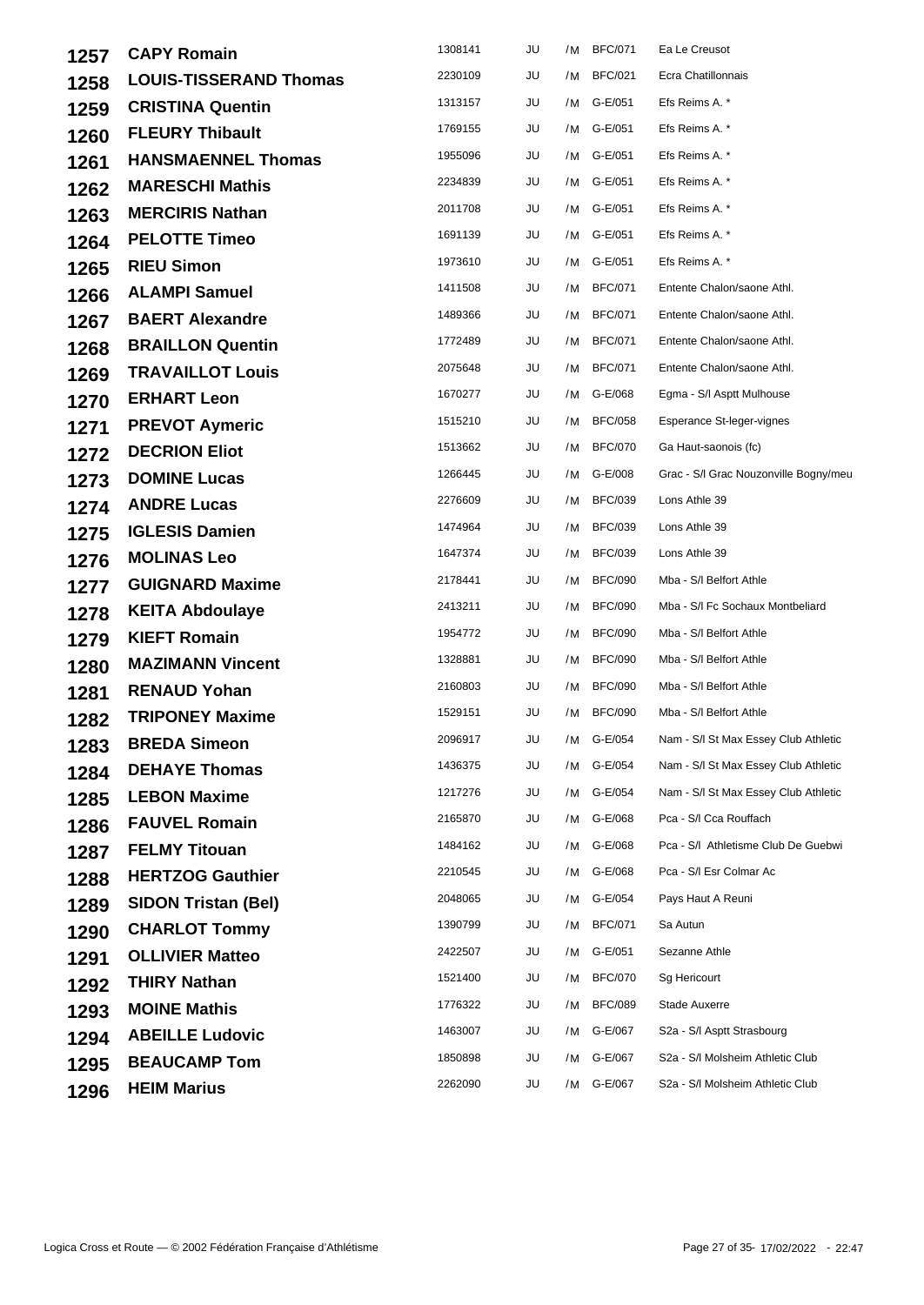| 1297                  | <b>JOUFFROY Adrien</b>            | 1838136 | JU         | /M | G-E/067        | S2a - S/I Molsheim Athletic Club               |
|-----------------------|-----------------------------------|---------|------------|----|----------------|------------------------------------------------|
| 1298                  | <b>LAGTIY CHAOUDAR Anas (Esp)</b> | 2197551 | JU         | /M | G-E/067        | S2a - S/I Asptt Strasbourg                     |
| 1299                  | <b>LEBRUN Jules</b>               | 1188322 | JU         | /M | G-E/010        | <b>Troyes Omnisports</b>                       |
| 1300                  | <b>MISERAY Hector</b>             | 1672583 | JU         | /M | G-E/010        | <b>Troyes Omnisports</b>                       |
| 1301                  | <b>MAREGGINI Lorenzo</b>          | 2427566 | JU         | /M | <b>BFC/089</b> | Ua Sens*                                       |
| 1302                  | <b>LAIR Lucas</b>                 | 1216262 | JU         | /M | G-E/008        | Us Cheminots Nouvion Sur Meuse                 |
| 1303                  | <b>BOUCHOUX-COURAULT Lucas</b>    | 2272716 | JU         | /M | <b>BFC/058</b> | Varennes-vauzelles Running                     |
| <b>Masters Hommes</b> |                                   |         |            |    |                |                                                |
| Dossard               | Nom prénom (Nat)                  | Licence | Cat / $Sx$ |    | Ligue/Dép      | Club / Equipe                                  |
| 1                     | <b>COLOT Ludovic</b>              | 2382660 | M1         | /M | <b>BFC/090</b> | Ac Anjoutey Bourg                              |
| 2                     | <b>ANTOINE David</b>              | 631042  | M3         | /M | G-E/088        | Htemeurthe - S/I Ac De Saint Die Des<br>Vosges |
| 3                     | <b>DENYS Jean-marc</b>            | 897804  | M4         | /M | G-E/088        | Htemeurthe - S/I Ac De Saint Die Des<br>Vosges |
| 4                     | <b>DEKEYSER Guillaume</b>         | 1856357 | M2         | /M | <b>BFC/089</b> | Aj Auxerre Section Marathon                    |
| 5                     | <b>DELAITRE Olivier</b>           | 778048  | M1         | /M | <b>BFC/089</b> | Aj Auxerre Section Marathon                    |
| $6\phantom{1}6$       | <b>LEPINE Daniel</b>              | 1967479 | M5         | /M | <b>BFC/089</b> | Aj Auxerre Section Marathon                    |
| 7                     | <b>MALFONDET William</b>          | 1894685 | M2         | /M | <b>BFC/089</b> | Aj Auxerre Section Marathon                    |
| 8                     | <b>MONTAGNE Sebastien</b>         | 687210  | M2         | /M | <b>BFC/089</b> | Aj Auxerre Section Marathon                    |
| 9                     | <b>PEREIRA Cedric</b>             | 1130442 | M1         | /M | <b>BFC/089</b> | Aj Auxerre Section Marathon                    |
| 10                    | <b>VERSE Stephane</b>             | 2407195 | ΜЗ         | /M | <b>BFC/089</b> | Aj Auxerre Section Marathon                    |
| 11                    | <b>ALLENBACH Emmanuel</b>         | 626218  | M2         | /M | G-E/067        | Ana - S/I Les Trailers De La Rose              |
| 12                    | <b>HUSS David</b>                 | 878829  | M2         | /M | G-E/067        | Ana - S/I Sg La Wantzenau                      |
| 13                    | <b>KOBEL Frederic</b>             | 1789744 | M2         | /M | G-E/067        | Ana - S/I Fc Haguenau                          |
| 14                    | <b>LADEUIL Sebastien</b>          | 2317228 | M1         | /M | G-E/067        | Ana - S/I Niederbronn-les-bains Athl           |
| 15                    | <b>MEHL Jonathan</b>              | 889919  | M1         | /M | G-E/067        | Ana - S/I Fc Haguenau                          |
| 16                    | <b>SIEGEL Patrice</b>             | 507608  | M2         | /M | G-E/067        | Ana - S/I Fc Haguenau                          |
| 17                    | <b>AMAUDRUT Jonathan</b>          | 1176542 | M2         | /M | G-E/057        | As Cheminots Metz                              |
| 18                    | <b>BAGNARD Laurent</b>            | 2071186 | M2         |    | /M G-E/057     | As Cheminots Metz                              |
| 19                    | <b>BERARD Patrick</b>             | 251858  | M2         |    | /M G-E/057     | As Cheminots Metz                              |
| 20                    | <b>CARBALLO Manuel</b>            | 402892  | M3         | /M | G-E/057        | As Cheminots Metz                              |
| 21                    | <b>MARCHANDE Herve</b>            | 1063629 | MЗ         | /M | G-E/057        | As Cheminots Metz                              |
| 22                    | <b>THIEBAULT Jean-baptiste</b>    | 2077851 | M1         | /M | G-E/057        | As Cheminots Metz                              |
| 23                    | <b>VOINCON Pascal</b>             | 100406  | ΜЗ         | /M | G-E/057        | As Cheminots Metz                              |
| 24                    | <b>GILLARD Gerald</b>             | 463828  | M2         | /M | G-E/088        | As Saint Remy Vittel                           |
| 25                    | <b>BAILLY-SALINS Vincent</b>      | 174632  | ΜЗ         | /M | <b>BFC/071</b> | Ast - S/I Louhans                              |
| 26                    | <b>COMPARET Francois</b>          | 2337396 | M4         | /M | <b>BFC/071</b> | Ast - S/I Louhans                              |
| 27                    | <b>MEDJKOUNE Farid</b>            | 1142149 | M2         | /M | <b>BFC/025</b> | Asptt Besancon                                 |
| 28                    | <b>FUSIL Eric</b>                 | 1187117 | M2         | /M | G-E/008        | <b>Asptt Charleville</b>                       |
| 29                    | <b>POLITO David</b>               | 1125994 | M2         | /M | G-E/008        | <b>Asptt Charleville</b>                       |
| 30                    | <b>ANNOT Christophe</b>           | 2037809 | M1         | /M | <b>BFC/021</b> | Athle 21 - S/I Athle 21 Ao Arnetoise           |
| 31                    | <b>CLEVER Jean-charles</b>        | 2098840 | MЗ         | /M | <b>BFC/021</b> | Athle 21 - S/I Athle 21 Ao Arnetoise           |
| 32                    | <b>LOISY Jean-sebastien</b>       | 1847537 | M1         | /M | <b>BFC/021</b> | Athle 21 - S/I Athle 21 Ao Arnetoise           |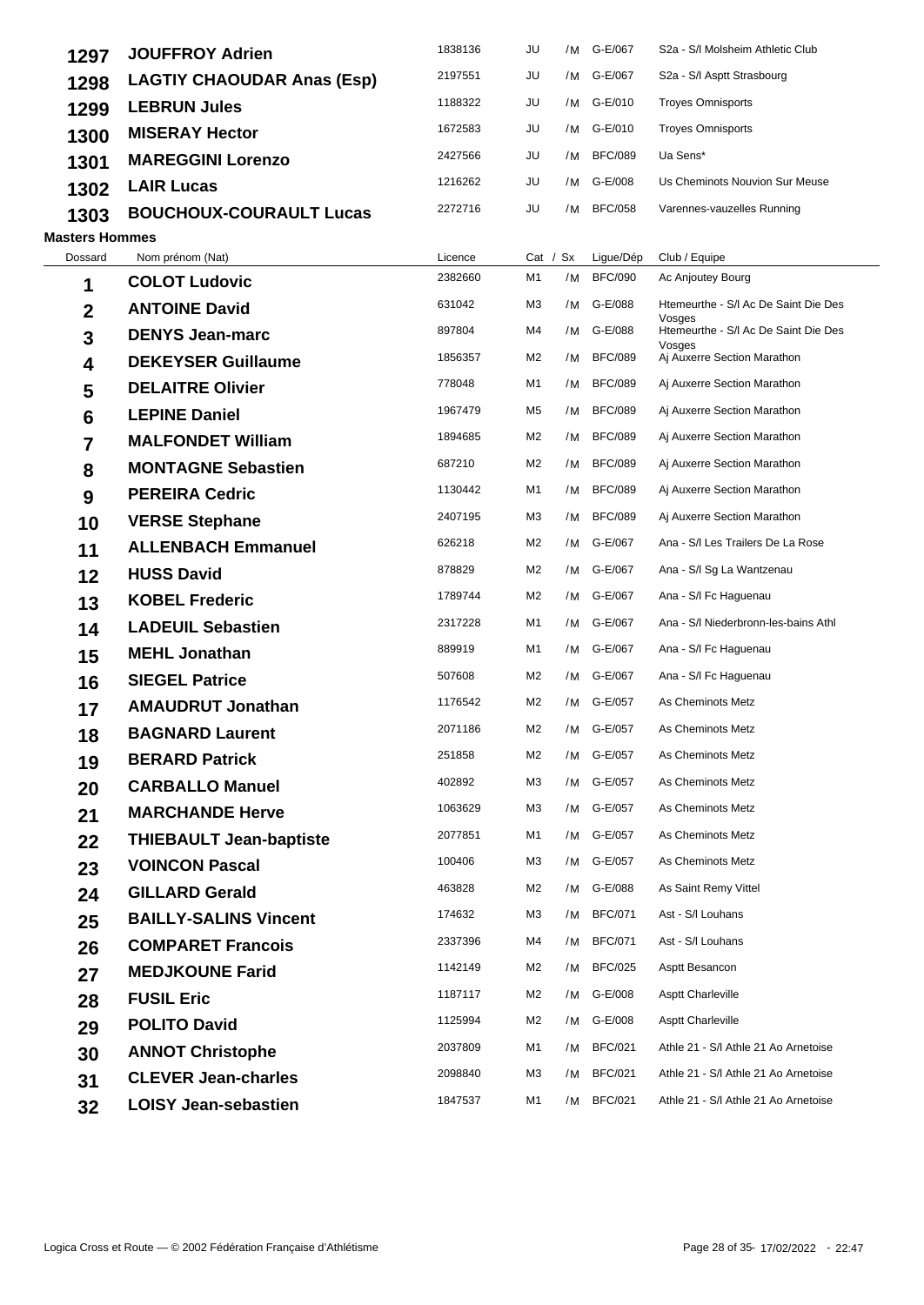| 33 | <b>MOSCA Sebastien</b>         | 1893476 | M2             | /M | <b>BFC/021</b> | Athle 21 - S/I Athle 21 Ao Arnetoise          |
|----|--------------------------------|---------|----------------|----|----------------|-----------------------------------------------|
| 34 | <b>SEREIJINHO Philippe</b>     | 930994  | M <sub>2</sub> |    | /M BFC/021     | Athle 21 - S/I Union Sportive Cheminote       |
| 35 | <b>BERTHET Damien</b>          | 2062171 | M1             | /M | G-E/052        | Athle 52 - S/I Entente Chaumont Ac            |
| 36 | <b>BLOCK Olivier</b>           | 2119543 | M2             | /M | G-E/052        | Athle 52 - S/I Co Saint-dizier                |
| 37 | <b>LAPIERRE Eric</b>           | 190216  | M4             | /M | G-E/052        | Athle 52 - S/I Co Saint-dizier                |
| 38 | <b>MARTINOT Philippe</b>       | 2263160 | M6             | /M | G-E/052        | Athle 52 - S/I Co Saint-dizier                |
| 39 | <b>ODIN Loic</b>               | 1725027 | M4             |    | /M G-E/052     | Athle 52 - S/I Langres Ac Sud Ht<br>Marnais   |
| 40 | <b>PERRIN Daniel</b>           | 1515559 | M4             |    | /M G-E/052     | Athle 52 - S/I Langres Ac Sud Ht<br>Marnais   |
| 41 | <b>RELANGE Matthieu</b>        | 2195703 | M1             |    | /M G-E/052     | Athle 52 - S/I Entente Chaumont Ac            |
| 42 | <b>SICKLER Christian</b>       | 290066  | M5             | /M | G-E/052        | Athle 52 - S/I Langres Ac Sud Ht<br>Marnais   |
| 43 | <b>THOUVREZ Laurent</b>        | 636524  | MЗ             |    | /M G-E/052     | Athle 52 - S/I Co Saint-dizier                |
| 44 | <b>WALCZAK Frederic</b>        | 1622135 | M1             | /M | G-E/052        | Athle 52 - S/I As Bologne                     |
| 45 | <b>ANDRE Christophe</b>        | 683616  | M2             | /M | G-E/055        | Athle 55 - S/I Olympique Club Thiervilloi     |
| 46 | <b>PETITJEAN Gerald</b>        | 126212  | M2             | /M | G-E/055        | Athle 55 - S/I Olympique Club Thiervilloi     |
| 47 | <b>THIEBAUX Serge</b>          | 2228421 | M4             |    | /M G-E/055     | Athle 55 - S/I Olympique Club Thiervilloi     |
| 48 | <b>WACQUANT Sebastien</b>      | 1648942 | M2             |    | /M G-E/055     | Athle 55 - S/I Olympique Club Thiervilloi     |
| 49 | <b>SCHRAMM Cedric</b>          | 1938630 | M2             | /M | G-E/057        | Athle Sports Sarreguemines Arr                |
| 50 | <b>SARRAZIN Sebastien</b>      | 1953047 | M1             |    | /M G-E/051     | Athletisme Club Vitryat                       |
| 51 | <b>DUCHSCHER Gilles</b>        | 1562473 | M1             | /M | G-E/057        | Athletisme Metz Metropole*                    |
| 52 | <b>HABBAZ Rachid</b>           | 343611  | M1             |    | /M G-E/057     | Athletisme Metz Metropole*                    |
| 53 | <b>MAURICE David</b>           | 340305  | MЗ             |    | /M G-E/057     | Athletisme Metz Metropole*                    |
| 54 | <b>NOIRE Remy</b>              | 1959090 | M1             |    | /M G-E/057     | Athletisme Metz Metropole*                    |
| 55 | <b>POIRE Alexandre</b>         | 1864269 | M1             |    | /M G-E/057     | Athletisme Metz Metropole*                    |
| 56 | <b>SAPIENZA Lucien</b>         | 114290  | M5             | /M | G-E/057        | Athletisme Metz Metropole*                    |
| 57 | <b>GUEHRAR Stephane</b>        | 364555  | M1             |    | /M G-E/057     | Athletisme Sarrebourg Moselle                 |
| 58 | <b>PELTRE Francis</b>          | 1447522 | M5             |    | /M G-E/057     | Athletisme Sarrebourg Moselle                 |
| 59 | <b>BERLAND Denis</b>           | 350757  | M4             |    | /M BFC/071     | Autun Running                                 |
| 60 | <b>NAUDIN Franck</b>           | 289425  | ΜЗ             |    | /M BFC/071     | Autun Running                                 |
| 61 | <b>BENREZZAK Lakdar</b>        | 1483763 | M2             |    | /M G-E/054     | C.o.s. Villers Athletisme                     |
| 62 | <b>HABRI Najim</b>             | 1835453 | M1             | /M | G-E/054        | C.o.s. Villers Athletisme                     |
| 63 | <b>HENRY Geoffrey</b>          | 1468991 | M1             |    | /M G-E/054     | C.o.s. Villers Athletisme                     |
| 64 | <b>KEINERKNECHT Antony</b>     | 1776161 | M1             | /M | G-E/054        | C.o.s. Villers Athletisme                     |
| 65 | <b>MARTIN Dimitri</b>          | 1850116 | M2             |    | /M G-E/054     | C.o.s. Villers Athletisme                     |
| 66 | <b>BOUTEVILLAIN Nicolas</b>    | 2005635 | M2             |    | /M G-E/010     | Ca Bar/aube - Bayel                           |
| 67 | <b>MAGNIER Frederic</b>        | 481173  | M5             |    | /M G-E/010     | Ca Bar/aube - Bayel                           |
| 68 | <b>CAPELLI Eric</b>            | 261128  | MЗ             |    | /M G-E/088     | Ca De La Haute Moselle                        |
| 69 | <b>MONNERET Eric</b>           | 2074420 | ΜЗ             | /M | G-E/088        | Ca De La Haute Moselle                        |
| 70 | <b>BILLAUDEL Jean-philippe</b> | 2233435 | M1             |    | /M G-E/008     | Cma Athle - S/I La Macerienne<br>(charlevil.) |
| 71 | <b>BONNE Samuel</b>            | 1898274 | M1             | /M | G-E/008        | Charleville Mezieres Athletism                |
| 72 | <b>DOS SANTOS David</b>        | 1832705 | M2             |    | /M G-E/008     | <b>Charleville Mezieres Athletism</b>         |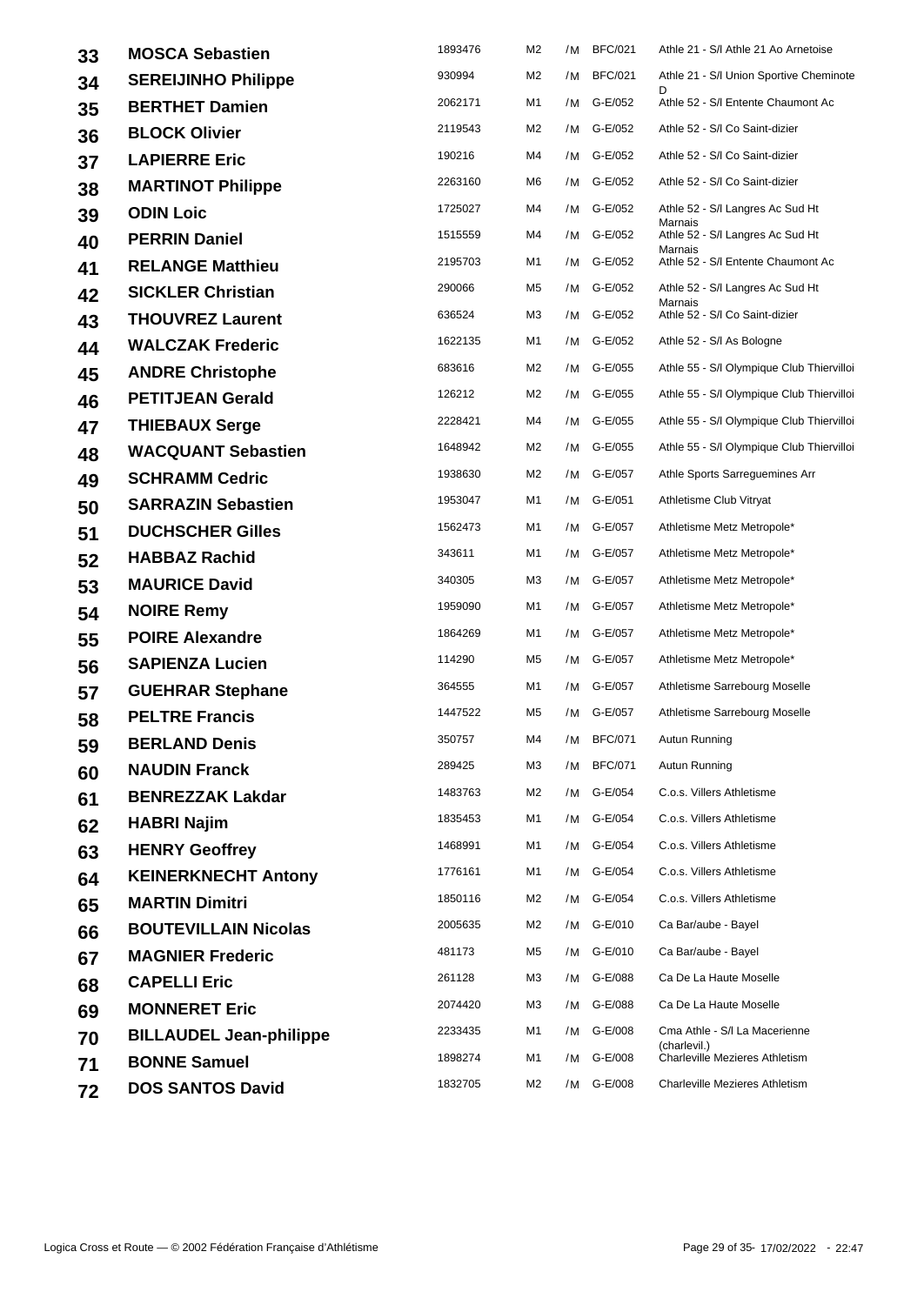| 73  | <b>HANSEN Sebastien</b>        | 1443641 | M1             | /M | G-E/008        | Charleville Mezieres Athletism                                |
|-----|--------------------------------|---------|----------------|----|----------------|---------------------------------------------------------------|
| 74  | <b>HULOT Mikael</b>            | 1967741 | M1             | /M | G-E/008        | Cma Athle - S/I La Macerienne                                 |
| 75  | <b>PELTIER Christophe</b>      | 1862343 | M1             | /M | G-E/008        | (charlevil.)<br>Cma Athle - S/I La Macerienne<br>(charlevil.) |
| 76  | <b>POCHET Alexandre (Bel)</b>  | 2257229 | M2             |    | /M G-E/008     | Cma Athle - S/I La Macerienne<br>(charlevil.)                 |
| 77  | <b>AKEBBAB Mohamed</b>         | 2159537 | M2             | /M | G-E/054        | Cla - S/I Pont A Mousson Athletisme                           |
| 78  | <b>MAHOU Franck</b>            | 2060445 | M2             | /M | G-E/054        | Cla - S/I Pont A Mousson Athletisme                           |
| 79  | <b>MERLEN Remi</b>             | 100319  | M1             | /M | G-E/054        | Cla - S/I Pont A Mousson Athletisme                           |
| 80  | <b>RAMELLO Christophe</b>      | 2069631 | MЗ             | /M | G-E/054        | Cla - S/I Ca De Champigneulles                                |
| 81  | <b>ZAHIDI Mohamed</b>          | 2428915 | M1             | /M | G-E/054        | Cla - S/I Pont A Mousson Athletisme                           |
| 82  | <b>PIERRE Sebastien</b>        | 166736  | M1             | /M | G-E/068        | Colmar Marathon Club                                          |
| 83  | <b>BOMBENGER Jean-francois</b> | 884359  | M1             |    | /M G-E/068     | <b>Colmar Trail Aventures</b>                                 |
| 84  | <b>CALLIER Anthony</b>         | 958299  | M1             | /M | G-E/051        | Dac Reims*                                                    |
| 85  | <b>DUPUIS Jerome</b>           | 1908480 | M2             | /M | G-E/051        | Dac Reims*                                                    |
| 86  | <b>MARCASSOLI Julien</b>       | 2351296 | M1             | /M | G-E/051        | Dac Reims*                                                    |
| 87  | <b>RULLAND Nicolas</b>         | 1528630 | M4             | /M | G-E/051        | Dac Reims - S/I Club Athletique Villers<br>Al                 |
| 88  | <b>D AGOSTO Dominique</b>      | 1635809 | MЗ             | /M | <b>BFC/021</b> | Duc - S/I Duc Athletisme Sombernon                            |
| 89  | <b>MAILLARD Sebastien</b>      | 874342  | M1             | /M | <b>BFC/021</b> | Dijon Uc*                                                     |
| 90  | <b>CLAYRAC Christophe</b>      | 929964  | M1             | /M | <b>BFC/025</b> | Dsa - S/I Ac Pontarlier                                       |
| 91  | <b>LIGIER Samuel</b>           | 2103945 | M1             | /M | <b>BFC/025</b> | Dsa - S/I Val Morteau Athletisme                              |
| 92  | <b>CAMMARA Dominique</b>       | 1276785 | M2             | /M | G-E/057        | E Sportive Thionville-yutz                                    |
| 93  | <b>ENTINGER Jean-jacques</b>   | 1976293 | M2             | /M | G-E/057        | E Sportive Thionville-yutz                                    |
| 94  | <b>GRAIRI Emir</b>             | 1740185 | M1             | /M | G-E/057        | E Sportive Thionville-yutz                                    |
| 95  | <b>GRAVIER Christophe</b>      | 1804048 | M1             |    | /M G-E/057     | E Sportive Thionville-yutz                                    |
| 96  | <b>KUHN Olivier</b>            | 514827  | M3             | /M | G-E/057        | E Sportive Thionville-yutz                                    |
| 97  | <b>ORSAT Frederic</b>          | 2262178 | M4             | /M | G-E/057        | E Sportive Thionville-yutz                                    |
| 98  | <b>CORGET Julien</b>           | 2197099 | M1             | /M | <b>BFC/071</b> | Ea Macon                                                      |
| 99  | <b>PREVOST Alain</b>           | 520637  | M <sub>5</sub> |    | /M BFC/071     | Ea Macon                                                      |
| 100 | <b>COTTON Davy</b>             | 1844273 | M1             | /M | G-E/051        | Efs Reims - S/I Ac Foulees<br>Aquatinciennes                  |
| 101 | <b>NAUTREZ Sebastien</b>       | 562179  | M2             | /M | G-E/051        | Efs Reims A. *                                                |
| 102 | <b>EUGENE Jerome</b>           | 1625105 | M2             | /M | <b>BFC/058</b> | Ea 58 - S/I Asf-uso Nevers                                    |
| 103 | <b>FRANZELLA Massimo</b>       | 1735559 | M4             | /M | <b>BFC/058</b> | Ea 58 - S/I Asf-uso Nevers                                    |
| 104 | <b>GOSSE Romuald</b>           | 1114816 | M2             | /M | <b>BFC/058</b> | Ea 58 - S/I Asf-uso Nevers                                    |
| 105 | <b>SGHIR Mohamed</b>           | 1027150 | MЗ             | /M | <b>BFC/058</b> | Ea 58 - S/I Asf-uso Nevers                                    |
| 106 | <b>URLACHER Olivier</b>        | 406979  | M1             | /M | <b>BFC/058</b> | Ea 58 - S/I Asf-uso Nevers                                    |
| 107 | <b>BAERT Fabien</b>            | 438609  | M1             | /M | <b>BFC/071</b> | Entente Chalon/saone Athl.                                    |
| 108 | <b>DERACHE Emmanuel</b>        | 713177  | M2             | /M | <b>BFC/071</b> | Entente Chalon/saone Athl.                                    |
| 109 | <b>FROMENTOUX David</b>        | 2314051 | M2             | /M | <b>BFC/071</b> | Entente Chalon/saone Athl.                                    |
| 110 | <b>NUGUE Cyril</b>             | 1155825 | M1             | /M | <b>BFC/071</b> | Entente Chalon/saone Athl.                                    |
| 111 | <b>LEFORT Fabien</b>           | 536956  | M1             | /M | <b>BFC/039</b> | Ejca - S/I Ejca Poligny                                       |
| 112 | <b>GARRET Emmanuel</b>         | 435794  | M2             | /M | <b>BFC/070</b> | Ga Haut-saonois (fc)                                          |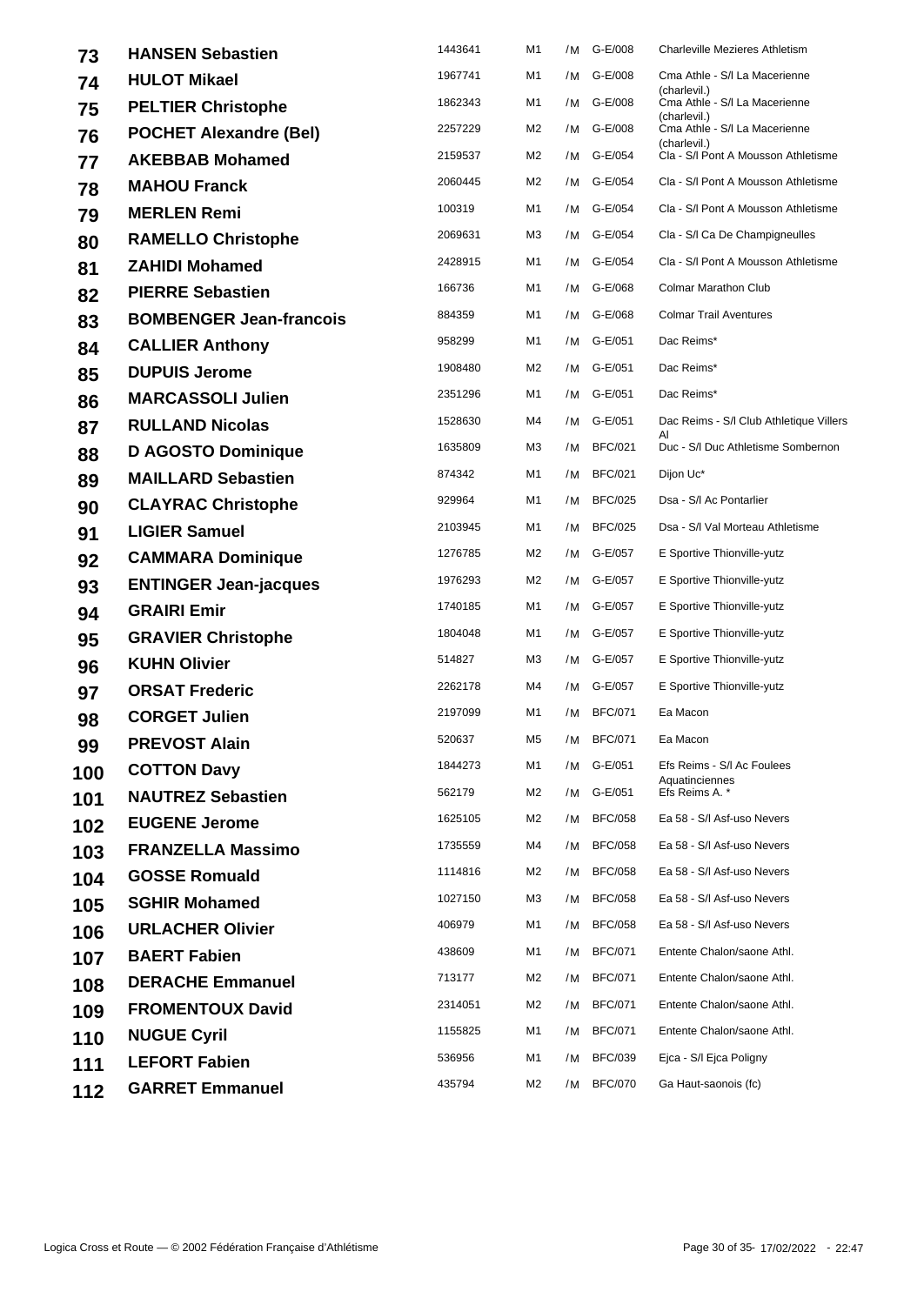| 113 | <b>AVELANGE Emmanuel</b>       | 128893  | M3 | /M | G-E/008        | Grac - S/I Club Athletique Vrignois   |
|-----|--------------------------------|---------|----|----|----------------|---------------------------------------|
| 114 | <b>BELHOMMET Jean-baptiste</b> | 2086209 | M1 | /M | G-E/008        | Grac - S/I Grac Nouzonville Bogny/meu |
| 115 | <b>CROLBOIS David</b>          | 2344154 | M3 | /M | G-E/008        | Grac - S/I Club Athletique Vrignois   |
| 116 | <b>DOMINE Pascal</b>           | 1084591 | M5 |    | /M G-E/008     | Grac - S/I Grac Nouzonville Bogny/meu |
| 117 | <b>FOUQUET Benjamin</b>        | 1378390 | M2 |    | /M G-E/008     | Grac Athletisme*                      |
| 118 | <b>HAQUIN Christian</b>        | 371266  | M5 | /M | G-E/008        | Grac - S/I Grac Nouzonville Bogny/meu |
| 119 | <b>HOLLERTT Benoit</b>         | 324025  | M3 | /M | G-E/008        | Grac Athletisme*                      |
| 120 | <b>JET Florian</b>             | 626142  | M1 | /M | G-E/008        | Grac - S/I Grac Nouzonville Bogny/meu |
| 121 | <b>KECHOUT Amar</b>            | 137998  | M4 | /M | G-E/008        | Grac Athletisme*                      |
| 122 | <b>LECRONT Philippe</b>        | 120886  | M6 |    | /M G-E/008     | Grac - S/I Club Athletique Vrignois   |
| 123 | <b>LEMAITRE Bruno</b>          | 612868  | M4 |    | /M G-E/008     | Grac - S/I Club Athletique Vrignois   |
| 124 | <b>MARTIN Thierry</b>          | 396142  | M3 | /M | G-E/008        | Grac - S/I Club Athletique Vrignois   |
| 125 | <b>PERIGNON Hubert</b>         | 499123  | M3 | /M | G-E/008        | Grac - S/I Club Athletique Vrignois   |
| 126 | <b>PERIGNON Manuel</b>         | 285542  | M2 | /M | G-E/008        | Grac - S/I Club Athletique Vrignois   |
| 127 | <b>THEUNIS Johnny</b>          | 1471447 | M2 |    | /M G-E/008     | Grac - S/I Grac Nouzonville Bogny/meu |
| 128 | <b>ZIDANE Mehdi</b>            | 886963  | M1 | /M | G-E/008        | Grac Athletisme*                      |
| 129 | <b>DARNAUGUILHEM Sebastien</b> | 461218  | M2 | /M | <b>BFC/071</b> | <b>Grand Chalon Athletisme</b>        |
| 130 | <b>THIBERT Christophe</b>      | 515143  | M3 | /M | <b>BFC/071</b> | Grand Chalon Athletisme               |
| 131 | <b>AIT HMID Lahcen</b>         | 987172  | M1 | /M | <b>BFC/070</b> | Hericourt Athletisme Competiti        |
| 132 | <b>BAZIN Frederic</b>          | 484445  | M2 | /M | G-E/008        | Les Pieds A La Retourne De Jun        |
| 133 | <b>PIHET Vincent</b>           | 1039284 | M3 | /M | G-E/008        | Local Club Montherme                  |
| 134 | <b>DUVERNAY Didier</b>         | 1631564 | M1 | /M | <b>BFC/039</b> | Lons Athle 39                         |
| 135 | <b>GELIQUE Joel</b>            | 1259258 | M4 | /M | <b>BFC/039</b> | Lons Athle 39                         |
| 136 | <b>PIERRON David</b>           | 2346845 | M2 | /M | G-E/054        | Nam - S/I Laxou Athletisme            |
| 137 | <b>PUNTEL Franck</b>           | 816457  | M1 |    | /M G-E/054     | Nam - S/I St Max Essey Club Athletic  |
| 138 | <b>BOURABIAT Haroun</b>        | 1832417 | M1 | /M | G-E/068        | Pca - S/I Esr Colmar Ac               |
| 139 | <b>FERREIRA Filipe</b>         | 491645  | M2 |    | /M G-E/068     | Pca - S/I Cca Rouffach                |
| 140 | <b>GEHIN Eric</b>              | 1636805 | M3 | /M | G-E/068        | Pca - S/I Esr Colmar Ac               |
| 141 | <b>JEANJEAN Pierre</b>         | 1658851 | M1 | /M | G-E/068        | Pca - S/I Esr Colmar Ac               |
| 142 | <b>MARZOUGUI Amar</b>          | 1606869 | M2 | /M | G-E/068        | Pca - S/I Esr Colmar Ac               |
| 143 | <b>MINOUX Cedric</b>           | 857081  | MЗ |    | /M G-E/068     | Pca - S/I Esr Colmar Ac               |
| 144 | <b>GUYOT Antoine</b>           | 2164216 | M1 | /M | G-E/054        | Pays Haut A Reuni                     |
| 145 | <b>MAGNIEN Christophe</b>      | 1187583 | M2 | /M | G-E/054        | Pays Haut A Reuni                     |
| 146 | <b>PERNAR Christophe</b>       | 1191537 | M3 | /M | G-E/054        | Pays Haut A Reuni                     |
| 147 | <b>PURREY Julien</b>           | 766549  | M1 | /M | G-E/054        | Pays Haut A Reuni                     |
| 148 | <b>RUOT Eric</b>               | 1306954 | MЗ | /M | G-E/054        | Pays Haut A Reuni                     |
| 149 | <b>SCHNEIDER Nicolas</b>       | 1063433 | M1 | /M | G-E/054        | Pays Haut A Reuni                     |
| 150 | <b>BEAUPERIN Christian</b>     | 440502  | M4 | /M | G-E/008        | Peugeot Citroen Ac Charleville        |
| 151 | <b>BECUWE Mickael</b>          | 425215  | M2 | /M | G-E/008        | Peugeot Citroen Ac Charleville        |
| 152 | <b>DENIS Stephane</b>          | 1463403 | ΜЗ | /M | G-E/051        | Rc Epernay                            |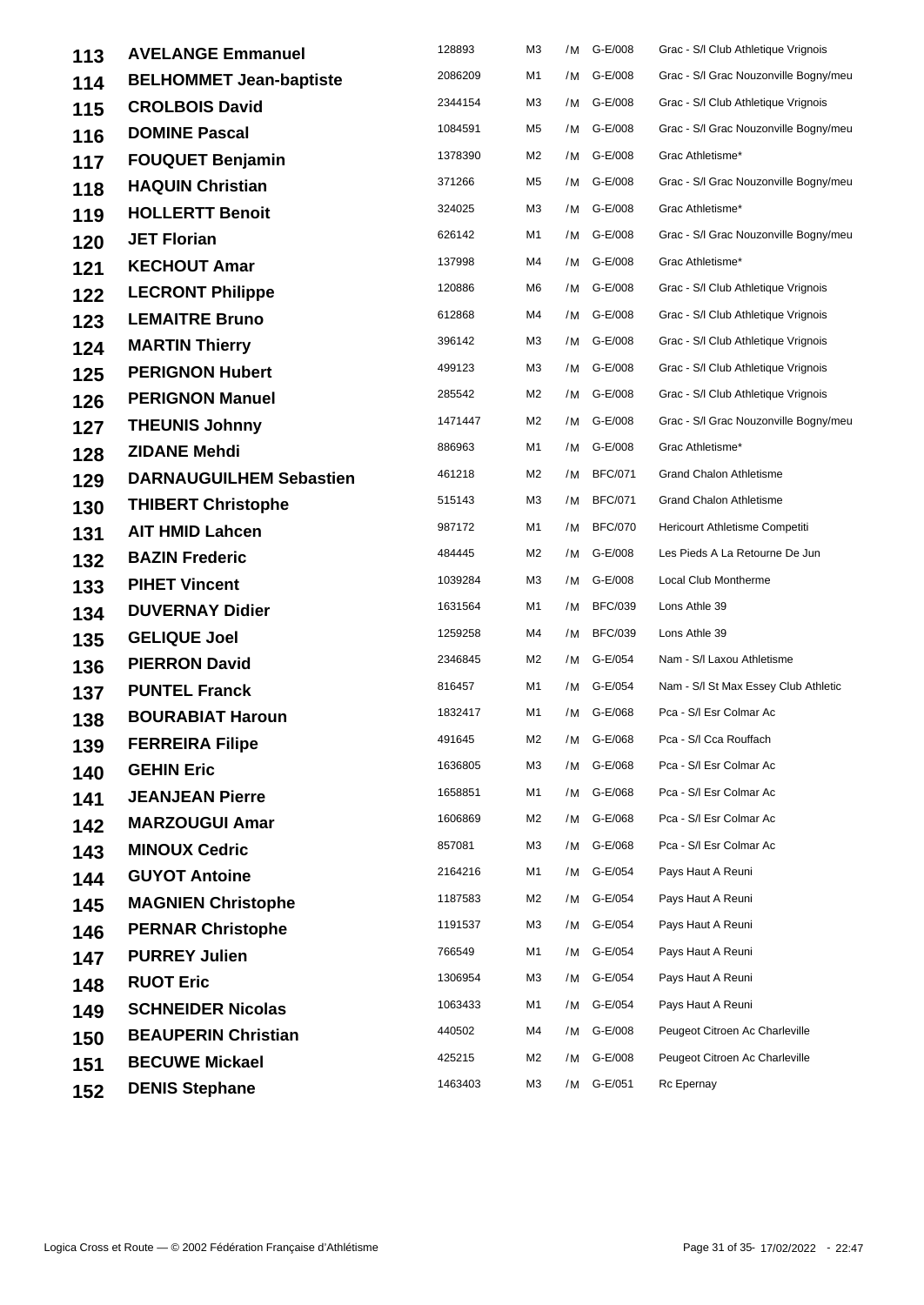| 153 | <b>HEMARD Francois</b>        | 425519  | M5 | /M | G-E/051        | Rc Epernay                      |
|-----|-------------------------------|---------|----|----|----------------|---------------------------------|
| 154 | <b>MONET Damien</b>           | 1498289 | M2 | /M | G-E/051        | Rc Epernay                      |
| 155 | <b>REMACLY Jean-michel</b>    | 2207255 | M1 | /M | G-E/051        | Rc Epernay                      |
| 156 | <b>HENTZIEN Benoit</b>        | 1924677 | M1 |    | /M G-E/010     | Romilly Sport 10 Athletisme     |
| 157 | <b>DELPECH Yves</b>           | 210563  | M5 | /M | <b>BFC/021</b> | Semur Athletisme Aventure       |
| 158 | <b>LAMY Vincent</b>           | 508510  | M2 | /M | <b>BFC/021</b> | Semur Athletisme Aventure       |
| 159 | <b>TREUCHOT Herve</b>         | 1318962 | M4 | /M | <b>BFC/021</b> | Semur Athletisme Aventure       |
| 160 | <b>BOUDIN Stephane</b>        | 1360050 | M2 | /M | G-E/051        | Sezanne Athle                   |
| 161 | <b>ROQUE Jose</b>             | 2010122 | M1 | /M | G-E/051        | Sezanne Athle                   |
| 162 | <b>VIGNIER Alexandre</b>      | 1034517 | MЗ | /M | G-E/051        | Sezanne Athle                   |
| 163 | <b>CLAUDEL Thierry</b>        | 1096583 | M4 |    | /M BFC/070     | Sg Hericourt                    |
| 164 | <b>GRANDMAIRE Christophe</b>  | 645478  | ΜЗ | /M | <b>BFC/070</b> | Sg Hericourt                    |
| 165 | <b>LAUREILLARD Eric</b>       | 206693  | M4 | /M | <b>BFC/070</b> | Sg Hericourt                    |
| 166 | <b>NAGY Franck</b>            | 601177  | MЗ | /M | <b>BFC/070</b> | Sg Hericourt                    |
| 167 | <b>PAPROKI Gerald</b>         | 1656963 | M2 | /M | <b>BFC/070</b> | Sg Hericourt                    |
| 168 | <b>PIERRE Frederic</b>        | 1720750 | ΜЗ | /M | <b>BFC/070</b> | Sg Hericourt                    |
| 169 | <b>VOIDEY Emmanuel</b>        | 1001960 | MЗ | /M | <b>BFC/070</b> | Sg Hericourt                    |
| 170 | <b>PETER Vincent</b>          | 274921  | ΜЗ |    | /M G-E/055     | Sport Athletic Verdunois        |
| 171 | <b>MANTEL Franck</b>          | 704505  | M2 | /M | G-E/067        | Sr Obernai                      |
| 172 | <b>SOURDI Eric</b>            | 235829  | M2 | /M | G-E/067        | Sr Obernai                      |
| 173 | <b>NEPPEL Marc-alain</b>      | 1933062 | M2 | /M | G-E/067        | S2a - S/I Fegersheim Athletisme |
| 174 | <b>WEISS Romain</b>           | 2122949 | M1 |    | /M G-E/067     | S2a - S/I Fegersheim Athletisme |
| 175 | <b>DELABARRE Philippe</b>     | 1389094 | MЗ | /M | <b>BFC/071</b> | Ua Charolais Brionnais          |
| 176 | <b>MASSE David</b>            | 1978577 | M1 | /M | <b>BFC/071</b> | Ua Charolais Brionnais          |
| 177 | <b>MONNET Claude</b>          | 602322  | M4 | /M | <b>BFC/071</b> | Ua Charolais Brionnais          |
| 178 | <b>CAMUS Renaud</b>           | 1123861 | M1 |    | /M G-E/008     | Us Cheminots Nouvion Sur Meuse  |
| 179 | <b>GROSSELIN Christophe</b>   | 1216693 | M2 | /M | G-E/008        | Us Cheminots Nouvion Sur Meuse  |
| 180 | <b>AIT HAMMOU TALEB Samir</b> | 2072156 | M2 | /M | G-E/054        | Us Toul Athletisme              |
| 181 | <b>HERRIOT Matthias</b>       | 2426931 | M1 | /M | G-E/054        | Us Toul Athletisme              |
| 182 | <b>KNAPEK Fred</b>            | 431886  | M1 | /M | G-E/054        | Us Toul Athletisme              |
| 183 | <b>DARCY Valery</b>           | 2072558 | ΜЗ | /M | <b>BFC/058</b> | Varennes-vauzelles Running      |
| 184 | <b>MONSARAT Loic</b>          | 562148  | M2 | /M | <b>BFC/058</b> | Varennes-vauzelles Running      |
|     |                               |         |    |    |                |                                 |

M1 et plus

## **Minimes Femmes**

| Dossard | Nom prénom (Nat)                | Licence | Cat | Sx. | Lique/Dép      | Club / Equipe                        |
|---------|---------------------------------|---------|-----|-----|----------------|--------------------------------------|
| 200     | <b>RAMIREZ Victoria</b>         | 2171472 | MI  | /F  | G-E/067        | A.s.l. La Robertsau                  |
| 201     | <b>LACHHEB Maysa</b>            | 2104793 | MI  | /F  | G-E/057        | Ac Amneville                         |
| 202     | <b>LAITHIER Margot</b>          | 2078007 | MI  | /F  | <b>BFC/090</b> | Ac Chatenois-les-forges              |
| 203     | <b>BOUR Elise</b>               | 2319970 | MI  | /F  | G-E/067        | Ana - S/I Niederbronn-les-bains Athl |
| 204     | <b>HENRY Valentine</b>          | 2130800 | MI  | /F  | G-E/067        | Ana - S/I Lauterbourg Athletic Club  |
| 205     | <b>BAGNARD-BLANCHARD Oceane</b> | 1881683 | MI  | /F  | G-E/057        | As Cheminots Metz                    |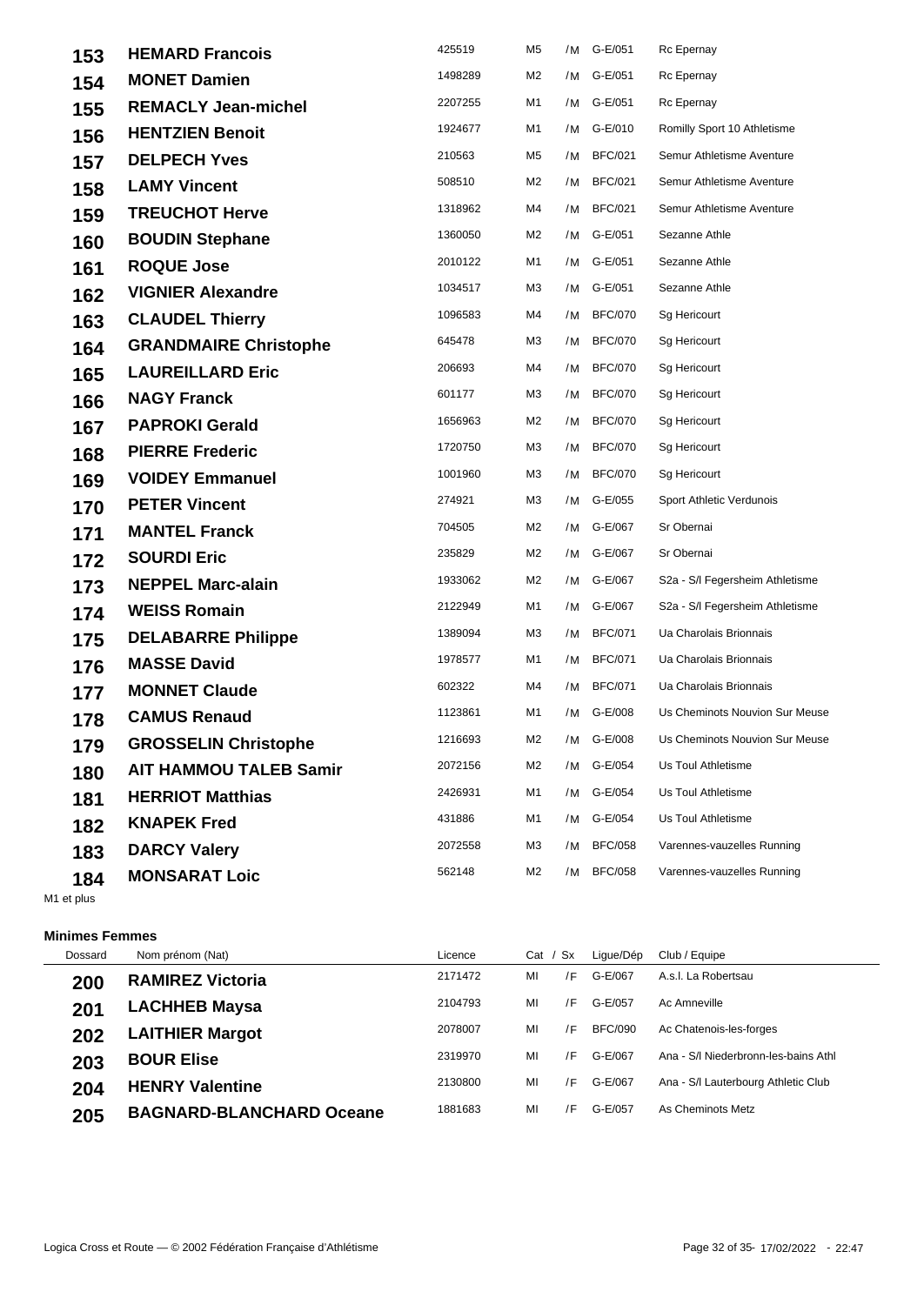| 206 | <b>DUBUC Lucile</b>                | 1805064 | MI | /F | <b>BFC/071</b> | Ast - S/I Louhans                             |
|-----|------------------------------------|---------|----|----|----------------|-----------------------------------------------|
| 207 | <b>FIXARIS Laetitia</b>            | 2339688 | ΜI | /F | G-E/057        | <b>Association Sportive Guenange</b>          |
| 208 | <b>BOUDIER Lilou</b>               | 2128674 | MI | /F | <b>BFC/021</b> | Athle 21 - S/I Athle 21 Ao Arnetoise          |
| 209 | <b>GRUSON-BESNARD Louna</b>        | 2341320 | ΜI | /F | <b>BFC/021</b> | Athle 21 - S/I Athle 21 Ao Arnetoise          |
| 210 | <b>LOISY-DESBOIS Octavie</b>       | 2174798 | ΜI | /F | <b>BFC/021</b> | Athle 21 - S/I Athle 21 Ao Arnetoise          |
| 211 | <b>WEISS Elena</b>                 | 1938707 | MI | /F | <b>BFC/021</b> | Athle 21 - S/I Athle 21 Ao Arnetoise          |
| 212 | <b>BALANGER Louise</b>             | 1878750 | ΜI | /F | G-E/052        | Athle 52 - S/I Entente Chaumont Ac            |
| 213 | <b>COMBIER-GORISSE Marie</b>       | 2049243 | ΜI | /F | G-E/052        | Athle 52 - S/I Entente Chaumont Ac            |
| 214 | <b>FORGEOT Camille</b>             | 2347944 | ΜI | /F | G-E/052        | Athle 52 - S/I Entente Chaumont Ac            |
| 215 | <b>RAULET Elynn</b>                | 2302016 | ΜI | /F | G-E/055        | Athle 55 - S/I Asptt Bar-le-duc               |
| 216 | <b>REBUFFI Marjane</b>             | 1923083 | MI | /F | G-E/055        | Athle 55 - S/I Asptt Bar-le-duc               |
| 217 | <b>COMBRIS Camille</b>             | 2329238 | MI | /F | <b>BFC/071</b> | Athle Bourgogne Sud                           |
| 218 | <b>BACHELARD Eloise</b>            | 1856909 | MI | /F | G-E/088        | Avec - S/I Athle Vosges Vallee Des La         |
| 219 | <b>DESSAINT Louane</b>             | 2424167 | ΜI | /F | G-E/088        | Avec - S/I Athle Vosges Pays De Remir         |
| 220 | <b>LEUVREY Lisa</b>                | 1822289 | ΜI | /F | G-E/088        | Avec - S/I Athle Vosges Pays De Remir         |
| 221 | <b>MENNEVRET-THOMAS Camille</b>    | 1662654 | ΜI | /F | G-E/088        | Avec - S/I Athle Vosges Pays D'epinal         |
| 222 | <b>PLEYNET Elke</b>                | 2138370 | ΜI | /F | G-E/088        | Avec - S/I Athle Vosges Pays De Remir         |
| 223 | <b>QUEIROZ Elsa</b>                | 2242368 | MI | /F | G-E/088        | Avec - S/I Athle Vosges Pays De Remir         |
| 224 | <b>RUER Maya</b>                   | 1439197 | MI | /F | G-E/088        | Avec - S/I Athle Vosges Vallee Des La         |
| 225 | <b>RUSTI Avril</b>                 | 2375433 | MI | /F | G-E/088        | Avec - S/I Athle Vosges Pays D'epinal         |
| 226 | <b>SALL Cathy</b>                  | 1857814 | ΜI | /F | G-E/088        | Avec - S/I Athle Vosges Pays D'epinal         |
| 227 | <b>CHARY Morgane</b>               | 2224007 | ΜI | /F | G-E/057        | Athletisme Metz Metropole*                    |
| 228 | <b>KORANI Emma</b>                 | 2187988 | ΜI | /F | G-E/057        | A2m - S/I Athletisme Sud Messin               |
| 229 | <b>MERABET Myrieme</b>             | 1955114 | ΜI | /F | G-E/057        | A2m - S/I Athletisme Sud Messin               |
| 230 | <b>MICHAUT-THOUVENIN Alexane</b>   | 2213093 | MI | /F | G-E/057        | A2m - S/I Athletisme Sud Messin               |
| 231 | <b>PARENT Jeanne</b>               | 2425133 | MI | /F | G-E/057        | Athletisme Metz Metropole*                    |
| 232 | <b>MARTIN Alyssia</b>              | 1934365 | ΜI |    | /F G-E/008     | Ca Sedan                                      |
| 233 | <b>PETITPAS Noemie</b>             | 1654068 | MI | /F | G-E/008        | Ca Sedan                                      |
| 234 | <b>WANLIN Lila</b>                 | 1913328 | ΜI | /F | G-E/008        | Ca Sedan                                      |
| 235 | <b>GILLET Gwladys</b>              | 1759285 | MI | /F | G-E/008        | Cma Athle - S/I La Macerienne<br>(charlevil.) |
| 236 | <b>HOUIR Leila</b>                 | 1878229 | MI | /F | G-E/008        | Charleville Mezieres Athletism                |
| 237 | <b>PODOLSKI Angele</b>             | 1583389 | MI | /F | G-E/008        | <b>Charleville Mezieres Athletism</b>         |
| 238 | <b>ROUTA Carla</b>                 | 1870698 | MI | /F | G-E/008        | <b>Charleville Mezieres Athletism</b>         |
| 239 | <b>SALMI Manel</b>                 | 2339105 | MI | /F | G-E/008        | <b>Charleville Mezieres Athletism</b>         |
| 240 | <b>BERTRAND Charlotte</b>          | 1834943 | ΜI | /F | G-E/051        | Cocaa - S/I Club Olympique Chalonnais         |
| 241 | <b>GUICHON Clementine</b>          | 1858389 | ΜI | /F | G-E/051        | Cocaa - S/I Club Olympique Chalonnais         |
| 242 | <b>RAGOT Justine</b>               | 1936335 | ΜI | /F | G-E/051        | Cocaa - S/I Club Olympique Chalonnais         |
| 243 | <b>RENAULD Louison</b>             | 1997472 | MI | /F | G-E/051        | Cocaa - S/I Club Olympique Chalonnais         |
| 244 | <b>SANSONNY-FRANCOIS Alexandra</b> | 1936388 | MI | /F | G-E/051        | Cocaa - S/I Club Olympique Chalonnais         |
| 245 | <b>SAUVAGE Juliette</b>            | 1580946 | MI | /F | G-E/051        | Cocaa - S/I Club Olympique Chalonnais         |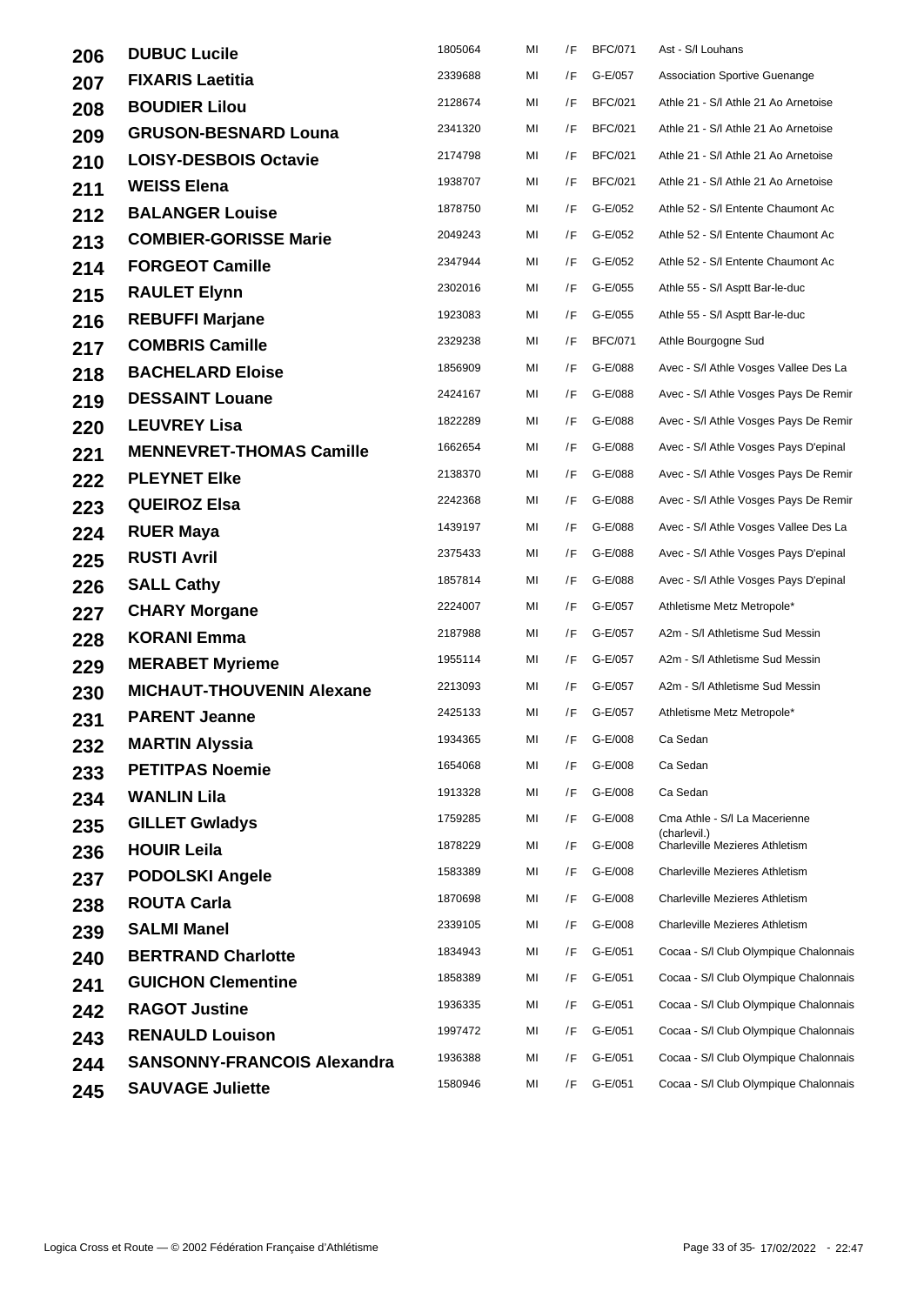| 246 | <b>ESCHMANN Tifenn</b>             | 1808405 | MI | /F | G-E/054        | Cla - S/I Pont A Mousson Athletisme   |
|-----|------------------------------------|---------|----|----|----------------|---------------------------------------|
| 247 | <b>BOUCHIBA Lola</b>               | 2085617 | MI | /F | G-E/051        | Dac Reims*                            |
| 248 | <b>CHATILLON Zoe</b>               | 2338776 | ΜI | /F | G-E/051        | Dac Reims*                            |
| 249 | <b>DUMAS Helena</b>                | 1973903 | ΜI | /F | G-E/051        | Dac Reims*                            |
| 250 | <b>IVERNEL Jeanne</b>              | 1840764 | ΜI | /F | G-E/051        | Dac Reims*                            |
| 251 | <b>DEL FABBRO Lena</b>             | 1945250 | ΜI | /F | <b>BFC/021</b> | Dijon Uc*                             |
| 252 | <b>GRATTARD Line</b>               | 1877238 | ΜI | /F | <b>BFC/021</b> | Dijon Uc*                             |
| 253 | <b>LAURENT Fiona</b>               | 1793643 | MI | /F | <b>BFC/025</b> | Dsa - S/I Val Morteau Athletisme      |
| 254 | <b>ROSE Perine</b>                 | 2374881 | ΜI | /F | <b>BFC/025</b> | Dsa - S/I Doubs Sud Athletisme Besan  |
| 255 | <b>EHRET Clothilde</b>             | 1883584 | MI | /F | G-E/057        | E Sportive Thionville-yutz            |
| 256 | <b>RATTON Margot</b>               | 1925698 | ΜI | /F | <b>BFC/021</b> | Ecra Chatillonnais                    |
| 257 | <b>DEDOURS Julia</b>               | 2132614 | ΜI | /F | G-E/051        | Efs Reims A. *                        |
| 258 | <b>FERRAND Lucie</b>               | 1698391 | ΜI | /F | G-E/051        | Efs Reims A. *                        |
| 259 | <b>GOKCE Ninon</b>                 | 1770154 | ΜI | /F | G-E/051        | Efs Reims A. *                        |
| 260 | <b>JANSON ALIBELLI Liv</b>         | 2427087 | ΜI | /F | G-E/051        | Efs Reims A. *                        |
| 261 | <b>LUTHAR Elsa</b>                 | 1675432 | ΜI | /F | G-E/051        | Efs Reims A. *                        |
| 262 | <b>ALAMPI Romane</b>               | 1585904 | ΜI | /F | <b>BFC/071</b> | Entente Chalon/saone Athl.            |
| 263 | <b>BRAND Eda</b>                   | 2298963 | ΜI | /F | G-E/068        | Eha - S/I Altkirch Athle Sundgau      |
| 264 | <b>MUTH Adele</b>                  | 2137975 | ΜI | /F | G-E/068        | Eha - S/I Altkirch Athle Sundgau      |
| 265 | <b>FERLIN Alizee</b>               | 2030801 | ΜI | /F | G-E/008        | Grac - S/I Club Athletique Vrignois   |
| 266 | <b>MATUSIK Jade</b>                | 2025648 | ΜI | /F | G-E/008        | Grac - S/I Grac Nouzonville Bogny/meu |
| 267 | <b>NEDJAR Julie</b>                | 2249980 | ΜI | /F | G-E/008        | Grac - S/I Grac Nouzonville Bogny/meu |
| 268 | <b>PRUD HOMME Eva</b>              | 2273162 | ΜI | /F | G-E/008        | Grac - S/I Athletic Club Boulzicourt  |
| 269 | <b>REMY-MARY Oceane</b>            | 2114395 | ΜI | /F | G-E/008        | Grac - S/I Grac Nouzonville Bogny/meu |
| 270 | <b>RUBIO BERTOLE Rosie</b>         | 2042541 | ΜI | /F | G-E/008        | Grac Athletisme*                      |
| 271 | <b>DHULSTER Pauline</b>            | 2003817 | ΜI | /F | G-E/057        | Js Audun Le Tiche                     |
| 272 | <b>HAHN Allyah</b>                 | 1929141 | MI |    | /F G-E/008     | Local Club Montherme                  |
| 273 | <b>CLERGOT Chloe-marie</b>         | 2317838 | ΜI | /F | <b>BFC/039</b> | Lons Athle 39                         |
| 274 | <b>GENOT Noemie</b>                | 1816541 | ΜI | /F | <b>BFC/039</b> | Lons Athle 39                         |
| 275 | <b>ROSSI Nina</b>                  | 1797283 | ΜI | /F | <b>BFC/039</b> | Lons Athle 39                         |
| 276 | <b>TARTAVEZ Aurore</b>             | 2270375 | ΜI | /F | <b>BFC/039</b> | Lons Athle 39                         |
| 277 | <b>CURTIL Ornella</b>              | 2371673 | ΜI | /F | <b>BFC/090</b> | Mba - S/I Fc Sochaux Montbeliard      |
| 278 | <b>KREMER Ines</b>                 | 2054312 | ΜI | /F | <b>BFC/090</b> | Mba - S/I Sp. Reunis Dellois          |
| 279 | <b>LAPPRAND Anna</b>               | 2271407 | ΜI | /F | <b>BFC/090</b> | Mba - S/I Fc Sochaux Montbeliard      |
| 280 | <b>LETAILLEUR DALL AGAT Soline</b> | 1567796 | MI | /F | <b>BFC/090</b> | Mba - S/I Belfort Athle               |
| 281 | <b>MERBITZ Julie</b>               | 2358484 | ΜI | /F | <b>BFC/090</b> | Mba - S/I Fc Sochaux Montbeliard      |
| 282 | <b>BOUROUKBA Maha</b>              | 2211918 | ΜI | /F | G-E/054        | Nam - S/I Nancy Athletisme Club       |
| 283 | <b>CHIBANI Aida</b>                | 2327307 | MI | /F | G-E/054        | Nam - S/I Nancy Athletisme Club       |
| 284 | <b>DA CUNHA Lilly-rose</b>         | 1925602 | ΜI | /F | G-E/054        | Nam - S/I St Max Essey Club Athletic  |
| 285 | <b>GROSJEAN Charlotte</b>          | 2361813 | MI | /F | G-E/054        | Nam - S/I St Max Essey Club Athletic  |